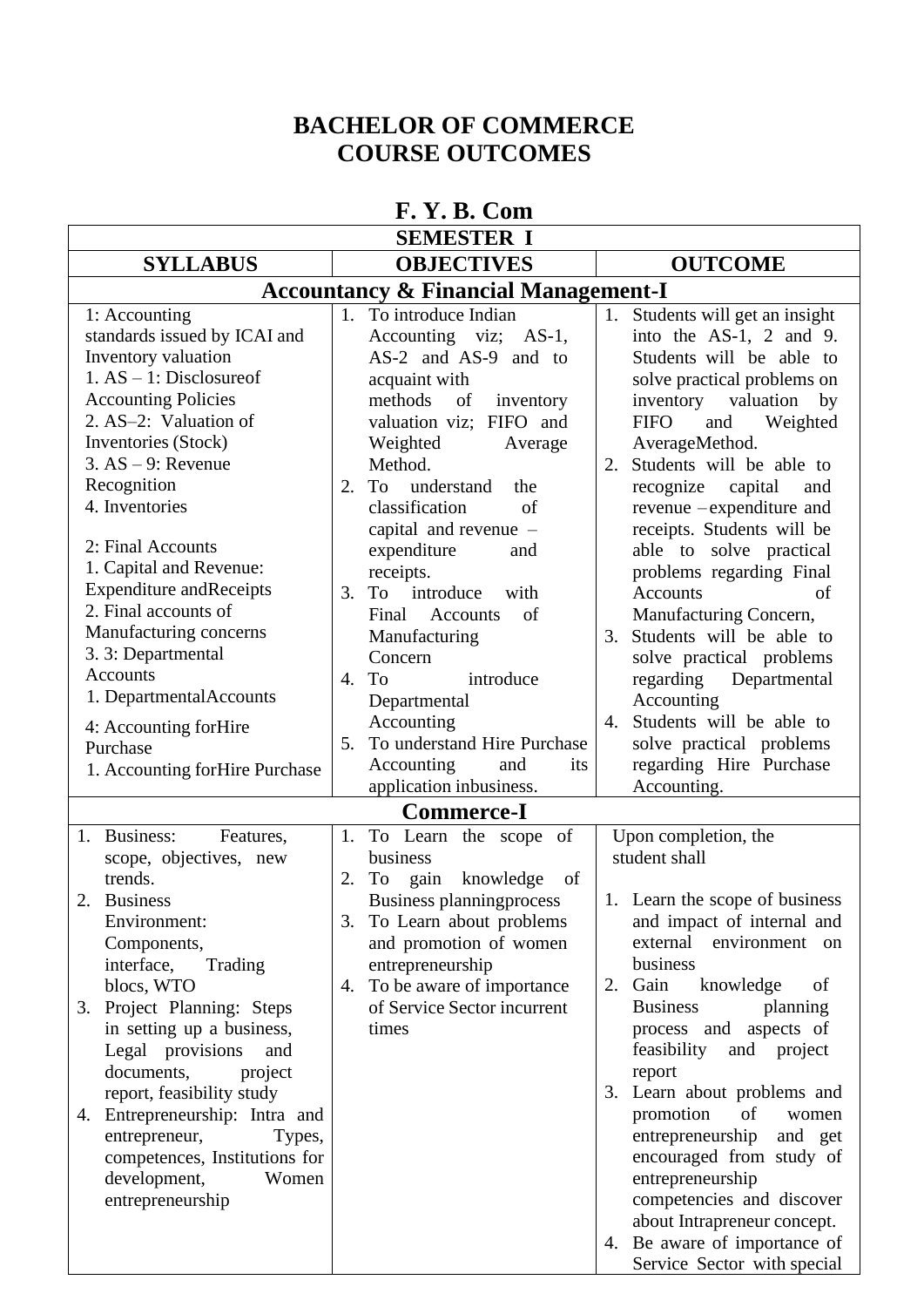|                                                                                                                                                                     |          |                                                                                                                                                                                                                                                                                                                                                                                                                                                                                                                                                                                                                                                                                                                                                                                                                                                                                                                                                                                                     | focus on the retail sector,<br><b>Business</b><br>Process<br>Outsourcing, net banking<br>and E-commerce                                                                                                                                                                                                                                                                                                                                                                                                                                                                                                                                                                               |
|---------------------------------------------------------------------------------------------------------------------------------------------------------------------|----------|-----------------------------------------------------------------------------------------------------------------------------------------------------------------------------------------------------------------------------------------------------------------------------------------------------------------------------------------------------------------------------------------------------------------------------------------------------------------------------------------------------------------------------------------------------------------------------------------------------------------------------------------------------------------------------------------------------------------------------------------------------------------------------------------------------------------------------------------------------------------------------------------------------------------------------------------------------------------------------------------------------|---------------------------------------------------------------------------------------------------------------------------------------------------------------------------------------------------------------------------------------------------------------------------------------------------------------------------------------------------------------------------------------------------------------------------------------------------------------------------------------------------------------------------------------------------------------------------------------------------------------------------------------------------------------------------------------|
|                                                                                                                                                                     |          | <b>Business Economics-I</b>                                                                                                                                                                                                                                                                                                                                                                                                                                                                                                                                                                                                                                                                                                                                                                                                                                                                                                                                                                         |                                                                                                                                                                                                                                                                                                                                                                                                                                                                                                                                                                                                                                                                                       |
| 1. Scope and importance of<br>B. Economics-<br>2. Demand analysis<br>3. Supply<br>and<br>production<br>decisions<br>4. Cost concepts                                | 2.<br>3. | 1. By the end of this module,<br>student should be able to<br>understand the scope of<br>Business Economics, have a<br>good grip on concepts like<br>opportunity cost, marginal<br>basic<br>economic<br>analysis,<br>equilibrium<br>relations, and<br>price in the market<br>Students should be able to<br>understand<br>Demand<br>function, nature of demand<br>different<br>under<br>curve<br>markets,<br>meaning,<br>significance,<br>and<br>types<br>measurement of elasticity of<br>demand<br>and relationship<br>between elasticity of demand<br>and revenue concepts.<br><b>Students</b><br>learn<br>about<br>Production function,<br>short<br>Law of variable proportions,<br>Isoquants,<br>least<br>cost<br>combination of inputs, Laws<br>of returns to scale, expansion<br>Economies<br>path,<br>and<br>diseconomies of scale and<br>economies of scope.<br>4. Students<br>study<br>Cost<br>cost<br>output<br>concepts,<br>relationship in the short run<br>and long run, Learning curve | 1. Students are introduced to<br>basic<br>tools<br>for<br>economic<br>analysis and know how they<br>operate in case of an individual<br>economic unit<br>2. Students are able to calculate,<br>based on data, the impact of<br>pricing decisions of individual<br>firms on revenue and profit.<br>3. Students are able to appreciate<br>the impact various output scale<br>and input combination decisions<br>made by the individual firms.<br>4. Students are able to understand<br>the relationship between cost<br>and<br>output,<br>recognize<br>the<br>economic impact of learning in<br>the long run and calculate the<br>break-even<br>level<br>for<br>out<br>individual firms |
|                                                                                                                                                                     |          | and Breakeven analysis.                                                                                                                                                                                                                                                                                                                                                                                                                                                                                                                                                                                                                                                                                                                                                                                                                                                                                                                                                                             |                                                                                                                                                                                                                                                                                                                                                                                                                                                                                                                                                                                                                                                                                       |
|                                                                                                                                                                     |          | <b>Business Communication-I</b>                                                                                                                                                                                                                                                                                                                                                                                                                                                                                                                                                                                                                                                                                                                                                                                                                                                                                                                                                                     |                                                                                                                                                                                                                                                                                                                                                                                                                                                                                                                                                                                                                                                                                       |
| 1) Theory of<br>Communication<br>a) Concept of<br>communication<br>b) Impact of technology                                                                          |          | 1. To develop awareness of<br>the complexity of the<br>communication process<br>2. To develop effective<br>listeningskills in students                                                                                                                                                                                                                                                                                                                                                                                                                                                                                                                                                                                                                                                                                                                                                                                                                                                              | After successful completion of<br>the course the learner should be<br>able to enhance his Listening,<br>Speaking, Reading and Writing<br>skills to meet the challenges of                                                                                                                                                                                                                                                                                                                                                                                                                                                                                                             |
| enabled communication<br>c) Communicationat work<br>place<br>d) Business ethics<br>e) Barriers to<br>communication<br>f) Listening<br>2) Business<br>Correspondence | 3.<br>4. | so as to enable them to<br>comprehend instructions<br>and to become a critical<br>listener.<br>To develop effective oral<br>skills so as to enable students<br>confidently<br>speak<br>to<br>interpersonally as well as in<br>large groups.<br>To develop effective writing                                                                                                                                                                                                                                                                                                                                                                                                                                                                                                                                                                                                                                                                                                                         | the world.                                                                                                                                                                                                                                                                                                                                                                                                                                                                                                                                                                                                                                                                            |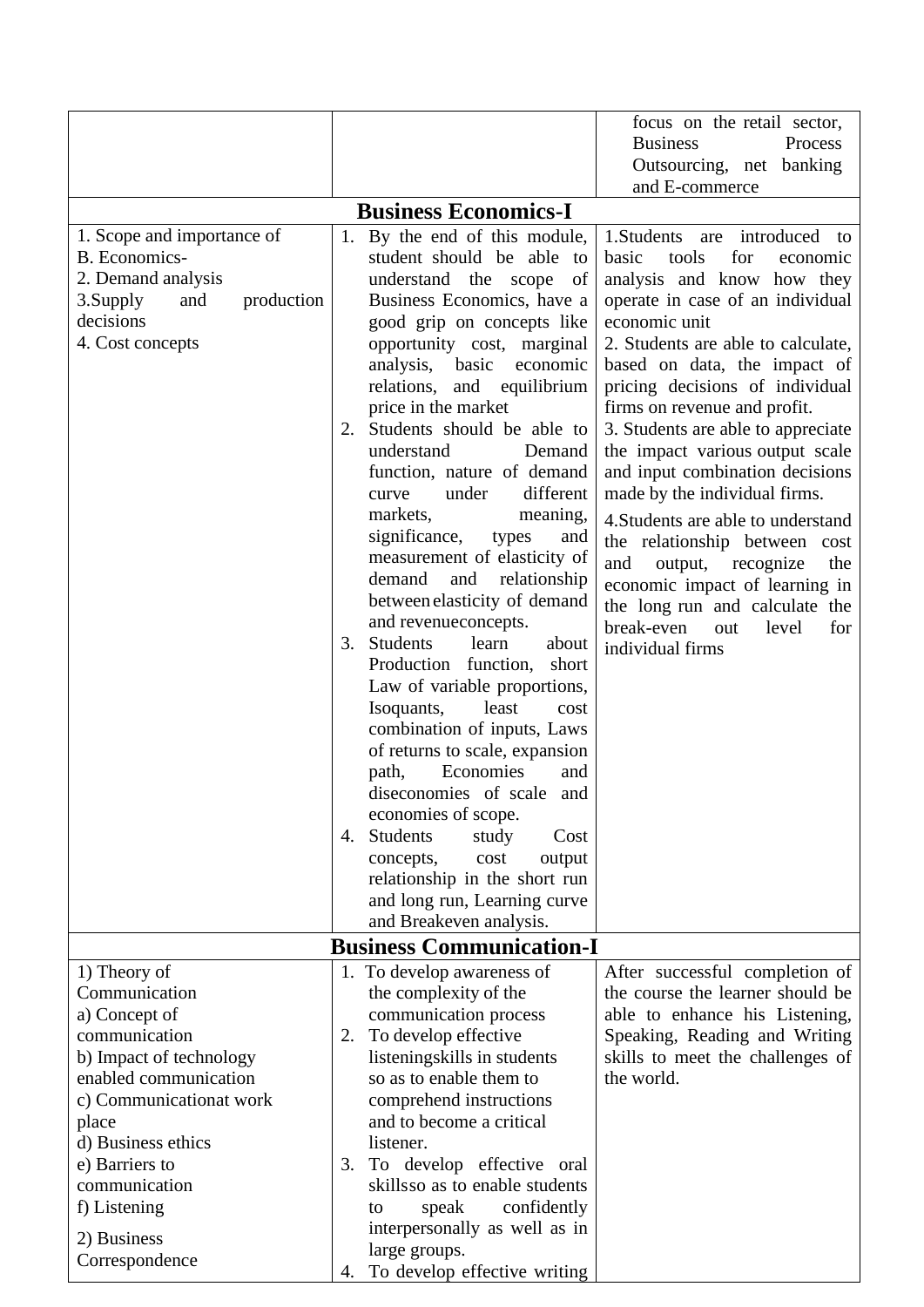| a) Theory of BusinessLetter<br>Writing<br>b) Personnel correspondence<br>3) Language & WritingSkills<br>a) Commercial terms used<br>in business communication | skills so as to enable students<br>to write in clear, concise,<br>audience<br>persuasive<br>and<br>centric manner.<br>5. To demonstrate effective use<br>of<br>communication |                                                                                                 |
|---------------------------------------------------------------------------------------------------------------------------------------------------------------|------------------------------------------------------------------------------------------------------------------------------------------------------------------------------|-------------------------------------------------------------------------------------------------|
| b) Paragraph writing<br>c) Tutorial activities                                                                                                                | technology.                                                                                                                                                                  |                                                                                                 |
|                                                                                                                                                               | <b>Environmental Studies-I</b>                                                                                                                                               |                                                                                                 |
| Unit - I Environment<br>and                                                                                                                                   | To develop an in-depth<br>1.                                                                                                                                                 | 1. It will help to understand                                                                   |
| Ecosystem                                                                                                                                                     | understanding about the<br>components<br>of                                                                                                                                  | the complexities of<br>our<br>natural environment<br>and                                        |
| Unit – II Natural Resources and                                                                                                                               | environment and functions                                                                                                                                                    | relations between different                                                                     |
| Sustainable Development                                                                                                                                       | of an Environment<br>2. To<br>different<br>know                                                                                                                              | of<br>components<br>environment.                                                                |
| Unit - III Population                                                                                                                                         | natural<br>resources,                                                                                                                                                        | 2. Understands the seriousness                                                                  |
| and Emerging Issues of                                                                                                                                        | utilization, degradation<br>and their conservation.                                                                                                                          | behind<br>conservation<br>of<br>and<br>concepts<br>resources                                    |
| Development                                                                                                                                                   | 3. To understand the concept of                                                                                                                                              | sustainable<br>related<br>to                                                                    |
| Unit-IV Urbanisation                                                                                                                                          | sustainable development.<br>understand<br>4. To<br>the                                                                                                                       | development<br>$vis-\hat{a}$ -<br><b>vis</b><br>improvement of quality of                       |
| <b>And Environment</b>                                                                                                                                        | relationship of man with                                                                                                                                                     | life.                                                                                           |
| Reading of Thematic                                                                                                                                           | environment<br>5. To provide knowledge                                                                                                                                       | 3. Learners<br>develops<br>environmental<br>responsible                                         |
| Maps and Map Filling                                                                                                                                          | about present and past<br>population trends<br>and<br>issues.                                                                                                                | behavior<br>informed<br>and<br>decision making and bring in<br>changes<br>in<br>the<br>attitude |
|                                                                                                                                                               | To<br>help<br>the<br>learner<br>6.<br>understand how population                                                                                                              | towards environment.<br>4. Students will understand                                             |
|                                                                                                                                                               | explosion is changing the<br>environment.                                                                                                                                    | the migration pattern of<br>population in the world and                                         |
|                                                                                                                                                               | 7.<br>To know about urbanization<br>shift<br>of<br>human<br><b>as</b><br>a                                                                                                   | its implications. 2) students<br>will become aware about                                        |
|                                                                                                                                                               | population withreasons.<br>8. To know the consequences                                                                                                                       | the various efforts taken<br>worldwide<br>solve<br>the<br>to<br>5.                              |
|                                                                                                                                                               | of urbanisation on nature,<br>society, and economic life.                                                                                                                    | problems<br>related<br>to<br>urbanization.                                                      |
|                                                                                                                                                               | 9. To<br>know                                                                                                                                                                | Students will be able to do<br>6.                                                               |
|                                                                                                                                                               | environmentally                                                                                                                                                              | investigative<br>studies<br>on                                                                  |
|                                                                                                                                                               | significant features and                                                                                                                                                     | various environmental issues                                                                    |
|                                                                                                                                                               | places on world map                                                                                                                                                          | related<br>to<br>geographical                                                                   |
|                                                                                                                                                               | 10. To provide knowledge for<br>interpretation of the data                                                                                                                   | location of the place.                                                                          |
|                                                                                                                                                               | given on map with the                                                                                                                                                        |                                                                                                 |
|                                                                                                                                                               | of<br>help<br>various                                                                                                                                                        |                                                                                                 |
|                                                                                                                                                               | cartographic technique.                                                                                                                                                      |                                                                                                 |
|                                                                                                                                                               | <b>Mathematical and Statistical Techniques-I</b>                                                                                                                             |                                                                                                 |
| Unit 1 Shares and Mutual                                                                                                                                      | 1. To study and to calculate                                                                                                                                                 | 1. Students will be able to                                                                     |
| Funds                                                                                                                                                         | gain and gain % for the<br>investment in Shares or                                                                                                                           | understand concept of Shares<br>and Mutual fund, able to                                        |
| Unit 2 Permutation and                                                                                                                                        | mutual fund,                                                                                                                                                                 | determine profit, rate of                                                                       |
| combination and Linear                                                                                                                                        | To calculate NAV for SIP<br>2.                                                                                                                                               | interest etc for the                                                                            |
| programming problem                                                                                                                                           | 3.<br>To learn addition and<br>multiplicative principle of                                                                                                                   | investment.<br>Students will be able to<br>2.                                                   |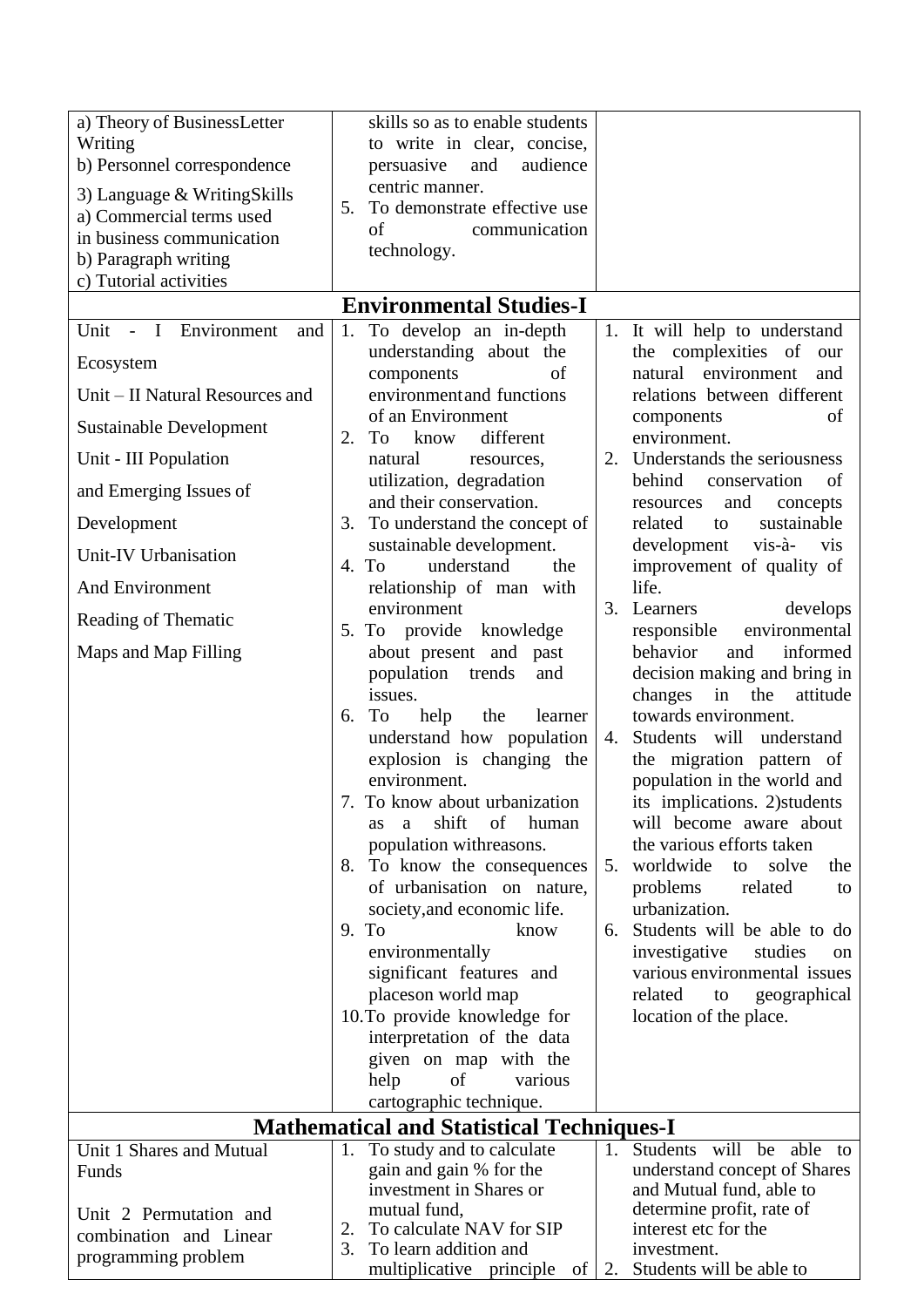|                                                  |    | counting, Permutation and        |    | counting principles<br>apply         |  |  |  |
|--------------------------------------------------|----|----------------------------------|----|--------------------------------------|--|--|--|
| Unit<br>Unit<br>III:<br>3:                       |    | combination                      |    | like                                 |  |  |  |
| <b>Summarization Measures:</b>                   |    | 4. To find graphical solution    |    | combination and permutation          |  |  |  |
| a. Measures of Central                           |    | of LPP                           |    | in various problems                  |  |  |  |
| Tendencies:                                      | 5. | To<br>study<br>measures<br>of    | 3. | Students will know how to            |  |  |  |
| b. Measures of Dispersions                       |    | central<br>tendencies<br>like    |    | determine optimal solution           |  |  |  |
|                                                  |    | Mode,<br>Median,<br>Mean,        |    | graphically                          |  |  |  |
| Unit 4: Elementary Probability                   |    | Quartile, decile, percentile     | 4. | Students will be able to             |  |  |  |
| Theory                                           |    | and effect of deviations         |    | apply<br>mode,<br>mean,              |  |  |  |
|                                                  |    | from these tendencies            |    | median, standard deviation           |  |  |  |
|                                                  | 6. | To<br>study concept<br>of        |    | etc. in different areas of           |  |  |  |
|                                                  |    | probability,<br>it's             |    | commerce accounts and                |  |  |  |
|                                                  |    | application<br>and               |    | economics                            |  |  |  |
|                                                  |    | distribution                     | 5. | Students will be able to             |  |  |  |
|                                                  | 7. | To study various criteria        |    | calculate<br>probability<br>of       |  |  |  |
|                                                  |    | fortaking decisions under        |    | basic real life problems             |  |  |  |
|                                                  |    | different<br>of<br>states        | 6. | Students will be able to take        |  |  |  |
|                                                  |    | Nature: like a) decision         |    | decision<br>optimal<br>using         |  |  |  |
|                                                  |    | under risk                       |    | Decision theory or<br>linear         |  |  |  |
|                                                  | 8. | b)<br>decision<br>and<br>under   |    | programming                          |  |  |  |
|                                                  |    | uncertainty                      |    |                                      |  |  |  |
|                                                  |    |                                  |    |                                      |  |  |  |
|                                                  |    | <b>Foundation Course-I</b>       |    |                                      |  |  |  |
| <b>UNIT-I</b>                                    | 1. | The students are expected to     |    | 1. Students<br>made<br>are<br>to     |  |  |  |
| Overview of the Indian society                   |    | understand the nature of         |    | religious,<br>understand<br>the      |  |  |  |
| and Indian culture.                              |    | Indian<br>diversity<br>in<br>the |    | linguistic<br>and<br>cultural        |  |  |  |
| <b>UNIT-II</b>                                   |    | society along with<br>rural      |    | diversity<br>of<br>the<br>Indian     |  |  |  |
| Disparity Part 1 with respect to                 |    | Urban<br>tribal<br>and           |    | society and its characteristics.     |  |  |  |
| stratification and inequality due                |    | characteristics.                 | 2. | Students are able to describe        |  |  |  |
| to caste, class and estate system                | 2. | Students are<br>expected<br>to   |    | the nature of inequality and         |  |  |  |
| and the problem of handicapped.                  |    | of<br>the<br>nature<br>learn     |    | its causes and consequences          |  |  |  |
| <b>UNIT-III</b>                                  |    | stratification and inequality    |    | on the society.                      |  |  |  |
| $\overline{2}$<br>Disparity<br>casteism,<br>part |    | existing<br>Indian<br>in the     |    | 3. Students<br>are<br>made<br>to     |  |  |  |
| communalism,<br>linguism<br>and                  |    | society.                         |    | understand the nature of             |  |  |  |
| regionalism.                                     | 3. | The students learn about         |    | inequality caused due to             |  |  |  |
| <b>UNIT-IV</b>                                   |    | dividing<br>issues<br>various    |    | these problems and find the          |  |  |  |
| The<br>Indian<br>Constitution                    |    | certain<br>society<br>into       |    | solution.                            |  |  |  |
| Preamble,<br>features<br>and                     |    | categories.                      | 4. | <b>Students</b><br>able<br>are<br>to |  |  |  |
| fundamental duties.                              | 4. | Students learn about basic       |    | understand the<br>of<br>nature       |  |  |  |
| <b>UNIT-V</b>                                    |    | of<br>the<br>Indian<br>concepts  |    | preamble, features of the            |  |  |  |
| local self-government Urban and                  |    | Constitution<br>and<br>its       |    | constitution and significance        |  |  |  |
| rural.                                           |    | significance.                    |    | of fundamental duties.               |  |  |  |
|                                                  | 5. | Student learn<br>about<br>the    | 5. | <b>Students</b><br>able<br>are<br>to |  |  |  |
|                                                  |    | functioning of the local self-   |    | understand working of                |  |  |  |
|                                                  |    | government in the rural and      |    | the local self-government            |  |  |  |
|                                                  |    | urban area.                      |    | like<br>municipal                    |  |  |  |
|                                                  |    |                                  |    | corporation, Z.P.                    |  |  |  |
|                                                  |    |                                  |    | Gram Panchayat etc.                  |  |  |  |
|                                                  |    |                                  |    |                                      |  |  |  |
| <b>SEMESTER II</b>                               |    |                                  |    |                                      |  |  |  |

| <b>Accountancy &amp; Financial Management-II</b> |                                                                      |                            |  |  |  |  |  |
|--------------------------------------------------|----------------------------------------------------------------------|----------------------------|--|--|--|--|--|
| 1: Accounting from                               | 1. To learn preparation of final $\vert$ 1. Students will be able to |                            |  |  |  |  |  |
| Incomplete Records                               | accounts from incomplete                                             | convert incomplete records |  |  |  |  |  |
|                                                  | records of sole proprietor.                                          | into complete records to   |  |  |  |  |  |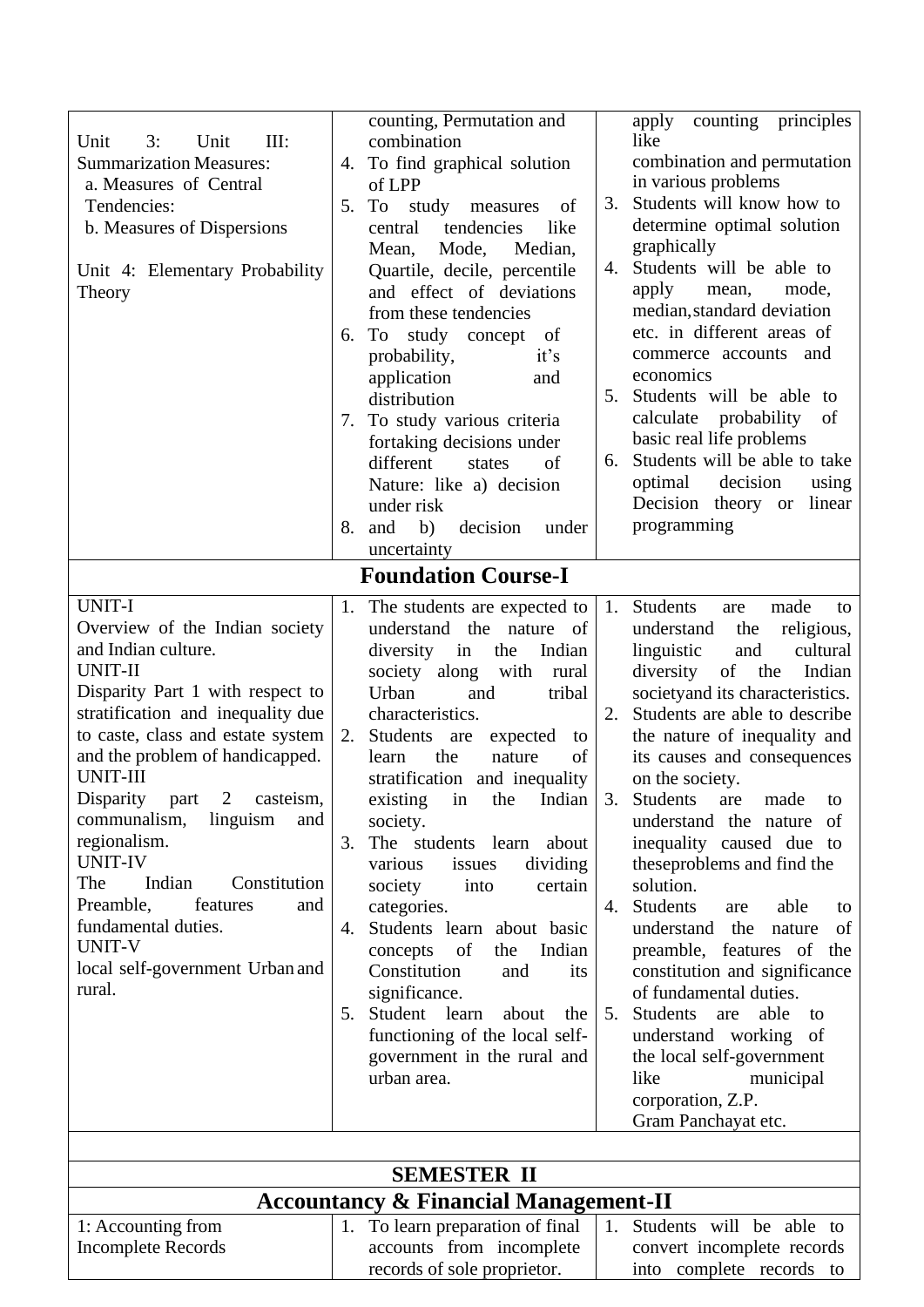| 2: ConsignmentAccounts<br>3: Branch Accounts<br>4: Fire InsuranceClaim                                                                                                                                                                                                                                                                                                                                                                                                                                                                                                                                                                                                 | 2. To introduce the application<br>of Consignment Accounts<br>for the goods sold<br>on<br>consignment.<br>To introduce the concept of<br>3.<br>specifically<br>Branch<br>Dependent Branch and its<br>accounting systems.<br>To understand the need and<br>4. | facilitate preparation<br>of<br>Final Accounts.<br>Students will be able to<br>2.<br>understand the concept and<br>practical<br>aspect<br>of<br>Consignment Accounts.<br>Students will be able to<br>3.<br>solve practical problems by<br>Debtors System and Stock                                                                                                                                                                                                                                                                                                                                         |
|------------------------------------------------------------------------------------------------------------------------------------------------------------------------------------------------------------------------------------------------------------------------------------------------------------------------------------------------------------------------------------------------------------------------------------------------------------------------------------------------------------------------------------------------------------------------------------------------------------------------------------------------------------------------|--------------------------------------------------------------------------------------------------------------------------------------------------------------------------------------------------------------------------------------------------------------|------------------------------------------------------------------------------------------------------------------------------------------------------------------------------------------------------------------------------------------------------------------------------------------------------------------------------------------------------------------------------------------------------------------------------------------------------------------------------------------------------------------------------------------------------------------------------------------------------------|
|                                                                                                                                                                                                                                                                                                                                                                                                                                                                                                                                                                                                                                                                        | importance of insurance and<br>to enable the computation of<br>fire insurance claim for the<br>loss of stock by fire.                                                                                                                                        | and Debtors System of<br>Dependent Branch.<br>Students will be able to<br>4.<br>solve practical problems on<br>fire insurance claim.                                                                                                                                                                                                                                                                                                                                                                                                                                                                       |
|                                                                                                                                                                                                                                                                                                                                                                                                                                                                                                                                                                                                                                                                        | <b>Commerce-II</b>                                                                                                                                                                                                                                           |                                                                                                                                                                                                                                                                                                                                                                                                                                                                                                                                                                                                            |
| of<br>1. Concept<br>Services:<br>Meaning, Characteristics,<br>Scope and Classification<br>of Services – Importance<br>of service sector Services<br>Mix, Service development<br>cycle,<br>Retailing<br>Concept<br>2.<br>of<br>organized and unorganized<br>retailing,<br>Trends<br>in<br>retailing,<br>Store<br>format,<br>Non – Store format, Store<br>Planning, design<br>and<br>layout. Retail Scenario in<br><b>Indiaand Global context</b><br>Recent Trends in Service<br>3.<br>Sector, Concept<br>and<br>scope of BPO, KPO,<br>LPO and ERP. Banking<br>and insurance sector and<br>logistics<br>4. E-Commerce: types, present<br>status, e-transition,<br>online | 1. To Learn the scope of<br>business<br>2.<br>To gain knowledge<br>of<br>Business planningprocess<br>3. To Learn about problems<br>and promotion of women<br>entrepreneurship<br>4. To be aware of importance of<br>Service Sector incurrent times           | 1. Learn the scope of business<br>and impact of internal and<br>external<br>environment<br>on<br>business<br>Gain<br>knowledge<br>2.<br>of<br>Business planning process<br>and aspects of feasibility and<br>project report<br>3. Learn about problems and<br>promotion<br>of<br>women<br>entrepreneurship<br>and<br>get<br>encouraged from<br>study of<br>entrepreneurship competencies<br>and discover about Intrapreneur<br>concept.<br>4. Be aware of importance of<br>Service Sector with special focus<br>on the retail sector, Business<br>Outsourcing,<br>Process<br>net<br>banking and E-commerce |
| marketing research                                                                                                                                                                                                                                                                                                                                                                                                                                                                                                                                                                                                                                                     |                                                                                                                                                                                                                                                              |                                                                                                                                                                                                                                                                                                                                                                                                                                                                                                                                                                                                            |
|                                                                                                                                                                                                                                                                                                                                                                                                                                                                                                                                                                                                                                                                        | <b>Business Economics-II</b>                                                                                                                                                                                                                                 |                                                                                                                                                                                                                                                                                                                                                                                                                                                                                                                                                                                                            |
| Market structure<br>1.<br>2. Pricing<br>and<br>output<br>decisions under imperfect<br>competition<br><b>Pricing Practices</b><br>3.<br>Evaluating capital projects<br>4.                                                                                                                                                                                                                                                                                                                                                                                                                                                                                               | <b>Students</b><br>about<br>1.<br>learn<br>perfect Competition and<br>Monopoly as two different<br>market<br>structures<br>and<br>Profit<br>maximizing<br>decisions by firms under<br>these markets<br><b>Students</b><br>learn<br>about<br>2.               | <b>Students</b><br>able<br>1.<br>are<br>to<br>understand different market<br>situations and assess the<br>working of firms under<br>these, in order to fashion<br>their responses to maximize<br>their advantage, both as a<br>consumer and a prospective                                                                                                                                                                                                                                                                                                                                                  |
|                                                                                                                                                                                                                                                                                                                                                                                                                                                                                                                                                                                                                                                                        | Monopolistic competition<br>and Oligopolistic markets<br>and theirkey attributes,<br>Students are exposed to<br>3.                                                                                                                                           | entrepreneur.<br>Students are now capable<br>2.<br>of distinguishing between<br>different real life market                                                                                                                                                                                                                                                                                                                                                                                                                                                                                                 |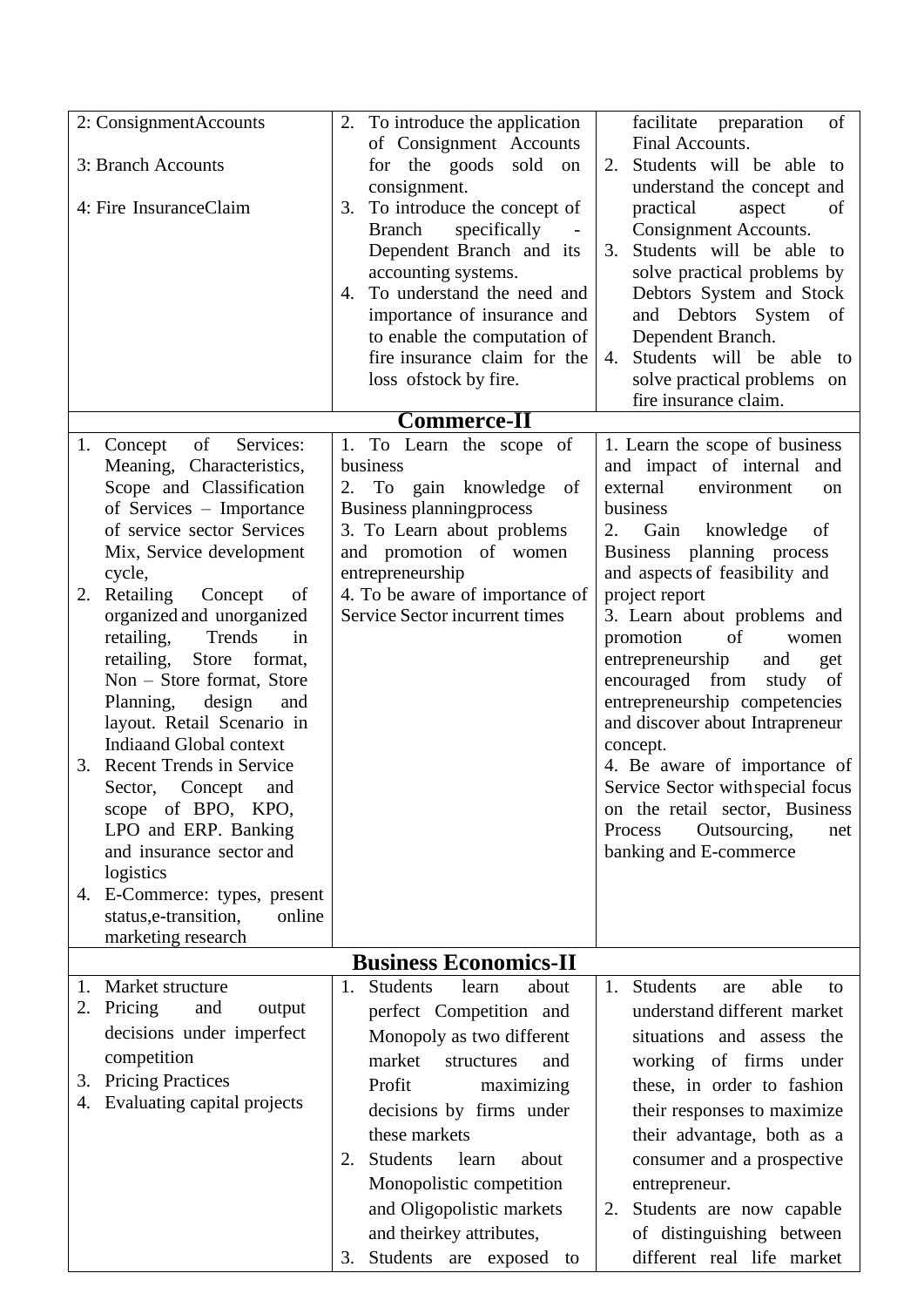|                                                                                                                                                                                                                                                                                                                                           | oriented<br>pricing<br>cost<br>like cost plus<br>methods<br>pricing,<br>marginal<br>cost<br>pricing, mark up pricing,<br>discriminatory<br>pricing,<br>multiple product pricing<br>and transfer pricing. Case<br>studies are provided to<br>drive the point home.<br>Students<br>understand<br>the<br>4.<br>meaning and importance of<br>capital budgeting, steps in<br>capital budgeting and<br>the<br>various<br>technique<br>of<br>investment appraisal.                                                                                                                                       | structures and understand<br>the pricing, output<br>and<br>advertising decisions<br>of<br>firms. This must help them<br>to become more rational<br>consumers.<br>Students are now able to<br>3.<br>understand the different<br>pricing strategies adopted<br>by firm in the market. This<br>helps<br>them<br>take<br>to<br>appropriate<br>consumption<br>decisions. As prospective<br>entrepreneurs, they now<br>have an in depth idea as to<br>how prices are fixed and<br>profits are earned.<br>Students are capable<br>of<br>4.<br>evaluating the worth<br>of<br>prospective<br>investment<br>projects to choose the most<br>rewarding one and are now<br>able to carry<br>out<br>the<br>investment project as he is<br>exposed to the various steps<br>and<br>stages<br>of<br>capital |
|-------------------------------------------------------------------------------------------------------------------------------------------------------------------------------------------------------------------------------------------------------------------------------------------------------------------------------------------|---------------------------------------------------------------------------------------------------------------------------------------------------------------------------------------------------------------------------------------------------------------------------------------------------------------------------------------------------------------------------------------------------------------------------------------------------------------------------------------------------------------------------------------------------------------------------------------------------|--------------------------------------------------------------------------------------------------------------------------------------------------------------------------------------------------------------------------------------------------------------------------------------------------------------------------------------------------------------------------------------------------------------------------------------------------------------------------------------------------------------------------------------------------------------------------------------------------------------------------------------------------------------------------------------------------------------------------------------------------------------------------------------------|
|                                                                                                                                                                                                                                                                                                                                           |                                                                                                                                                                                                                                                                                                                                                                                                                                                                                                                                                                                                   | budgeting.                                                                                                                                                                                                                                                                                                                                                                                                                                                                                                                                                                                                                                                                                                                                                                                 |
|                                                                                                                                                                                                                                                                                                                                           | <b>Business Communication-II</b>                                                                                                                                                                                                                                                                                                                                                                                                                                                                                                                                                                  |                                                                                                                                                                                                                                                                                                                                                                                                                                                                                                                                                                                                                                                                                                                                                                                            |
| 1. Group Communication<br>Interviews<br>a)<br>Meetings<br>b)<br>Committees and<br>C)<br>Conferences<br>d) Public Relations<br>2. Business<br>Correspondence<br>a) Trade Letters<br>3. Language and<br><b>Writing Skills</b><br>a) Reports and Business<br>Proposals<br>Summarization<br>b)<br><b>Tutorial Activities</b><br>$\mathbf{c})$ | 1. To develop awareness of<br>the complexity of the<br>communication process.<br>To<br>develop effective<br>2.<br>listening skills in students<br>so as to enable them to<br>comprehend instructions<br>and to become a critical<br>listener.<br>To develop effective oral<br>3.<br>skills so as to enable<br>students<br>speak<br>to<br>confidently<br>interpersonally as well as<br>in large groups.<br>4. To develop effective writing<br>skills so as to enable students<br>to write in clear, concise,<br>audience<br>persuasive<br>and<br>centric manner<br><b>Environmental Studies-II</b> | After successful completion of<br>the course the learner should be<br>able to enhance his Listening,<br>Speaking, Reading and Writing<br>skills to meet the challenges of<br>the world.                                                                                                                                                                                                                                                                                                                                                                                                                                                                                                                                                                                                    |
| Unit-I Solid Waste Management                                                                                                                                                                                                                                                                                                             | 1. To know the types<br>and                                                                                                                                                                                                                                                                                                                                                                                                                                                                                                                                                                       | Students will understand the<br>1.                                                                                                                                                                                                                                                                                                                                                                                                                                                                                                                                                                                                                                                                                                                                                         |
|                                                                                                                                                                                                                                                                                                                                           | sources of waste.                                                                                                                                                                                                                                                                                                                                                                                                                                                                                                                                                                                 | basis of classification<br>- of                                                                                                                                                                                                                                                                                                                                                                                                                                                                                                                                                                                                                                                                                                                                                            |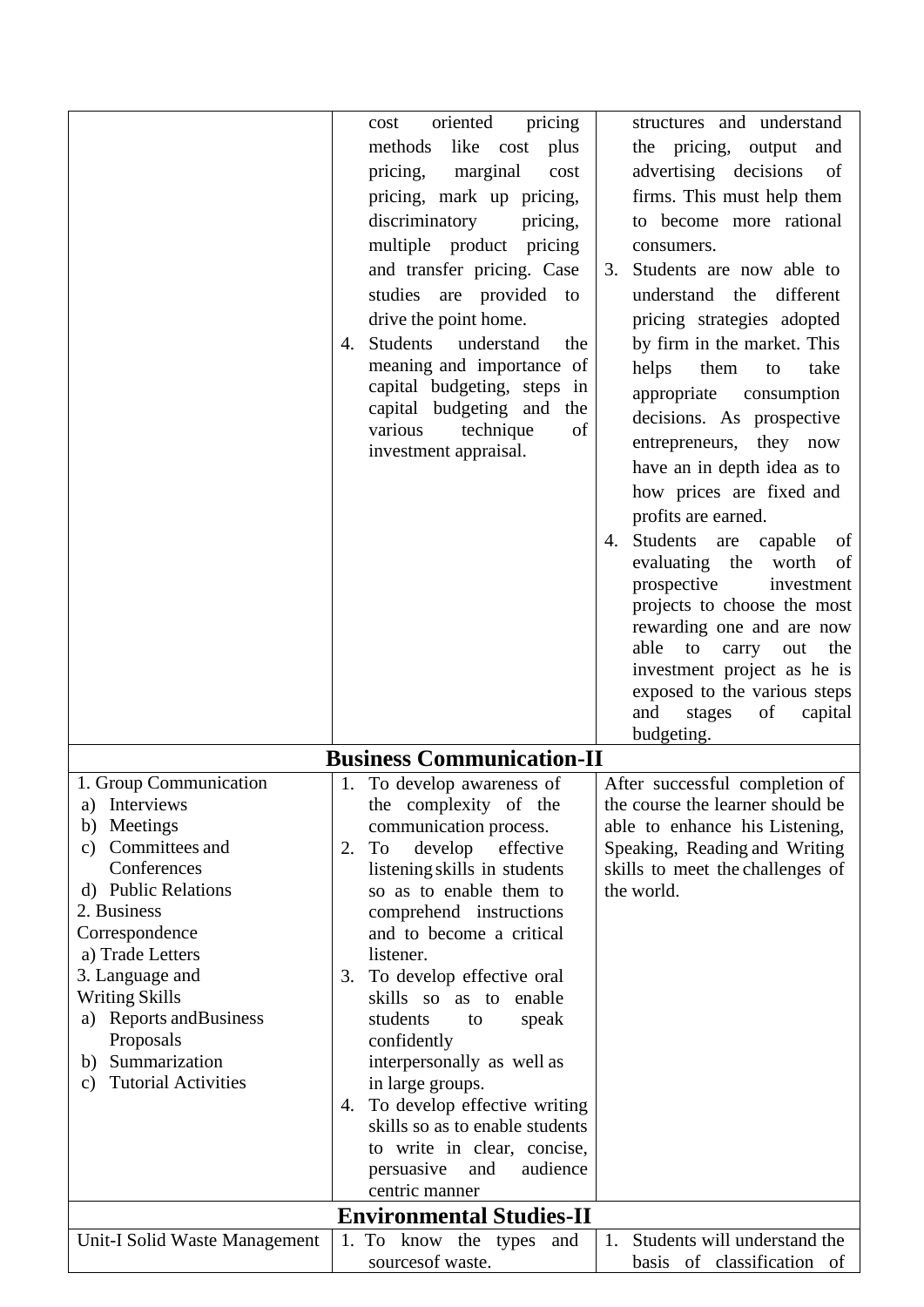| for Sustainable Society                                    | 2.<br>To know the effects of SW                                                                                                                                                                                                                                                                                                                                                                                                                                                                                 | <b>SW</b>                                                                                                                                                                                                                                                                                                                                                                                                                                                                                                                                                                                                                        |
|------------------------------------------------------------|-----------------------------------------------------------------------------------------------------------------------------------------------------------------------------------------------------------------------------------------------------------------------------------------------------------------------------------------------------------------------------------------------------------------------------------------------------------------------------------------------------------------|----------------------------------------------------------------------------------------------------------------------------------------------------------------------------------------------------------------------------------------------------------------------------------------------------------------------------------------------------------------------------------------------------------------------------------------------------------------------------------------------------------------------------------------------------------------------------------------------------------------------------------|
| Unit-II Agriculture and Industrial                         | onenvironment and human<br>health.                                                                                                                                                                                                                                                                                                                                                                                                                                                                              | Students will know<br>2.<br>how<br><b>SW</b><br>is<br>affecting<br>the                                                                                                                                                                                                                                                                                                                                                                                                                                                                                                                                                           |
| Development                                                | 3.<br>To know environmental                                                                                                                                                                                                                                                                                                                                                                                                                                                                                     | and<br>its<br>environment                                                                                                                                                                                                                                                                                                                                                                                                                                                                                                                                                                                                        |
| Unit-III Tourism and                                       | problems associated with                                                                                                                                                                                                                                                                                                                                                                                                                                                                                        | resources with the help of                                                                                                                                                                                                                                                                                                                                                                                                                                                                                                                                                                                                       |
| Environment                                                | agriculture and industrial<br>development.                                                                                                                                                                                                                                                                                                                                                                                                                                                                      | few case studies.<br>3. Students will understand                                                                                                                                                                                                                                                                                                                                                                                                                                                                                                                                                                                 |
| Unit-IV Environmental                                      | know<br>4. To<br>sustainable                                                                                                                                                                                                                                                                                                                                                                                                                                                                                    | that how industries and                                                                                                                                                                                                                                                                                                                                                                                                                                                                                                                                                                                                          |
|                                                            | agricultural and industrial                                                                                                                                                                                                                                                                                                                                                                                                                                                                                     | agriculture<br>too<br><i>is</i>                                                                                                                                                                                                                                                                                                                                                                                                                                                                                                                                                                                                  |
| Movements and                                              | practices as solution to<br>preservethe environment.                                                                                                                                                                                                                                                                                                                                                                                                                                                            | affecting<br>the<br>natural<br>environment.                                                                                                                                                                                                                                                                                                                                                                                                                                                                                                                                                                                      |
| Management                                                 | To know<br>typology of<br>5.                                                                                                                                                                                                                                                                                                                                                                                                                                                                                    | 4. Students will know about                                                                                                                                                                                                                                                                                                                                                                                                                                                                                                                                                                                                      |
| Map Filling- Mumbai & Konkan                               | tourism, India's tourism<br>policy and potential in this<br>field.<br>6. To know the consequences<br>of tourism<br>on society,<br>environment<br>economy,<br>etc.<br>7. To know about the several<br>environmental movements<br>takenplace in India.<br>To know about the steps<br>8.<br>taken towards managing<br>environment globally.<br>9. To know environmentally<br>significant<br>features<br>in<br>Mumbai and Konkan with<br>the location to understand<br>environmental<br>10. problems in the region. | sustainable<br>the<br>way<br>practicing agriculture<br>and<br>industrialization for<br>the<br>conservation of resources<br>protection<br>of<br>and<br>environment.<br>5. Students will know about<br>India's potential in tourism<br>sector and how the new<br>tourism policy is helping in<br>development of the same.<br>Students will understand<br>6.<br>the role of ecotourism in<br>reducing the impact that<br>comes with masstourism.<br>7. Learners will take pride in<br>knowing about the history<br>of India in connection to<br>environmental<br>conservation.<br>Learners<br>will<br>know<br>that<br>environmental |
|                                                            |                                                                                                                                                                                                                                                                                                                                                                                                                                                                                                                 | management is necessary                                                                                                                                                                                                                                                                                                                                                                                                                                                                                                                                                                                                          |
|                                                            |                                                                                                                                                                                                                                                                                                                                                                                                                                                                                                                 | environmental<br>for<br>planning which implies                                                                                                                                                                                                                                                                                                                                                                                                                                                                                                                                                                                   |
|                                                            |                                                                                                                                                                                                                                                                                                                                                                                                                                                                                                                 | the optimal utilization of                                                                                                                                                                                                                                                                                                                                                                                                                                                                                                                                                                                                       |
|                                                            |                                                                                                                                                                                                                                                                                                                                                                                                                                                                                                                 | resources<br>and<br>healthy<br>growth of society.                                                                                                                                                                                                                                                                                                                                                                                                                                                                                                                                                                                |
|                                                            |                                                                                                                                                                                                                                                                                                                                                                                                                                                                                                                 | 8. Students will be able                                                                                                                                                                                                                                                                                                                                                                                                                                                                                                                                                                                                         |
|                                                            |                                                                                                                                                                                                                                                                                                                                                                                                                                                                                                                 | to get information to<br>develop<br>a strategic                                                                                                                                                                                                                                                                                                                                                                                                                                                                                                                                                                                  |
|                                                            |                                                                                                                                                                                                                                                                                                                                                                                                                                                                                                                 | overview<br>of<br>the                                                                                                                                                                                                                                                                                                                                                                                                                                                                                                                                                                                                            |
|                                                            |                                                                                                                                                                                                                                                                                                                                                                                                                                                                                                                 | environmental<br>assets                                                                                                                                                                                                                                                                                                                                                                                                                                                                                                                                                                                                          |
|                                                            | <b>Mathematical and Statistical Techniques-II</b>                                                                                                                                                                                                                                                                                                                                                                                                                                                               | of the region.                                                                                                                                                                                                                                                                                                                                                                                                                                                                                                                                                                                                                   |
| Unit I : Functions,                                        | Unit I : Functions,                                                                                                                                                                                                                                                                                                                                                                                                                                                                                             | 1. Students will be able to use                                                                                                                                                                                                                                                                                                                                                                                                                                                                                                                                                                                                  |
| Derivatives and Their                                      | Derivatives and Their                                                                                                                                                                                                                                                                                                                                                                                                                                                                                           | derivatives for solving various                                                                                                                                                                                                                                                                                                                                                                                                                                                                                                                                                                                                  |
| Applications                                               | Applications                                                                                                                                                                                                                                                                                                                                                                                                                                                                                                    | commercial problems                                                                                                                                                                                                                                                                                                                                                                                                                                                                                                                                                                                                              |
| a. Concept of real functions<br>b. Derivative of functions | c. Concept of real functions<br>d. Derivative of functions                                                                                                                                                                                                                                                                                                                                                                                                                                                      | 2. Students will be able to                                                                                                                                                                                                                                                                                                                                                                                                                                                                                                                                                                                                      |
|                                                            |                                                                                                                                                                                                                                                                                                                                                                                                                                                                                                                 | calculate annuity, EMI and<br>interest for their personal as                                                                                                                                                                                                                                                                                                                                                                                                                                                                                                                                                                     |
|                                                            |                                                                                                                                                                                                                                                                                                                                                                                                                                                                                                                 | well as real life investments.                                                                                                                                                                                                                                                                                                                                                                                                                                                                                                                                                                                                   |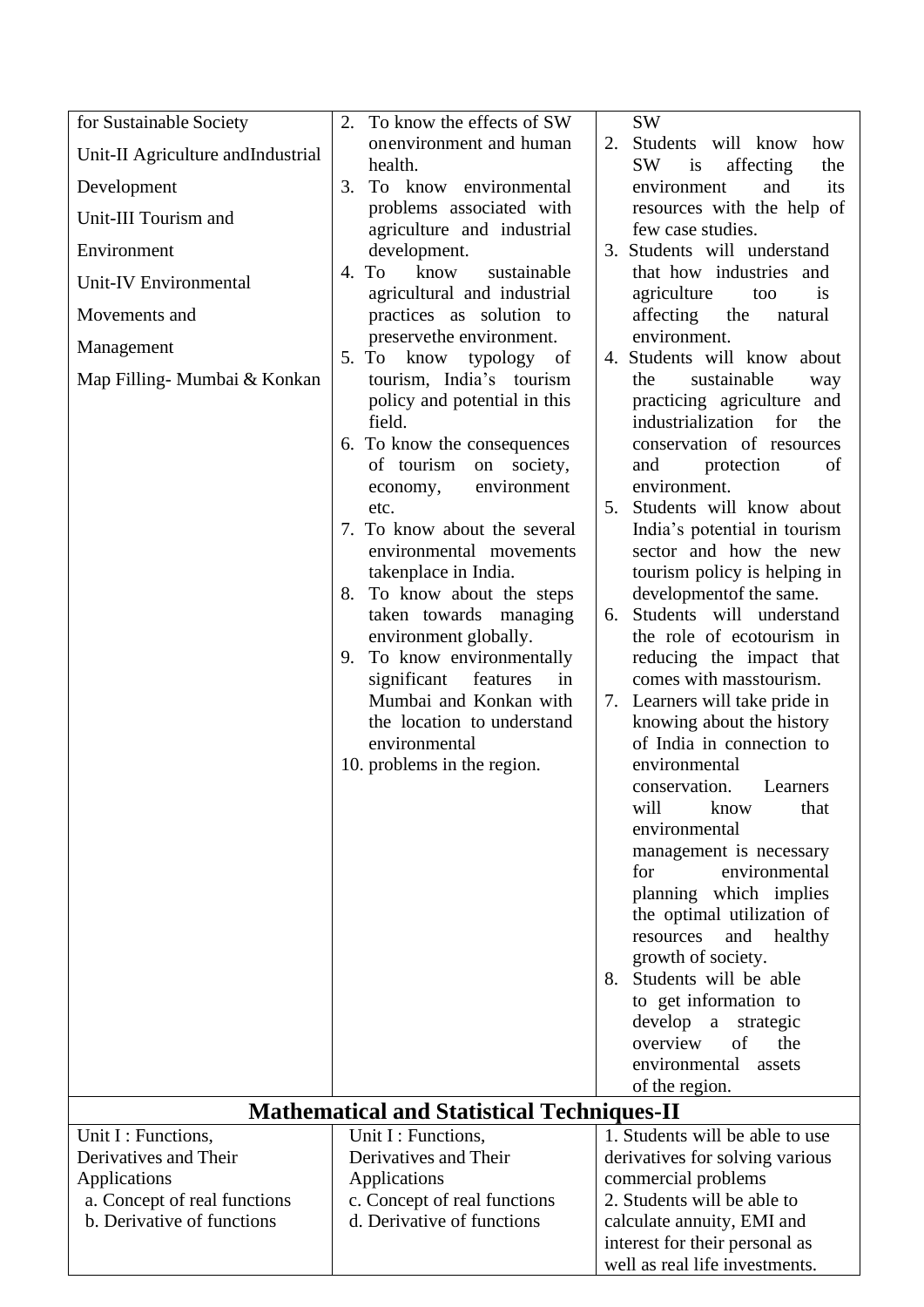| Unit II: Interest and Annuity      | Unit II: Interest and Annuity                                   | 3. Students will be able to                                            |  |  |
|------------------------------------|-----------------------------------------------------------------|------------------------------------------------------------------------|--|--|
| Unit III: Bivariate Linear         | Unit III: Bivariate Linear                                      | correlate different entities and<br>are able to give a linear relation |  |  |
| <b>Correlation and Regression</b>  | <b>Correlation and Regression</b>                               | between those values                                                   |  |  |
|                                    |                                                                 | 4. Students will be able to<br>apply concept of time series or         |  |  |
| Unit IV: Time series and           | Unit IV : Time series and                                       |                                                                        |  |  |
| <b>Index Numbers</b>               | <b>Index Numbers</b>                                            | index numbers to analyse a                                             |  |  |
|                                    |                                                                 | business.                                                              |  |  |
| Unit V: Elementary                 | Unit V: Elementary                                              | 5. Students will have basic idea                                       |  |  |
| <b>Probability Distributions</b>   | <b>Probability Distributions</b>                                | of<br>probability<br>and<br>its                                        |  |  |
| Probability Distributions          | <b>Probability Distributions</b>                                | distributions                                                          |  |  |
| a. Binomial Distribution           | d. Binomial Distribution                                        |                                                                        |  |  |
| b. Poisson Distribution            | e. Poisson Distribution                                         |                                                                        |  |  |
| c. Normal distribution             | f. Normal distribution                                          |                                                                        |  |  |
|                                    | <b>Foundation Course-II</b>                                     |                                                                        |  |  |
| <b>UNIT-I Globalisation,</b>       | 1. By the end of this<br>unit                                   | 1.<br><b>Students</b><br>able<br>are<br>to                             |  |  |
| Liberalisation and privatisation.  | students<br>are<br>expected<br>to<br>understand<br>the<br>basic | understand the meaning of<br>basic concepts related<br>to              |  |  |
|                                    | globalisation,<br>of<br>concepts                                | globalisation and its impact                                           |  |  |
| UNIT-II Human rights and           | liberalisation<br>and                                           | on the Indian economy.                                                 |  |  |
| fundamental rights.                | privatization and its impact                                    | Students are<br>made to<br>2.                                          |  |  |
| <b>UNIT-III Environmental</b>      | on agriculture and industry.<br>Students are expected to<br>2.  | understand<br>the                                                      |  |  |
| Problems.                          | understand<br>the<br>origin,                                    | significance<br>of basic<br>human<br>life<br>and                       |  |  |
|                                    | evolution and significance                                      | fundamental rights in the                                              |  |  |
| UNIT-IV Stress and conflict,       | human<br>values<br>of basic                                     | modern society.                                                        |  |  |
| aggression and violence.           | along with fundamental                                          | <b>Students</b><br>3.<br>able<br>are<br>to                             |  |  |
| <b>UNIT-V Management of stress</b> | rights given in the Indian<br>constitution.                     | understand<br>of<br>nature<br>environmental problems and               |  |  |
| andconflict.                       | 3.<br>The students learn various                                | their duty towards protection                                          |  |  |
|                                    | regarding<br>the<br>issues                                      | of the environment.                                                    |  |  |
|                                    | environment<br>such<br>as                                       | Students<br>able<br>4.<br>are<br>to                                    |  |  |
|                                    | ecology,<br>pollution,                                          | of<br>explain the<br>causes                                            |  |  |
|                                    | sustainable development etc.                                    | stress, conflict, aggression                                           |  |  |
|                                    | Students<br>learn<br>various<br>4.                              | and violence.                                                          |  |  |
|                                    | causes of stress and conflict,                                  | Students able to understand<br>5.                                      |  |  |
|                                    | aggression and violence in                                      | various<br>techniques<br>like                                          |  |  |
|                                    | the society.                                                    | Yoga, meditation, etc. as the                                          |  |  |
|                                    | Students are expected<br>5.<br>to                               | tools to manage stress.                                                |  |  |
|                                    | understand<br>strategies<br>to<br>manage stress and conflict.   |                                                                        |  |  |
|                                    |                                                                 |                                                                        |  |  |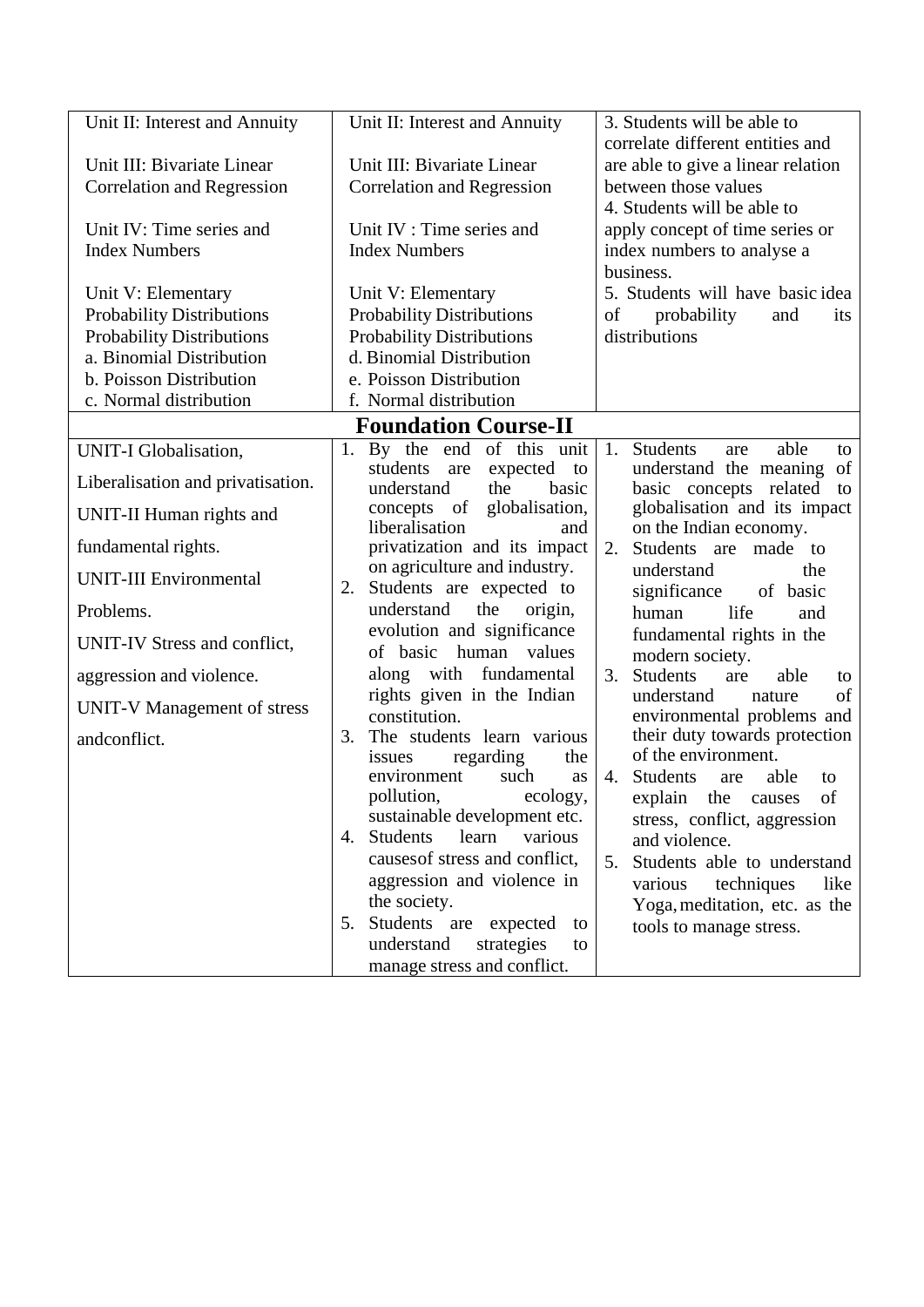### **BACHELOR OF COMMERCE COURSE OUTCOMES**

### **S. Y. B. Com**

| <b>SEMESTER III</b>                                                                                                                                                                                                                                                                                                                                                                                                                                  |                                                                                                                                                                                                                                                                                                                                                                                                                                                                                                                                      |                                                                                                                                                                                                                                                                                                                                                                                                                                                                                                                                                 |  |  |  |  |
|------------------------------------------------------------------------------------------------------------------------------------------------------------------------------------------------------------------------------------------------------------------------------------------------------------------------------------------------------------------------------------------------------------------------------------------------------|--------------------------------------------------------------------------------------------------------------------------------------------------------------------------------------------------------------------------------------------------------------------------------------------------------------------------------------------------------------------------------------------------------------------------------------------------------------------------------------------------------------------------------------|-------------------------------------------------------------------------------------------------------------------------------------------------------------------------------------------------------------------------------------------------------------------------------------------------------------------------------------------------------------------------------------------------------------------------------------------------------------------------------------------------------------------------------------------------|--|--|--|--|
| <b>Accountancy &amp; Financial Management-III</b>                                                                                                                                                                                                                                                                                                                                                                                                    |                                                                                                                                                                                                                                                                                                                                                                                                                                                                                                                                      |                                                                                                                                                                                                                                                                                                                                                                                                                                                                                                                                                 |  |  |  |  |
| 1. Partnership Final<br>Accounts<br>2. Piecemeal Distribution<br>of Cash<br><b>Amalgamation of Firms</b><br>3.<br>Conversion of Partnership<br>4.<br>Firm into Private Limited<br>Company                                                                                                                                                                                                                                                            | 1. Students should be able to<br>understand final accounts of<br>partnership firm, its various<br>adjustments arising due to<br>admission, retirement and<br>death of a partner and the<br>process of<br>preparation<br>final<br>2.<br>of<br>accounts.<br>Students should be able to<br>3.<br>understand the order<br>- of<br>payment on dissolution of a<br>Firm<br>Students should be able to<br>4.<br>the<br>understand<br>concepts,<br>objects and accounting<br>of<br>amalgamation of Firms and<br>of conversion of partnership | 1. Students will get the insight<br>of Final Accounts of<br>$\mathbf{a}$<br>firm<br>partnership<br>in<br>which<br>admission/retirement/death<br>took<br>place<br>during<br>the financial year<br>Students will get the insight<br>2.<br>of piecemeal distribution of<br>cash on dissolution of cash.<br>Students will get the insight<br>3.<br>of amalgamation of Firms<br>andconversion of partnership<br>firminto limited company.                                                                                                            |  |  |  |  |
|                                                                                                                                                                                                                                                                                                                                                                                                                                                      | into a limited company.                                                                                                                                                                                                                                                                                                                                                                                                                                                                                                              |                                                                                                                                                                                                                                                                                                                                                                                                                                                                                                                                                 |  |  |  |  |
|                                                                                                                                                                                                                                                                                                                                                                                                                                                      | <b>Commerce-III</b>                                                                                                                                                                                                                                                                                                                                                                                                                                                                                                                  |                                                                                                                                                                                                                                                                                                                                                                                                                                                                                                                                                 |  |  |  |  |
| Introduction<br>$\equiv$<br>to<br>Management, PODSCORB,<br>Functions of mgt, skills, levels<br>of mgt<br>$II$ – Planning & Decision<br>MBO,<br>making,<br>steps<br>in<br>planning,<br>components,<br>techniques<br>decision<br>of<br>making<br>III - Organizing- line and<br>staff, organization as a<br>structure, matrix structure,<br>virtual organisation<br>IV - Directing $\&$ Controlling,<br>techniques,<br>advantages<br>and<br>limitations | To<br>Get<br>insight into<br>1.<br>an<br>$\&$<br>company<br>management<br>basics<br>the<br>of<br>Learn<br>management functions<br>Learn<br>2. To<br>about<br>the<br>application<br>of principles<br>and techniques<br>of<br>management in the fields<br>such as production<br>and<br>finance                                                                                                                                                                                                                                         | 1. Get an insight into principles<br>practices and techniques of<br>company management<br>2. Learn<br>basics<br>the<br>of<br>functions<br>management<br>applicable<br>effective<br>for<br>management of acompany<br>3. Learn<br>about<br>the<br>application of principles<br>of<br>techniques<br>and<br>management in the fields<br>such as production and<br>finance<br>Study<br>contemporary<br>4.<br>terms as well as trends in the<br>field of production, quality<br>inventory<br>control,<br>management and control as<br>well as finance |  |  |  |  |
|                                                                                                                                                                                                                                                                                                                                                                                                                                                      | <b>Business Economics-III</b>                                                                                                                                                                                                                                                                                                                                                                                                                                                                                                        |                                                                                                                                                                                                                                                                                                                                                                                                                                                                                                                                                 |  |  |  |  |
| 1. Introduction to<br>macroeconomic<br>2. Basic<br>of<br>concepts                                                                                                                                                                                                                                                                                                                                                                                    | 1. In this unit, students learn<br>about<br>various<br>macroeconomics concepts<br>such as national income,                                                                                                                                                                                                                                                                                                                                                                                                                           | 1. Students are expected to<br>understand<br>the<br>significance<br>the<br>of<br>macroeconomic<br>concept                                                                                                                                                                                                                                                                                                                                                                                                                                       |  |  |  |  |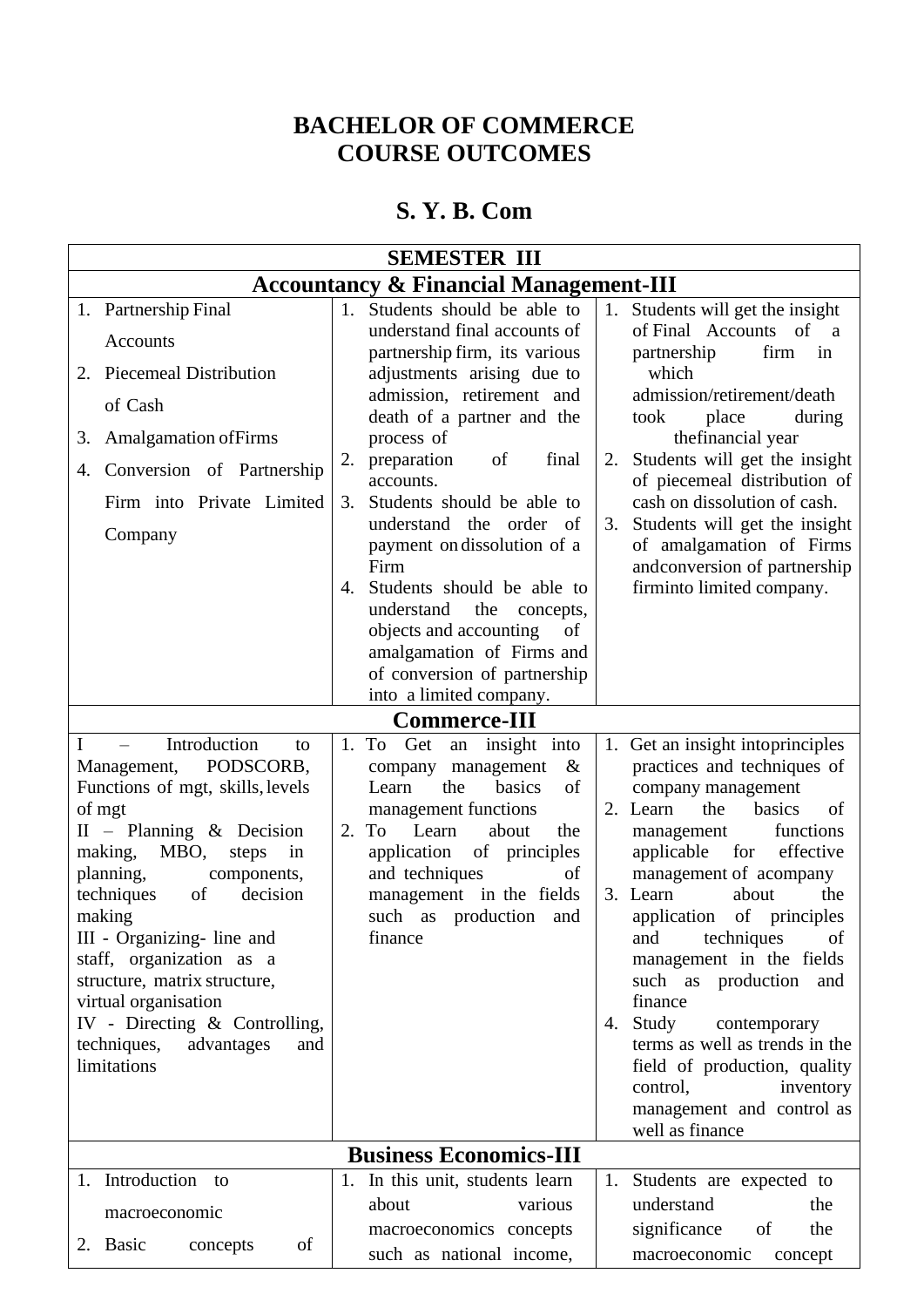|    | Keynesianeconomics             |    | business cycle, the balance                               |    | national<br>income<br>in                                   |
|----|--------------------------------|----|-----------------------------------------------------------|----|------------------------------------------------------------|
|    | 3. Post-Keynesian economics    |    | of payment, circular flow                                 |    | accounting.                                                |
|    |                                |    | ofnational income, etc.                                   | 2. | Students<br>are<br>able<br>to                              |
|    | 4. Money, Prices and Inflation | 2. | Students are expected to                                  |    | explain use of Keynesian                                   |
|    |                                |    | learn the application of                                  |    | theory to<br>provide<br>a                                  |
|    |                                |    | Keynesian economics<br>as                                 |    | solution<br>the<br>to                                      |
|    |                                |    | the solution<br>to various                                |    | macroeconomic problems.                                    |
|    |                                |    | problems<br>such<br>as                                    | 3. | After studying this<br>unit,                               |
|    |                                |    | depression, unemployment,                                 |    | able<br>students<br>are<br>to                              |
|    |                                |    | etc.                                                      |    | understand development of                                  |
|    |                                | 3. | Students are expected to                                  | 4. | Post-Keynesian economics.<br>Students<br>able<br>are<br>to |
|    |                                |    | learn various concepts like                               |    | understand the<br>connection                               |
|    |                                |    | stagflation, Phillips curve,                              |    | between money supply and                                   |
|    |                                | 4. | supply side economics, etc.<br>Students learn about basic |    | inflation.                                                 |
|    |                                |    | concepts of money supply,                                 |    |                                                            |
|    |                                |    | demand, inflation, etc.                                   |    |                                                            |
|    |                                |    | <b>Business Law-I</b>                                     |    |                                                            |
|    | 1. Indian Contract Act-        |    | 1. By the end of this module,                             | 1. | Students are introduced to                                 |
|    | <b>General Provisions-I</b>    |    | student should be able to                                 |    | basic<br>for<br>tools                                      |
| 2. | <b>Indian Contract Act-</b>    |    | understand the scope of                                   |    | understanding law<br>and                                   |
|    |                                |    | Business Law, have a good                                 |    | basic<br>concepts<br>of                                    |
|    | <b>General Provisions-II</b>   |    | on concepts like,<br>grip                                 |    | Contract Law.                                              |
| 3. | <b>Special Contracts</b>       |    | Consideration,<br>Proposal.                               | 2. | Students<br>able<br>are<br>to                              |
| 4. | Sale of Goods Act, 1932        |    | acceptance, Capacity of                                   |    | analyse detailed provisions                                |
| 5. | <b>Negotiable Instruments</b>  |    | parties etc. The student                                  |    | of how to make and                                         |
|    |                                |    | must also be acquainted<br>with technical words like      |    | terminate a contract legally<br>in India.                  |
|    | Act, 1888                      |    | void, voidable, void ab                                   | 3. | <b>Students</b><br>able<br>are<br>to                       |
|    |                                |    | initio etc.                                               |    | appreciate the application of                              |
|    |                                | 2. | Students should be able                                   |    | contractual obligations in                                 |
|    |                                |    | to understand concepts                                    |    | different<br>practical                                     |
|    |                                |    | like free consent, Void                                   |    | situations                                                 |
|    |                                |    | agreements E contracts,                                   |    | 4. Students<br>able<br>are<br>to                           |
|    |                                |    | Quasi and Contingent                                      |    | understand<br>specific                                     |
|    |                                |    | contracts and discharge                                   |    | application of Contract law                                |
|    |                                |    | of Contract                                               |    | in sale and purchase of                                    |
|    |                                | 3. | <b>Students</b><br>learn<br>about                         |    | Goods                                                      |
|    |                                |    | Contract of indemnity,                                    | 5. | Students<br>able<br>are<br>to                              |
|    |                                |    | pledge,<br>guarantee,                                     |    | understand<br>and<br>appreciate                            |
|    |                                |    | bailment and agency.                                      |    | application of contract law in                             |
|    |                                |    | 4. Students study contract of                             |    | Negotiable instruments                                     |
|    |                                |    | sale, rights of unpaid seller,                            |    |                                                            |
|    |                                |    | <b>Conditionsand Warranties</b>                           |    |                                                            |
|    |                                | 5. | Students<br>study<br>law<br>of                            |    |                                                            |
|    |                                |    | negotiable instruments, their                             |    |                                                            |
|    |                                |    | liabilities, and parties. And                             |    |                                                            |
|    |                                |    | advantages<br>also<br>and                                 |    |                                                            |
|    |                                |    | privileges<br>using<br>of                                 |    |                                                            |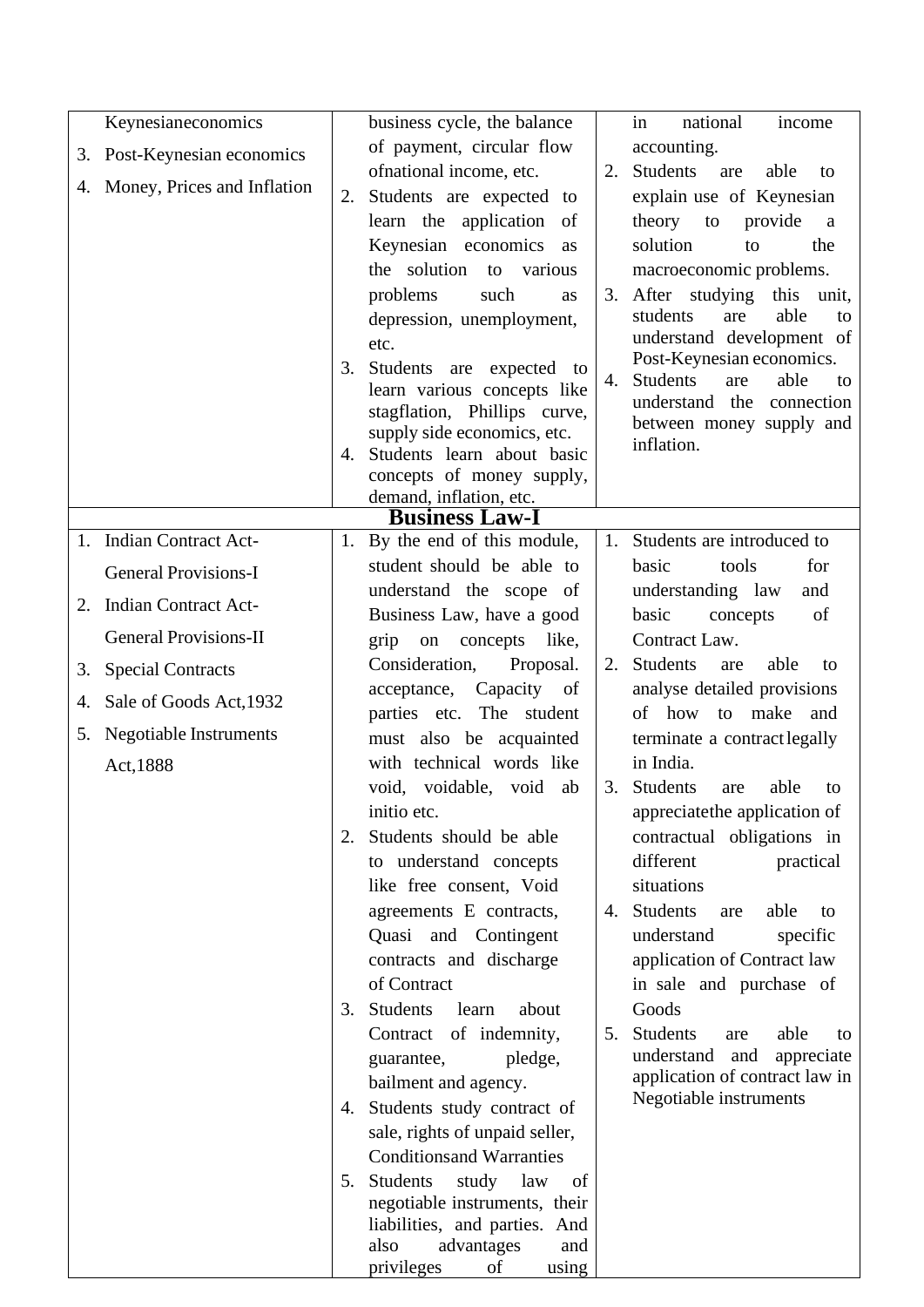|                                                                                                                                                                                  |          | Negotiable instruments                                                                                                                                                                                                                                                                                                                                                                                                                                                                                                                                                                                                                                                                                                                                                                                                                                                                                                                                                                                                |                                     |                                                                                                                                                                                                                                                                                                                                                                                                                                                                                                                                                                                                          |  |
|----------------------------------------------------------------------------------------------------------------------------------------------------------------------------------|----------|-----------------------------------------------------------------------------------------------------------------------------------------------------------------------------------------------------------------------------------------------------------------------------------------------------------------------------------------------------------------------------------------------------------------------------------------------------------------------------------------------------------------------------------------------------------------------------------------------------------------------------------------------------------------------------------------------------------------------------------------------------------------------------------------------------------------------------------------------------------------------------------------------------------------------------------------------------------------------------------------------------------------------|-------------------------------------|----------------------------------------------------------------------------------------------------------------------------------------------------------------------------------------------------------------------------------------------------------------------------------------------------------------------------------------------------------------------------------------------------------------------------------------------------------------------------------------------------------------------------------------------------------------------------------------------------------|--|
| <b>Financial Accounting and Auditing V- Management Accounting</b>                                                                                                                |          |                                                                                                                                                                                                                                                                                                                                                                                                                                                                                                                                                                                                                                                                                                                                                                                                                                                                                                                                                                                                                       |                                     |                                                                                                                                                                                                                                                                                                                                                                                                                                                                                                                                                                                                          |  |
| 1. Introduction<br>to<br><b>Management Accounting</b><br>2. Ratio Analysis and<br>Interpretation<br>3. Working CapitalManagement<br>4. Capital Budgeting                         | 2.       | 1. To understand various<br>management accounting<br>concepts.<br>To learn how accountants<br>create, organize, interpret,<br>communicate<br>and<br>information.                                                                                                                                                                                                                                                                                                                                                                                                                                                                                                                                                                                                                                                                                                                                                                                                                                                      | 2.                                  | 1. Identify<br>problems<br>associated with relying on<br>financial<br>accounting<br>information for various<br>decision<br>managerial<br>making.<br>Learns the application of<br>management<br>accounting<br>tools for pricing, budgetary<br>control, cost allocation and<br>performance evaluation.                                                                                                                                                                                                                                                                                                     |  |
|                                                                                                                                                                                  |          | <b>Foundation Course-III</b>                                                                                                                                                                                                                                                                                                                                                                                                                                                                                                                                                                                                                                                                                                                                                                                                                                                                                                                                                                                          |                                     |                                                                                                                                                                                                                                                                                                                                                                                                                                                                                                                                                                                                          |  |
| 1. Human Rights Violations<br><b>Environmental Concern</b><br>2.<br>Science and Technology<br>3.<br>Soft skills for effective<br>4.<br>personal communication<br>5. Project Work | 3.<br>5. | 1. By the end of this module,<br>students are aquainted and<br>thorough<br>with<br>rights,<br>liabilities<br>social<br>and<br>of<br>various<br>context<br>vulnerable groups in India<br>such as SCs, STs, Women,<br>Minorities etc.<br>2. Students<br>should<br>be<br>able to<br>understand<br>Disasters,<br>various<br>kinds and methods of<br>Disaster management<br><b>Students</b><br>learn<br>about<br>development of science,<br>relyance of science and<br>technology in society and<br>how<br>to<br>combat<br>superstitions<br>using<br>scientific knowledge.<br>4. Students<br>understand<br>basic<br>concepts<br>of<br>communication and soft<br>skill.<br>Students have to do a project<br>on poster presentation, PPT<br>presentation or street play on<br>any contemporary issues.<br>They can do any other<br>community<br>outreach<br>programme<br><sub>or</sub><br>even<br>an<br>interview with<br>a famous<br>scientist or a visit to a<br>museum, science laboratory,<br>orphanage old age home etc | $1_{\cdot}$<br>2.<br>3.<br>4.<br>5. | Students are introduced to<br>basic reasons of Human<br>RightViolations and their<br>resistance, legally and<br>constitutionally.<br>Students are able to<br>analyse situations which<br>bring forth disasters and<br>effectively<br>how<br>to<br>manage them<br>Students<br>able<br>are<br>to<br>appreciate the application<br>of science and develop a<br>scientific temper.<br>Students are expected to<br>be have understanding of<br>level<br>basic<br>communication skills<br>Students<br>get<br>hands<br><sub>on</sub><br>experience to many issues<br>which they are learning in<br>class rooms. |  |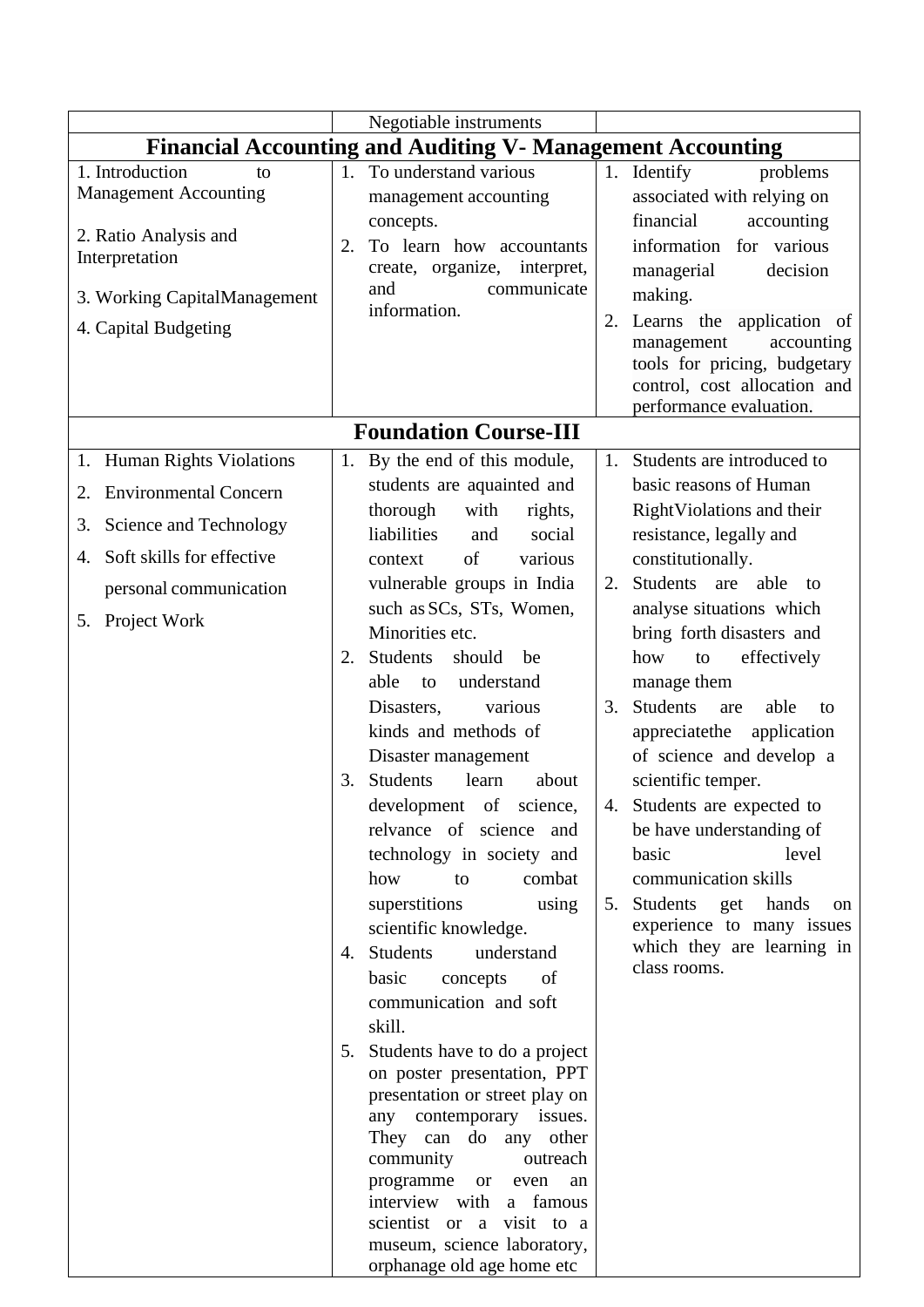|                                                                                                                                                                                                                                                                                                                                                                                                                                                                                                                                                                                                                                                                                                                                                                                                                                                                                                                                                                                                                                                                                                                                                                                                                                                                                                                                                                                                                                                                                                                                                                                                                                               | <b>Advertising-I</b>                                                                                                                                                                                                                                                                                                                                                                                           |                                                                                                                                                                                                                                                                                                                                                                                                                                                                                                                                                                                                                         |  |  |  |  |  |
|-----------------------------------------------------------------------------------------------------------------------------------------------------------------------------------------------------------------------------------------------------------------------------------------------------------------------------------------------------------------------------------------------------------------------------------------------------------------------------------------------------------------------------------------------------------------------------------------------------------------------------------------------------------------------------------------------------------------------------------------------------------------------------------------------------------------------------------------------------------------------------------------------------------------------------------------------------------------------------------------------------------------------------------------------------------------------------------------------------------------------------------------------------------------------------------------------------------------------------------------------------------------------------------------------------------------------------------------------------------------------------------------------------------------------------------------------------------------------------------------------------------------------------------------------------------------------------------------------------------------------------------------------|----------------------------------------------------------------------------------------------------------------------------------------------------------------------------------------------------------------------------------------------------------------------------------------------------------------------------------------------------------------------------------------------------------------|-------------------------------------------------------------------------------------------------------------------------------------------------------------------------------------------------------------------------------------------------------------------------------------------------------------------------------------------------------------------------------------------------------------------------------------------------------------------------------------------------------------------------------------------------------------------------------------------------------------------------|--|--|--|--|--|
| 1. Introduction<br>to<br>Advertising,<br>IMC,<br>evolution, classification of<br>advertising<br>Advertising<br>2.<br>Agencies:<br>Structure<br>Features,<br>and<br>services offered, Types of<br>advertising<br>agencies,<br>Agency selection criteria,<br>Agency and client relation,<br>careers in advertising<br>Economic<br>and<br>social<br>3.<br>of<br>advertising<br>aspects<br>Effect of advertising on<br>demand.<br>consumer<br>monopoly and competition,<br>Price. Ethical issues, Social<br>Advertising<br>Indian<br>by<br>Government<br>through<br>Directorate of Advertising<br>and Visual Publicity<br>Brand building and special<br>4.<br>purpose advertising, AIDA<br>Model, Role of advertising in<br>developing Brand Image and<br>Brand Equity, Trends in                                                                                                                                                                                                                                                                                                                                                                                                                                                                                                                                                                                                                                                                                                                                                                                                                                                                 | To Get an understanding of<br>1.<br>advertising as a tool of<br>Integrated<br>Marketing<br>Communication.<br>Obtain<br>2.<br>knowledge<br>To<br>economic<br>about<br>and<br>of<br>social<br>impact<br>advertising<br>To Understand different<br>3.<br>types of advertising and<br>role of advertising agency<br>andmediums<br>4. To Learn about techniques<br>for effective construction<br>of advertisements. | 1. Get an understanding<br>of<br>advertising<br>a tool of<br>as<br>Integrated<br>Marketing<br>Communication.<br>2. Obtain knowledge about<br>economic andsocial impact<br>of advertising and thereby<br>ethical<br>aspects<br>in<br>advertising<br>3. Understand different types<br>of advertising and role of<br>advertising agency.<br>of various<br>4. Be<br>aware<br>mediums of advertising<br>and understand its benefits<br>and disadvantages.<br>5. Learn about techniques of<br>using and creating Copy,<br>headlines,<br>Slogan,<br>illustrations and logo for<br>effective construction of<br>advertisements. |  |  |  |  |  |
| Advertising                                                                                                                                                                                                                                                                                                                                                                                                                                                                                                                                                                                                                                                                                                                                                                                                                                                                                                                                                                                                                                                                                                                                                                                                                                                                                                                                                                                                                                                                                                                                                                                                                                   | <b>Company Secretarial Practice-I</b>                                                                                                                                                                                                                                                                                                                                                                          |                                                                                                                                                                                                                                                                                                                                                                                                                                                                                                                                                                                                                         |  |  |  |  |  |
| I-Introduction<br>To Learn about the role,<br>1. Learn about the role, duties,<br>1.<br>Company<br>to<br>features,<br>powers and responsibilities<br>duties, powers and<br>secretary,<br>responsibilities of company<br>qualifications<br>and qualities,<br>of company<br>secretary in<br>India<br>and<br>responsibility,<br>secretary in India<br>rights<br>To Get an insight into<br>appointment, career prospects<br>Get an insight into the<br>2.<br>2.<br>Company<br>Secretarial<br>the management of<br>management of companies,<br>$II-$<br>companies<br>company meetings as well<br>Practices,<br>representative<br>$\&$<br>documentation<br>services, advisory services,<br>as procedural formalities in<br>and<br>reportingaspects<br>of<br>the formation of a company<br>secretarial<br>audit,<br>scope,<br>company management<br>along with the role of a<br>process<br>To Understand the role of a<br>III- Company Formation and<br>3.<br>company<br>secretary<br>at<br>Memorandum<br>of<br>different stages<br>stages,<br>company secretary<br>1n<br>of<br>Association,<br>Articles<br>managing changes such as<br>Know<br>about<br>3.<br>the<br>Association,<br>dematerialization,<br>online<br>documentation<br>Prospectus,<br>and<br>Stages in Company formation<br>reporting aspects of<br>trading<br>and role of a secretary therein<br>company management<br>IV- Secretarial correspondence,<br>Understand the role of<br>4.<br>a<br>with<br>correspondence<br>ROC,<br>company secretary<br>in<br>shareholders and other important<br>managing changes such as<br>stakeholders<br>5. dematerialization, online<br>trading |                                                                                                                                                                                                                                                                                                                                                                                                                |                                                                                                                                                                                                                                                                                                                                                                                                                                                                                                                                                                                                                         |  |  |  |  |  |
| <b>Travel &amp; Tourism Management-I</b><br>Introduction<br>tourism<br>1. To understand the tourism<br>1.<br>Understand<br>the<br>$I-$<br>to                                                                                                                                                                                                                                                                                                                                                                                                                                                                                                                                                                                                                                                                                                                                                                                                                                                                                                                                                                                                                                                                                                                                                                                                                                                                                                                                                                                                                                                                                                  |                                                                                                                                                                                                                                                                                                                                                                                                                |                                                                                                                                                                                                                                                                                                                                                                                                                                                                                                                                                                                                                         |  |  |  |  |  |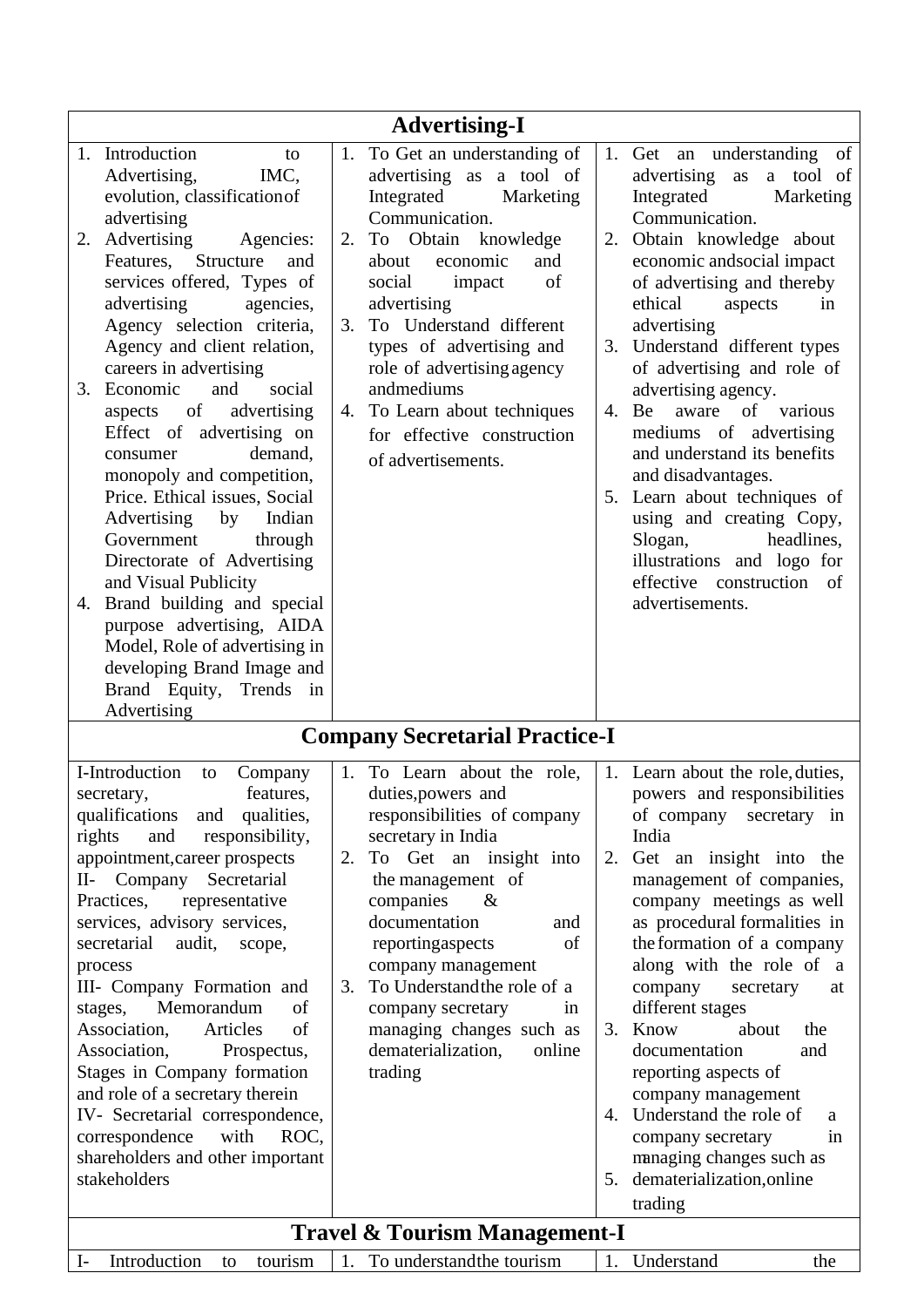| Historical<br>perspective<br>$\overline{\phantom{a}}$<br>Definition<br>Scope<br>and<br>of<br>Motivation<br>of<br>Tourism,<br>of<br>Tourism,<br>Importance<br>Tourism; Tourism development<br>in India.<br>Factors<br>П-<br>influencing<br>physical,<br>tourism:<br>sociocultural, economic<br>and<br>political<br>III- Infrastructure for tourism<br>Need of Infrastructure and<br>other ancillary services for<br>tourism development-Role of<br>transport and communication<br>in the development of tourism,<br>Accommodation<br>Facilities,<br>other supplementary services.<br>IV-<br>Impact<br>of<br>tourism<br>Environmental,<br>Socio-cultural,<br>Economic<br>$\sim 10^{-1}$<br>Positive<br>and<br>Negative Impacts. Need for<br>Sustainable Tourism. Concept of<br>Eco-tourism-<br>Objectives;<br>Its<br>success and failure. | concept, typesand various<br>of<br>aspects<br>tourism<br>management<br>To Understand the role<br>2.<br>played by travel agencies<br>various<br>and<br>tourism<br>organizations | significance, influencing<br>factors, infrastructure and<br>socio economic impact of<br>tourism<br>To understand<br>various<br>2.<br>types of tourism<br>Understanding<br>3.<br>tourism<br>through<br>management<br>of<br>aspects<br>planning,<br>organizing and marketing<br>tourism<br>4. Understand the role played<br>by travel agencies and<br>tourism<br>various<br>organizations |
|-----------------------------------------------------------------------------------------------------------------------------------------------------------------------------------------------------------------------------------------------------------------------------------------------------------------------------------------------------------------------------------------------------------------------------------------------------------------------------------------------------------------------------------------------------------------------------------------------------------------------------------------------------------------------------------------------------------------------------------------------------------------------------------------------------------------------------------------|--------------------------------------------------------------------------------------------------------------------------------------------------------------------------------|-----------------------------------------------------------------------------------------------------------------------------------------------------------------------------------------------------------------------------------------------------------------------------------------------------------------------------------------------------------------------------------------|
|                                                                                                                                                                                                                                                                                                                                                                                                                                                                                                                                                                                                                                                                                                                                                                                                                                         | Co-operation-I                                                                                                                                                                 |                                                                                                                                                                                                                                                                                                                                                                                         |
| 1. Introduction, Meaning and                                                                                                                                                                                                                                                                                                                                                                                                                                                                                                                                                                                                                                                                                                                                                                                                            | By the end of this module,<br>1.                                                                                                                                               | Students are introduced to<br>1.                                                                                                                                                                                                                                                                                                                                                        |
| definition of cooperation                                                                                                                                                                                                                                                                                                                                                                                                                                                                                                                                                                                                                                                                                                                                                                                                               | student should be able to<br>salient<br>understand<br>the                                                                                                                      | basic<br>concept<br>of<br>cooperation and are able to                                                                                                                                                                                                                                                                                                                                   |
| 2. Structure and organization                                                                                                                                                                                                                                                                                                                                                                                                                                                                                                                                                                                                                                                                                                                                                                                                           | features of cooperation, its                                                                                                                                                   | understand the role<br>of                                                                                                                                                                                                                                                                                                                                                               |
| of cooperation                                                                                                                                                                                                                                                                                                                                                                                                                                                                                                                                                                                                                                                                                                                                                                                                                          | principles and benefits                                                                                                                                                        | cooperation<br>the<br>in                                                                                                                                                                                                                                                                                                                                                                |
| 3. Role of cooperative credit in                                                                                                                                                                                                                                                                                                                                                                                                                                                                                                                                                                                                                                                                                                                                                                                                        | Students learn about the<br>2.                                                                                                                                                 | economic development of a                                                                                                                                                                                                                                                                                                                                                               |
|                                                                                                                                                                                                                                                                                                                                                                                                                                                                                                                                                                                                                                                                                                                                                                                                                                         | history of cooperation the                                                                                                                                                     | mixed economy like India                                                                                                                                                                                                                                                                                                                                                                |
| India                                                                                                                                                                                                                                                                                                                                                                                                                                                                                                                                                                                                                                                                                                                                                                                                                                   | various types of cooperative                                                                                                                                                   | Students<br>able<br>are<br>2.<br>to                                                                                                                                                                                                                                                                                                                                                     |
| 4. Cooperative Banking in India                                                                                                                                                                                                                                                                                                                                                                                                                                                                                                                                                                                                                                                                                                                                                                                                         | institutions working in our                                                                                                                                                    | appreciate<br>role<br>of<br>the                                                                                                                                                                                                                                                                                                                                                         |
|                                                                                                                                                                                                                                                                                                                                                                                                                                                                                                                                                                                                                                                                                                                                                                                                                                         | including<br>country                                                                                                                                                           | various<br>cooperative                                                                                                                                                                                                                                                                                                                                                                  |
|                                                                                                                                                                                                                                                                                                                                                                                                                                                                                                                                                                                                                                                                                                                                                                                                                                         | processing, marketing and                                                                                                                                                      | institutions and understand                                                                                                                                                                                                                                                                                                                                                             |
|                                                                                                                                                                                                                                                                                                                                                                                                                                                                                                                                                                                                                                                                                                                                                                                                                                         | other types of cooperatives                                                                                                                                                    | the problems faced by                                                                                                                                                                                                                                                                                                                                                                   |
|                                                                                                                                                                                                                                                                                                                                                                                                                                                                                                                                                                                                                                                                                                                                                                                                                                         | Students learn about the<br>3.                                                                                                                                                 | them. It should enable them                                                                                                                                                                                                                                                                                                                                                             |
|                                                                                                                                                                                                                                                                                                                                                                                                                                                                                                                                                                                                                                                                                                                                                                                                                                         | primary agricultural credit                                                                                                                                                    | to be better members f such                                                                                                                                                                                                                                                                                                                                                             |
|                                                                                                                                                                                                                                                                                                                                                                                                                                                                                                                                                                                                                                                                                                                                                                                                                                         | societies and Vaidyanathan<br>committee<br>report                                                                                                                              | societies as and when they<br>join them.                                                                                                                                                                                                                                                                                                                                                |
|                                                                                                                                                                                                                                                                                                                                                                                                                                                                                                                                                                                                                                                                                                                                                                                                                                         | on<br>rural credit<br>restructuring                                                                                                                                            | <b>Students</b><br>able<br>3.<br>are<br>to                                                                                                                                                                                                                                                                                                                                              |
|                                                                                                                                                                                                                                                                                                                                                                                                                                                                                                                                                                                                                                                                                                                                                                                                                                         | 2004.                                                                                                                                                                          | the<br>impact of<br>appreciate                                                                                                                                                                                                                                                                                                                                                          |
|                                                                                                                                                                                                                                                                                                                                                                                                                                                                                                                                                                                                                                                                                                                                                                                                                                         | Students<br>about<br>study<br>4.                                                                                                                                               | cooperative credit societies                                                                                                                                                                                                                                                                                                                                                            |
|                                                                                                                                                                                                                                                                                                                                                                                                                                                                                                                                                                                                                                                                                                                                                                                                                                         | and<br>central<br>state                                                                                                                                                        | on agriculture and its impact<br>on localcommunities.                                                                                                                                                                                                                                                                                                                                   |
|                                                                                                                                                                                                                                                                                                                                                                                                                                                                                                                                                                                                                                                                                                                                                                                                                                         | cooperative banks as well                                                                                                                                                      | Students<br>able<br>4.<br>are<br>to                                                                                                                                                                                                                                                                                                                                                     |
|                                                                                                                                                                                                                                                                                                                                                                                                                                                                                                                                                                                                                                                                                                                                                                                                                                         | as learn about the working                                                                                                                                                     | understand the efforts by                                                                                                                                                                                                                                                                                                                                                               |
|                                                                                                                                                                                                                                                                                                                                                                                                                                                                                                                                                                                                                                                                                                                                                                                                                                         | of<br>land<br>Development                                                                                                                                                      | <b>RBI</b><br>the<br>and<br>the                                                                                                                                                                                                                                                                                                                                                         |
|                                                                                                                                                                                                                                                                                                                                                                                                                                                                                                                                                                                                                                                                                                                                                                                                                                         | Banks and Regional Rural                                                                                                                                                       | Government to improve the                                                                                                                                                                                                                                                                                                                                                               |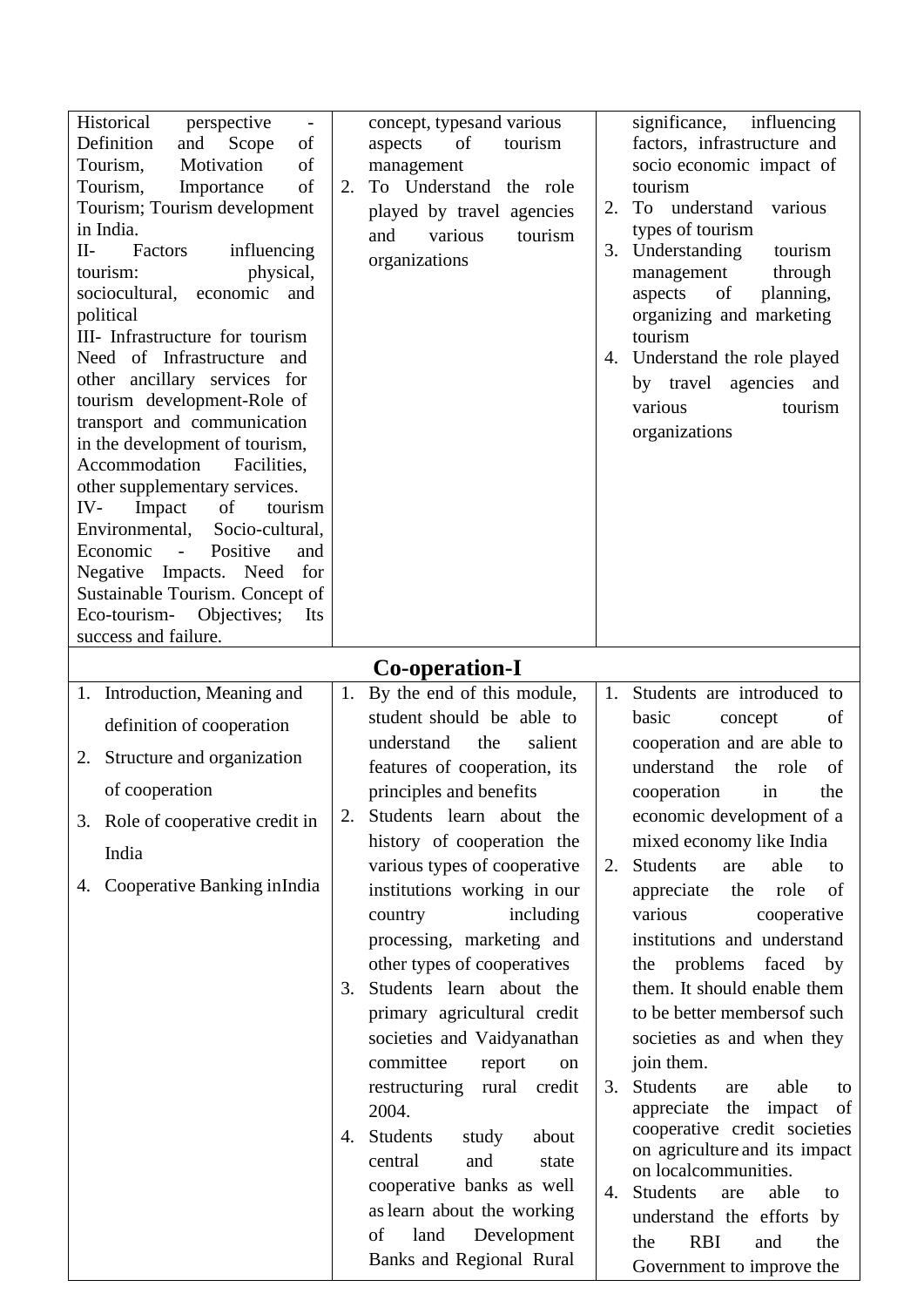|                                                               | <b>Banks</b>                                       | working of rural credit                                     |  |  |  |  |
|---------------------------------------------------------------|----------------------------------------------------|-------------------------------------------------------------|--|--|--|--|
| <b>Computer Programming-I</b>                                 |                                                    |                                                             |  |  |  |  |
| $UNIT-I$ :                                                    | 1. To learn fundamentals of                        | Will induce programming<br>1.                               |  |  |  |  |
| <b>HARDWARE:-</b><br>Evolution                                | computers                                          | capabilities in students.                                   |  |  |  |  |
| of Computers – Generations,                                   | 2.<br>To learn<br>working with                     | 2. Understand<br>model,                                     |  |  |  |  |
| Types of Computers, Computer                                  | number system<br>such<br>as                        | components of computer and                                  |  |  |  |  |
| System, Characteristics, Basic                                | binary, decimal etc.                               | how it works.                                               |  |  |  |  |
| of<br>Components<br>$\mathbf{a}$<br>Digital                   | 3.<br>To gain<br>skills<br>the<br>of<br>structured | 3. Understand the concept of<br>input and output devices of |  |  |  |  |
| $Computer -$<br>Control Unit,                                 | (Procedural/Functional)                            | Computers in detail.                                        |  |  |  |  |
| ALU, Input $\sqrt{ }$<br>Output,                              | programming<br>$\mathcal{C}$<br>using              | 4. Understand RAM, ROM and                                  |  |  |  |  |
| <b>Functions</b><br>and<br>Memory,                            | language                                           | their types in detail.                                      |  |  |  |  |
| Memory Addressing Capability                                  |                                                    |                                                             |  |  |  |  |
| of a CPU, Binary number                                       |                                                    |                                                             |  |  |  |  |
| <b>Binary</b><br>system,                                      |                                                    |                                                             |  |  |  |  |
| (1's<br>addition                                              |                                                    |                                                             |  |  |  |  |
| 2's<br>complement,                                            |                                                    |                                                             |  |  |  |  |
| Complement),<br>Binary<br>to                                  |                                                    |                                                             |  |  |  |  |
| decimal and Decimal to Binary<br>Conversion, Octal<br>Number, |                                                    |                                                             |  |  |  |  |
| System, World length of a                                     |                                                    |                                                             |  |  |  |  |
| computer, processing speed of                                 |                                                    |                                                             |  |  |  |  |
| a computer                                                    |                                                    |                                                             |  |  |  |  |
| $UNIT-II$ :                                                   |                                                    |                                                             |  |  |  |  |
| SOFTWARE:-<br>Software<br>and                                 |                                                    |                                                             |  |  |  |  |
| Need, Types of Software -                                     |                                                    |                                                             |  |  |  |  |
| System Software, Application                                  |                                                    |                                                             |  |  |  |  |
| Software<br>software, System                                  |                                                    |                                                             |  |  |  |  |
| Operating<br>System,                                          |                                                    |                                                             |  |  |  |  |
| Utility<br>Program,                                           |                                                    |                                                             |  |  |  |  |
| Algorithms, Flow Charts -                                     |                                                    |                                                             |  |  |  |  |
| Symbols, Rules for making                                     |                                                    |                                                             |  |  |  |  |
| Flow chart, Programming                                       |                                                    |                                                             |  |  |  |  |
| Assemblers,<br>languages,                                     |                                                    |                                                             |  |  |  |  |
| Compilers<br>and Interpreter,                                 |                                                    |                                                             |  |  |  |  |
| Computer<br>Applications<br>in                                |                                                    |                                                             |  |  |  |  |
| Business.                                                     |                                                    |                                                             |  |  |  |  |
| $UNIT - III$ :                                                |                                                    |                                                             |  |  |  |  |
| <b>INTRODUCTION</b><br><b>TO</b><br>PROGRAMMING:-             |                                                    |                                                             |  |  |  |  |
| Structure<br>of C program, Keywords,                          |                                                    |                                                             |  |  |  |  |
| identifies, constants, variables,                             |                                                    |                                                             |  |  |  |  |
| data types, type modifier, type                               |                                                    |                                                             |  |  |  |  |
| conversion, types of operator                                 |                                                    |                                                             |  |  |  |  |
| and expressions, Input<br>and                                 |                                                    |                                                             |  |  |  |  |
| Output<br>functions<br>in                                     |                                                    |                                                             |  |  |  |  |
| $\mathsf{C}$<br>(print(),<br>sancf(),                         |                                                    |                                                             |  |  |  |  |
| putchar(), gets(),<br>$getchar()$ ,                           |                                                    |                                                             |  |  |  |  |
| $uts()$ ).<br>Storage<br>class                                |                                                    |                                                             |  |  |  |  |
| specifiersHeader                                              |                                                    |                                                             |  |  |  |  |
| files(stdio.h,math.j,conop.j)                                 |                                                    |                                                             |  |  |  |  |
| $UNIT - IV:$                                                  |                                                    |                                                             |  |  |  |  |
| <b>DECISION</b><br>$\mathsf{C}$<br>$\sim$ $-$                 |                                                    |                                                             |  |  |  |  |
| <b>LOOP</b>                                                   |                                                    |                                                             |  |  |  |  |
| STATEMENTS:-<br>Decision                                      |                                                    |                                                             |  |  |  |  |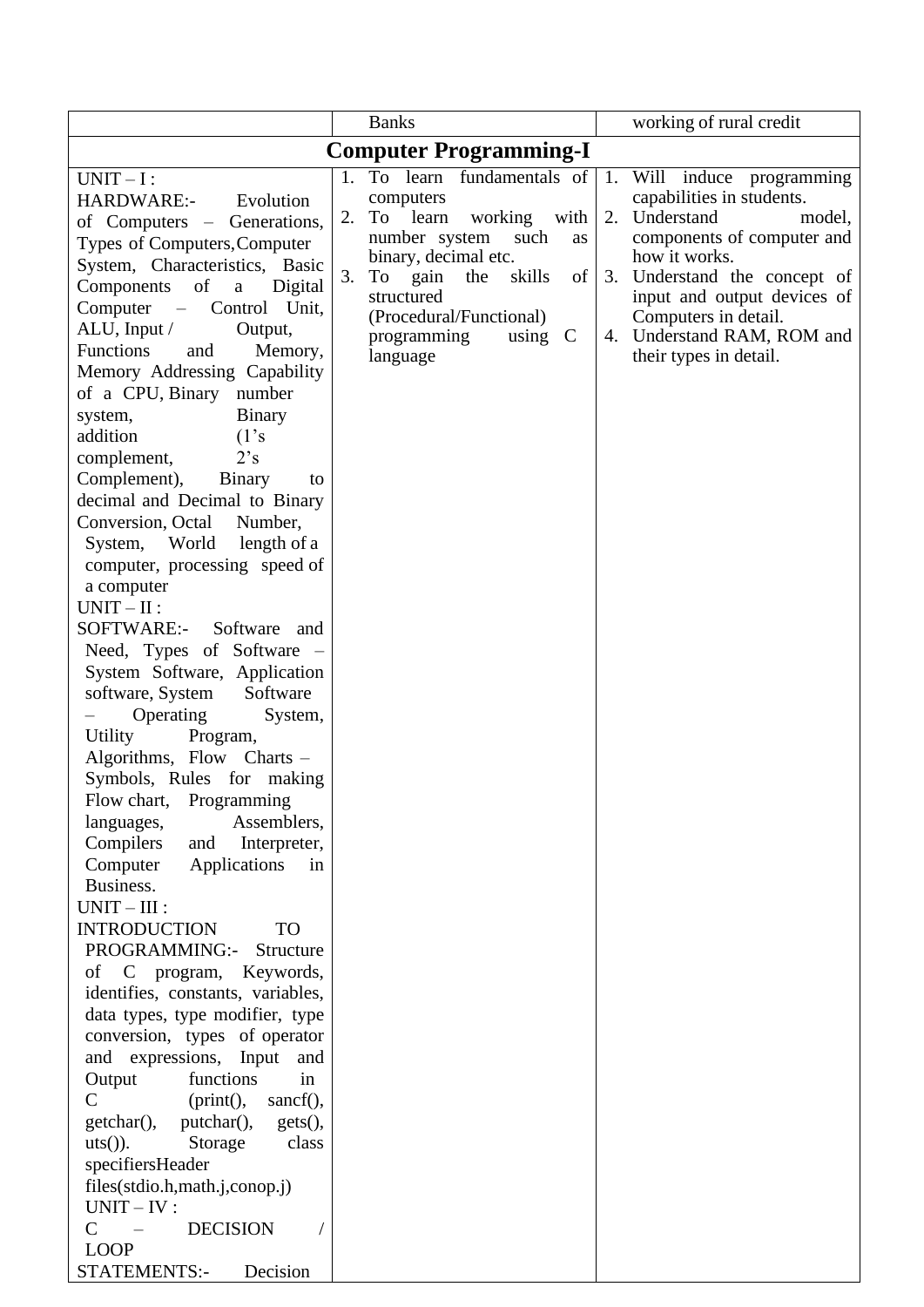| tatement – if-else statement,      |                                                             |                                     |  |
|------------------------------------|-------------------------------------------------------------|-------------------------------------|--|
| reak, continue, goto, switch()     |                                                             |                                     |  |
| case and nested if statement.      |                                                             |                                     |  |
| Loop control statements $-$ for(), |                                                             |                                     |  |
|                                    |                                                             |                                     |  |
| while(), do-while $loop()$<br>and  |                                                             |                                     |  |
| nested loops.                      |                                                             |                                     |  |
|                                    | <b>SEMESTER IV</b>                                          |                                     |  |
|                                    |                                                             |                                     |  |
|                                    | <b>Accountancy &amp; Financial Management-IV</b>            |                                     |  |
| 1. Introduction to Company         | Students should be able to<br>1.                            | Students will get the insight<br>1. |  |
| Accounts                           | understand meaning, types                                   | of<br>of types<br>companies,        |  |
| <b>Issue of Debentures</b><br>2.   | formation<br>οf<br>and                                      | and forfeiture of<br>issue          |  |
| Redemption of Preference<br>3.     | companies.<br>Students                                      | anddebentures.<br>shares            |  |
| <b>Shares</b>                      | should<br>be<br>able<br>to                                  | 2. Students will get the insight    |  |
|                                    | understand accounting for                                   | of Redemption of Preference         |  |
| 4. Redemption of Debentures        | issue of shares, forfeiture of                              | shares and Debentures.              |  |
| Profit Prior toIncorporation<br>5. | shares and issue of bonus                                   | Students will get the insight<br>3. |  |
|                                    | shares.                                                     | ascertainment<br>of<br>and          |  |
|                                    | Students should be able to<br>2.                            | treatment of profit prior to        |  |
|                                    | understand the types<br>of                                  | incorporation.                      |  |
|                                    | debentures,<br>of<br>issue                                  | 4. Students will<br>the<br>get      |  |
|                                    | debentures, accounting for                                  | insight<br>of                       |  |
|                                    | issue of debentures and                                     | redemption<br>of                    |  |
|                                    | treatment of discount on                                    | preference<br>shares<br>and         |  |
|                                    | debentures                                                  | debentures, methods<br>of           |  |
|                                    | Students should be able to<br>3.                            | redemption,<br>accounting           |  |
|                                    | understand the concept of                                   | procedure of<br>redemption          |  |
|                                    | redemption of preference                                    | andpreparation<br>of                |  |
|                                    | shares<br>debentures,<br>and                                | sheet<br>of<br>balance<br>the       |  |
|                                    | methods of redemption,                                      | companyafter redemption.            |  |
|                                    | accounting procedure of                                     | 5. Students will<br>get<br>an       |  |
|                                    | redemption<br>and                                           | insight intoprinciples<br>for       |  |
|                                    | ascertainment and treatment<br>preparation<br>of<br>balance |                                     |  |
|                                    | sheet of the company after<br>of<br>profit<br>prior         |                                     |  |
|                                    | redemption.<br>Students should be able to                   | incorporation                       |  |
|                                    | 4.                                                          |                                     |  |
|                                    | understand the principles                                   |                                     |  |
|                                    | ascertainment<br>and<br>for                                 |                                     |  |
|                                    | treatment of profit prior to                                |                                     |  |
|                                    | incorporation                                               |                                     |  |
|                                    | <b>Commerce-IV</b>                                          |                                     |  |
| I – Introduction to Production     | 1. To<br>Get<br>insight into<br>an                          | 1. Get an insight intoprinciples    |  |
| management,<br>features,           | company management<br>$\&$                                  | practices and techniques of         |  |
| advantages,<br>scope,              | basics<br>of<br>the<br>Learn                                | company management                  |  |
| productivity,<br>factors           | management functions                                        | 2. Learn<br>basics<br>the<br>of     |  |
| influencing<br>productivity,       | To Learn<br>about<br>2.<br>the                              | functions<br>management             |  |
| measurements                       | application of principles                                   | applicable<br>for<br>effective      |  |
| Quality<br>П -<br>Management,      | and techniques<br>of                                        | management of acompany              |  |
| components of quality, cost of     | management in the fields                                    | 3. Learn<br>about<br>the            |  |
| quality, quality circle, kaizen    | such as production and                                      | of principles<br>application<br>of  |  |
| technique, ISO 9000, Six           | techniques<br>and                                           |                                     |  |
| sigma                              | finance                                                     | management in the fields            |  |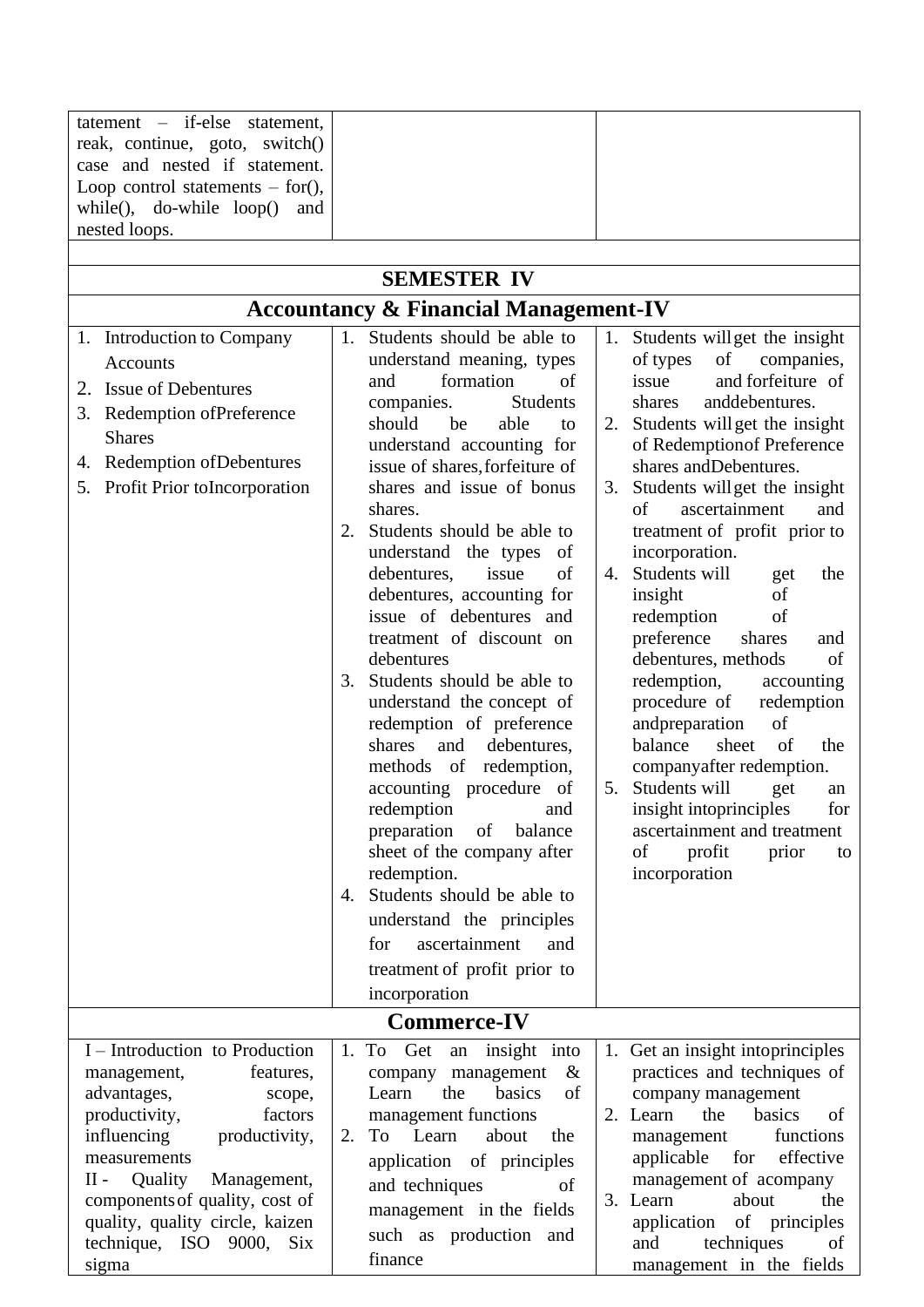| III - Introduction to Finance<br>Management, structure of<br>financial<br>Indian<br>market,<br>stock<br>exchange,<br>SEBI,<br>CRISIL and other credit<br>ratingagencies<br>$IV -$ Trends<br>in finance<br>management, mutual funds,<br>commodity<br>market,<br>speculators, startup ventures,<br>sources of funding<br>for<br>startup, microfinance |                                                                                                                                                                                                                                                                                                                                                                                                                                                               | such as production<br>and<br>finance<br>4. Study<br>contemporary<br>terms as well as trends in<br>the field of production,<br>quality control, inventory<br>management and control as<br>well as finance                                                                                                                                                                                                                                                                                                                                            |
|-----------------------------------------------------------------------------------------------------------------------------------------------------------------------------------------------------------------------------------------------------------------------------------------------------------------------------------------------------|---------------------------------------------------------------------------------------------------------------------------------------------------------------------------------------------------------------------------------------------------------------------------------------------------------------------------------------------------------------------------------------------------------------------------------------------------------------|-----------------------------------------------------------------------------------------------------------------------------------------------------------------------------------------------------------------------------------------------------------------------------------------------------------------------------------------------------------------------------------------------------------------------------------------------------------------------------------------------------------------------------------------------------|
|                                                                                                                                                                                                                                                                                                                                                     | <b>Business Economics-IV</b>                                                                                                                                                                                                                                                                                                                                                                                                                                  |                                                                                                                                                                                                                                                                                                                                                                                                                                                                                                                                                     |
| 1. Role of government in<br>an economy<br>2. Public revenue.<br>3. Public expenditure.<br>4. Fiscal<br>management<br>and<br>financial management                                                                                                                                                                                                    | 1. In this unit, students learn<br>major<br>fiscal<br>about<br>functions such as allocation<br>distribution<br>and<br>stabilization.<br><b>Students</b><br>learn<br>2.<br>about<br>sources of the revenue, tax<br>burden and its effects.<br>In this unit students learn<br>3.<br>about Cannons, effects<br>and theories of public<br>expenditure.<br>4. Students are expected to<br>learn the concept of fiscal<br>policy, budget and their<br>significance. | 1. Students are expected to<br>insight<br>gain<br>in<br>understanding<br>basic<br>of<br>public<br>concepts<br>finance.<br>2. Students are expected to<br>basic<br>understand<br>the<br>about<br>concepts<br>taxation, tax burden and<br>its effects.<br>3. After<br>studying<br>this<br>students<br>topic,<br>are<br>expected<br>have<br>to<br>knowledge<br>about<br>government<br>expenditure.<br>4. After studying<br>this<br>unit<br>able<br>students<br>are<br>to<br>understand the implications<br>budget<br>Fiscal<br>of<br>and<br>management |
|                                                                                                                                                                                                                                                                                                                                                     | <b>Business Law-II</b>                                                                                                                                                                                                                                                                                                                                                                                                                                        |                                                                                                                                                                                                                                                                                                                                                                                                                                                                                                                                                     |
| 1. Company Law                                                                                                                                                                                                                                                                                                                                      | Students<br>learn<br>about<br>1.                                                                                                                                                                                                                                                                                                                                                                                                                              | 1. Students<br>able<br>are<br>to                                                                                                                                                                                                                                                                                                                                                                                                                                                                                                                    |
| Corporate law<br>2.<br><b>IPR</b><br>3.                                                                                                                                                                                                                                                                                                             | Formation of Company,<br>incorporation and basic                                                                                                                                                                                                                                                                                                                                                                                                              | understand<br>the<br>significance<br>basic<br>and                                                                                                                                                                                                                                                                                                                                                                                                                                                                                                   |
| Partnership Law<br>4.                                                                                                                                                                                                                                                                                                                               | doctrines,<br>major<br>documents in company                                                                                                                                                                                                                                                                                                                                                                                                                   | concept of company form<br>of organizations.                                                                                                                                                                                                                                                                                                                                                                                                                                                                                                        |
| <b>Consumer Protection and</b><br>5.                                                                                                                                                                                                                                                                                                                | etc                                                                                                                                                                                                                                                                                                                                                                                                                                                           | Students are now capable<br>2.                                                                                                                                                                                                                                                                                                                                                                                                                                                                                                                      |
| <b>Competition Law</b>                                                                                                                                                                                                                                                                                                                              | Students learn<br>how a<br>2.<br>company is run. Role of<br>members, directors'etc.                                                                                                                                                                                                                                                                                                                                                                           | of understanding how far<br>you need to be conscious,<br>legally,<br>while                                                                                                                                                                                                                                                                                                                                                                                                                                                                          |
|                                                                                                                                                                                                                                                                                                                                                     | Students are exposed to<br>3.<br>the concept of Patent,<br>Copyright<br>Trade<br>and<br>mark                                                                                                                                                                                                                                                                                                                                                                  | implementing<br>various<br>functions in a company<br>3. Students are introduced to<br>the market realities<br>- of                                                                                                                                                                                                                                                                                                                                                                                                                                  |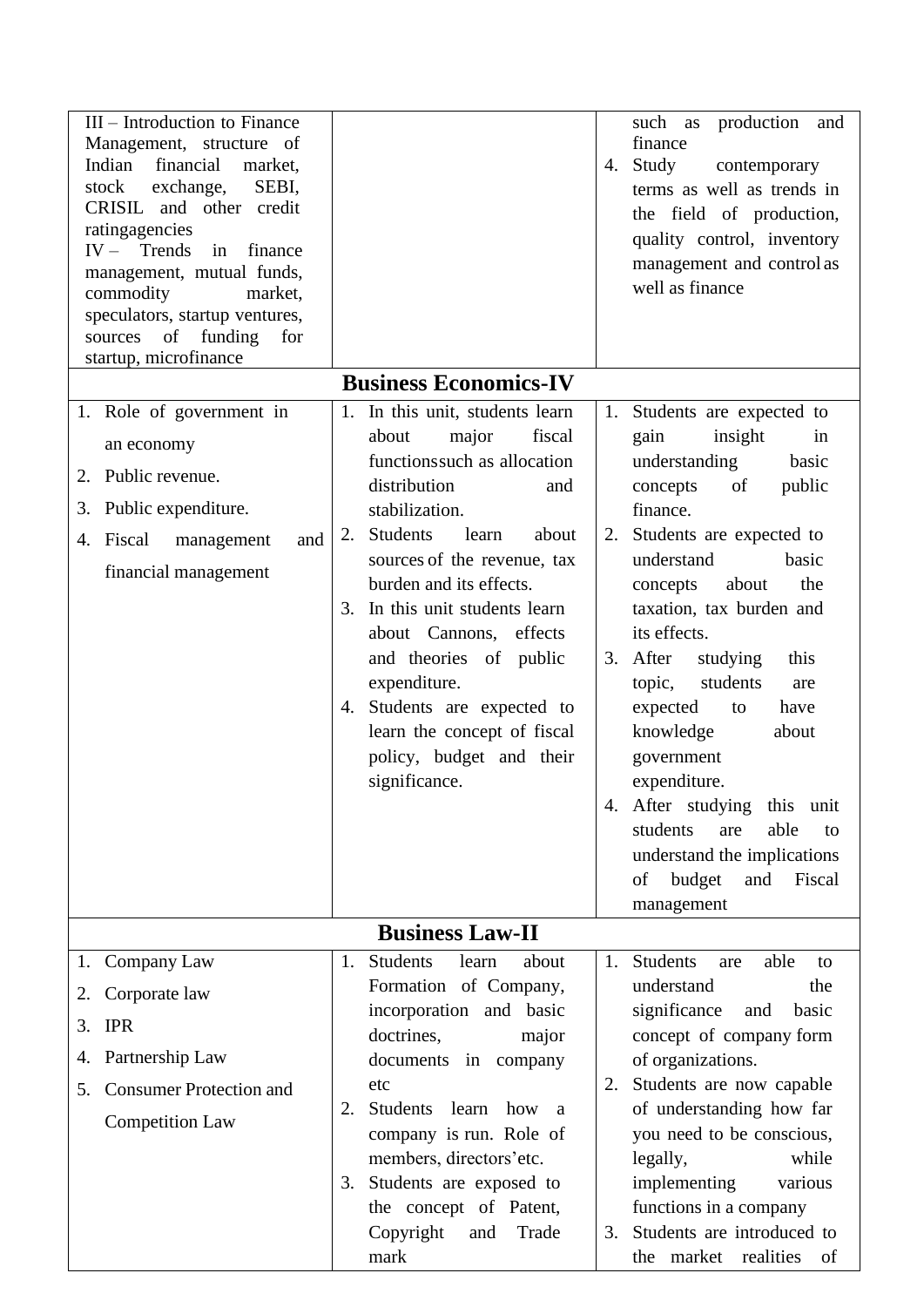|                                                                                                                                                        | Students understand the<br>4.<br>meaning and significance<br>of Partnership and Limited<br>Liability Partnership as<br>different form of business<br>organizations.<br>Students are introduced to<br>5.<br>the concept of Consumer<br>protection and redressal<br>possibilities. Theyare given<br>ideas<br>about<br>clear<br>the<br>philosophy of competition<br>law.                                                                                                                                                                                                                                                                                               | Intellectual<br>propertiy<br>Rights.<br>4. Students are capable of<br>evaluating their relative<br>merits and demerits<br>5. Students are capable of<br>evaluating their rights and<br>obligations as a consumer.<br>Philosophy<br>and<br>significance of Competition<br>law                                                                                                                                                                                                                                                                                                                                                                                  |
|--------------------------------------------------------------------------------------------------------------------------------------------------------|---------------------------------------------------------------------------------------------------------------------------------------------------------------------------------------------------------------------------------------------------------------------------------------------------------------------------------------------------------------------------------------------------------------------------------------------------------------------------------------------------------------------------------------------------------------------------------------------------------------------------------------------------------------------|---------------------------------------------------------------------------------------------------------------------------------------------------------------------------------------------------------------------------------------------------------------------------------------------------------------------------------------------------------------------------------------------------------------------------------------------------------------------------------------------------------------------------------------------------------------------------------------------------------------------------------------------------------------|
|                                                                                                                                                        | <b>Financial Accounting and Auditing VI- Auditing</b>                                                                                                                                                                                                                                                                                                                                                                                                                                                                                                                                                                                                               |                                                                                                                                                                                                                                                                                                                                                                                                                                                                                                                                                                                                                                                               |
| 1. Introduction to Auditing<br>Audit<br>Planning,<br>2.<br>Procedures<br>and<br>Documentation                                                          | 1. To Learn the fundamental<br>aspects of Auditing.<br>To learn the process of<br>2.<br>vouching and verification                                                                                                                                                                                                                                                                                                                                                                                                                                                                                                                                                   | 1. Discuss the need for an<br>independent<br>external<br><b>or</b><br>auditor.<br>Understands<br>the financial<br>2.                                                                                                                                                                                                                                                                                                                                                                                                                                                                                                                                          |
| 3. Auditing Techniques and<br><b>Internal Audit</b><br>Introduction<br>4. Auditing Techniques:<br>Vouching & Verification                              |                                                                                                                                                                                                                                                                                                                                                                                                                                                                                                                                                                                                                                                                     | audit<br>beginning<br>process<br>with accepting client s till<br>communication of result to<br>the clients.                                                                                                                                                                                                                                                                                                                                                                                                                                                                                                                                                   |
|                                                                                                                                                        | <b>Foundation Course-IV</b>                                                                                                                                                                                                                                                                                                                                                                                                                                                                                                                                                                                                                                         |                                                                                                                                                                                                                                                                                                                                                                                                                                                                                                                                                                                                                                                               |
| 1. Human Rights<br><b>Environmental Concern</b><br>2.<br>3. Science and Technology<br>4. Preparation for competitive<br>examination<br>5. Project Work | By the end of this module,<br>1.<br>students are acquainted and<br>with<br>thorough<br>modern<br>socio-legal concepts like<br>Consumer Protection, RTI,<br>PIL etc.<br>Students are introduced to<br>2.<br>various<br>concept<br>environmental studies and<br>protection<br>like,<br>anthropocentrism,<br>eco<br>centrism, bio centrism, co-<br>feminisms etc.<br>3. Students<br>understand<br>of<br>relevance<br>various<br>technologies such as laser<br>information<br>technology,<br>space technology etc. and<br>its scientific base.<br>Students are introduced to<br>4.<br>skills<br>basic<br>soft<br>and<br>information<br>about<br>competitive examination | 1. Students are introduced to<br>Human<br>basic<br>Rights<br>Protection available to a<br>newage citizens.<br>Students are expected to<br>2.<br>develop<br>sophisticated<br>$\mathbf{a}$<br>towards<br>approach<br>environmentand concern for<br>nature.<br><b>Students</b><br>able<br>3.<br>are<br>to<br>appreciate the application of<br>and develop<br>science<br>a<br>scientific temper.<br>4. Students are expected to<br>be have understanding<br>of basic<br>5. level<br>communication<br>skills and general idea<br>about<br>competitive<br>which<br>examinations<br>they can attempt.<br>Students get hands<br>6.<br>on<br>experience to many issues |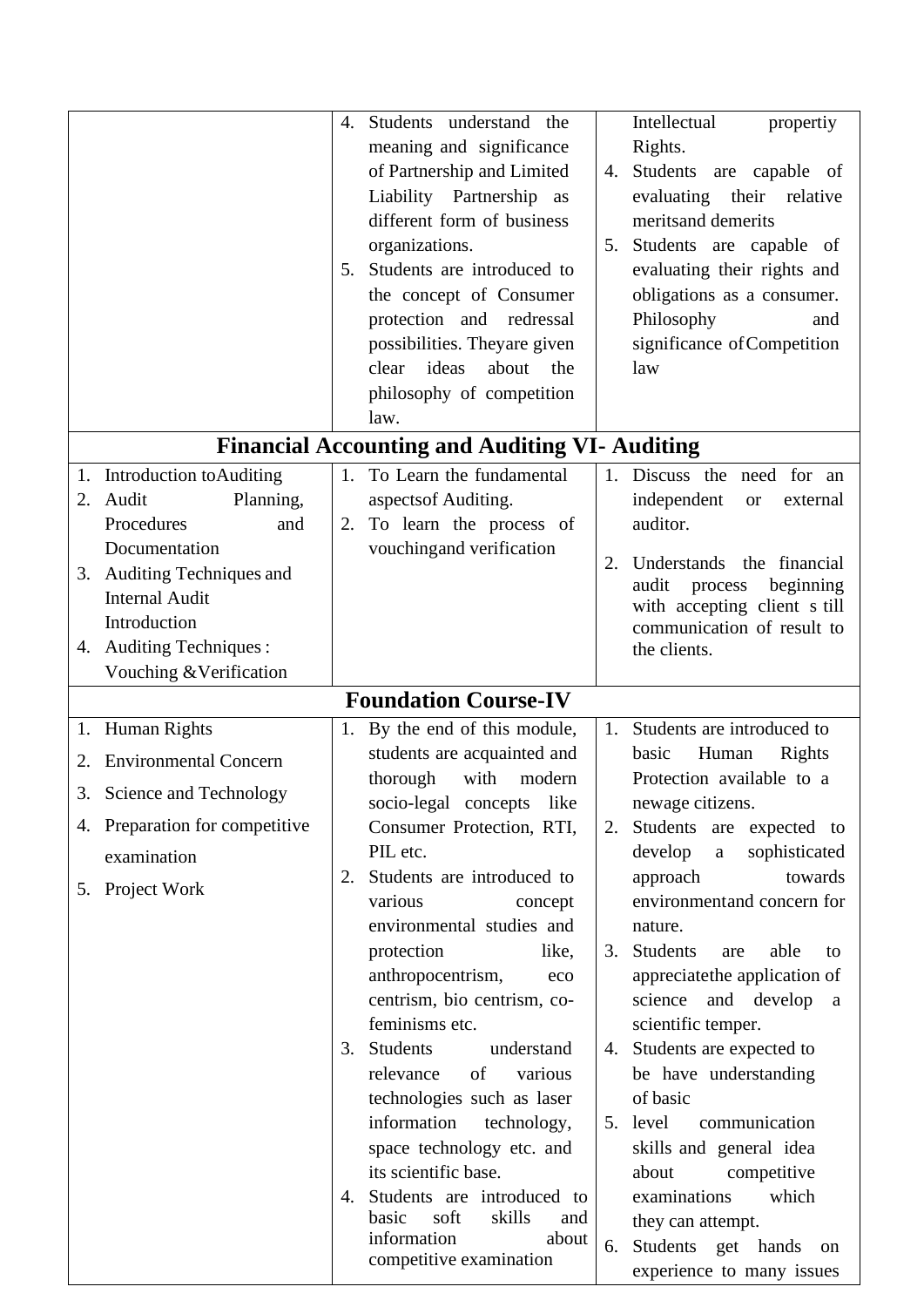|                                                      | 5. Students have to do a        | which they are learning in                         |  |  |  |  |
|------------------------------------------------------|---------------------------------|----------------------------------------------------|--|--|--|--|
|                                                      | project<br>poster<br>on         | class rooms.                                       |  |  |  |  |
|                                                      | <b>PPT</b><br>presentation,     |                                                    |  |  |  |  |
|                                                      | presentation or street play     |                                                    |  |  |  |  |
|                                                      |                                 |                                                    |  |  |  |  |
|                                                      | contemporary<br>any<br>on       |                                                    |  |  |  |  |
|                                                      | issues. They can do any         |                                                    |  |  |  |  |
|                                                      | other community outreach        |                                                    |  |  |  |  |
|                                                      | programme or even an            |                                                    |  |  |  |  |
|                                                      | interview with a famous         |                                                    |  |  |  |  |
|                                                      | scientist or a visit to a       |                                                    |  |  |  |  |
|                                                      | science<br>museum,              |                                                    |  |  |  |  |
|                                                      | laboratory, orphanage old       |                                                    |  |  |  |  |
|                                                      | age home etc                    |                                                    |  |  |  |  |
|                                                      | <b>Advertising-II</b>           |                                                    |  |  |  |  |
| 1. Media in Advertising:                             | 1. To Get an understanding of   | 1. Get an understanding of                         |  |  |  |  |
| traditional media, new                               | advertising as a tool of        | advertising as<br>a tool of                        |  |  |  |  |
| age media,<br>media                                  | Integrated<br>Marketing         | Integrated<br>Marketing                            |  |  |  |  |
| research                                             | Communication.                  | Communication.                                     |  |  |  |  |
| 2. Planning<br>Advertising                           | Obtain knowledge<br>2.<br>To    | 2. Obtain knowledge about                          |  |  |  |  |
| Campaign-Steps                                       | economic<br>about<br>and        | economic and social impact                         |  |  |  |  |
| Determining<br>advertising                           | of<br>social<br>impact          | of advertising and thereby                         |  |  |  |  |
| objectives -<br><b>DAGMAR</b>                        | advertising                     | ethical<br>aspects<br>in                           |  |  |  |  |
| model<br>Advertising<br>$\bullet$                    | To Understand different<br>3.   | advertising                                        |  |  |  |  |
| Budgets, Media Scheduling                            | types of advertising and        | 3. Understand different types                      |  |  |  |  |
| <b>Strategies</b>                                    | role of advertising agency      | of advertising and role of                         |  |  |  |  |
| 3. Fundamentals of Creativity                        | andmediums                      | advertising agency.                                |  |  |  |  |
| in Advertising: Essentials                           | 4. To Learn about techniques    | of various<br>4. Be<br>aware                       |  |  |  |  |
| of Copywriting, Copy $-$                             | for effective construction      | mediums of advertising                             |  |  |  |  |
| Elements, Types, Layout-<br>Principles, Illustration | of advertisements.              | and understand its benefits                        |  |  |  |  |
| Importance                                           |                                 | and disadvantages.<br>5. Learn about techniques of |  |  |  |  |
| Execution and Evaluation of<br>4.                    |                                 |                                                    |  |  |  |  |
| <b>Advertising: Buying Motives</b>                   |                                 | using and creating Copy,                           |  |  |  |  |
| Types,<br>Selling Points-                            |                                 | Slogan, headlines,                                 |  |  |  |  |
| Features, Appeals - Types,                           |                                 | illustrations and logofor                          |  |  |  |  |
| Concept of Unique Selling                            |                                 | effective construction of                          |  |  |  |  |
| Preposition<br>(USP)                                 |                                 | advertisements.                                    |  |  |  |  |
| Creativity through End or                            |                                 |                                                    |  |  |  |  |
| Semesterents:<br>Execution                           |                                 |                                                    |  |  |  |  |
| Styles, Jingles and Music -                          |                                 |                                                    |  |  |  |  |
| Importance,<br>Concept<br>of                         |                                 |                                                    |  |  |  |  |
| Storyboard<br>Evaluation:<br>$\bullet$               |                                 |                                                    |  |  |  |  |
| Advertising copy, Pre-testing                        |                                 |                                                    |  |  |  |  |
| Post-testing<br>and<br>of                            |                                 |                                                    |  |  |  |  |
| AdvertiSemesterents                                  |                                 |                                                    |  |  |  |  |
| <b>Company Secretarial Practice-II</b>               |                                 |                                                    |  |  |  |  |
| I – Management of company,                           | 1.<br>To Learn about the role,  | 1. Learn about the role, duties,                   |  |  |  |  |
| and role, Directors,<br><b>CEO</b>                   | duties, powers and              | powers and responsibilities                        |  |  |  |  |
| types, role, auditors and their                      | responsibilities of company     | of company<br>secretary in                         |  |  |  |  |
| role, audit report                                   | secretary in India              | India                                              |  |  |  |  |
| $II$ – Meetings of the company                       | 2.<br>Get an insight into<br>To | Get an insight into<br>2.<br>the                   |  |  |  |  |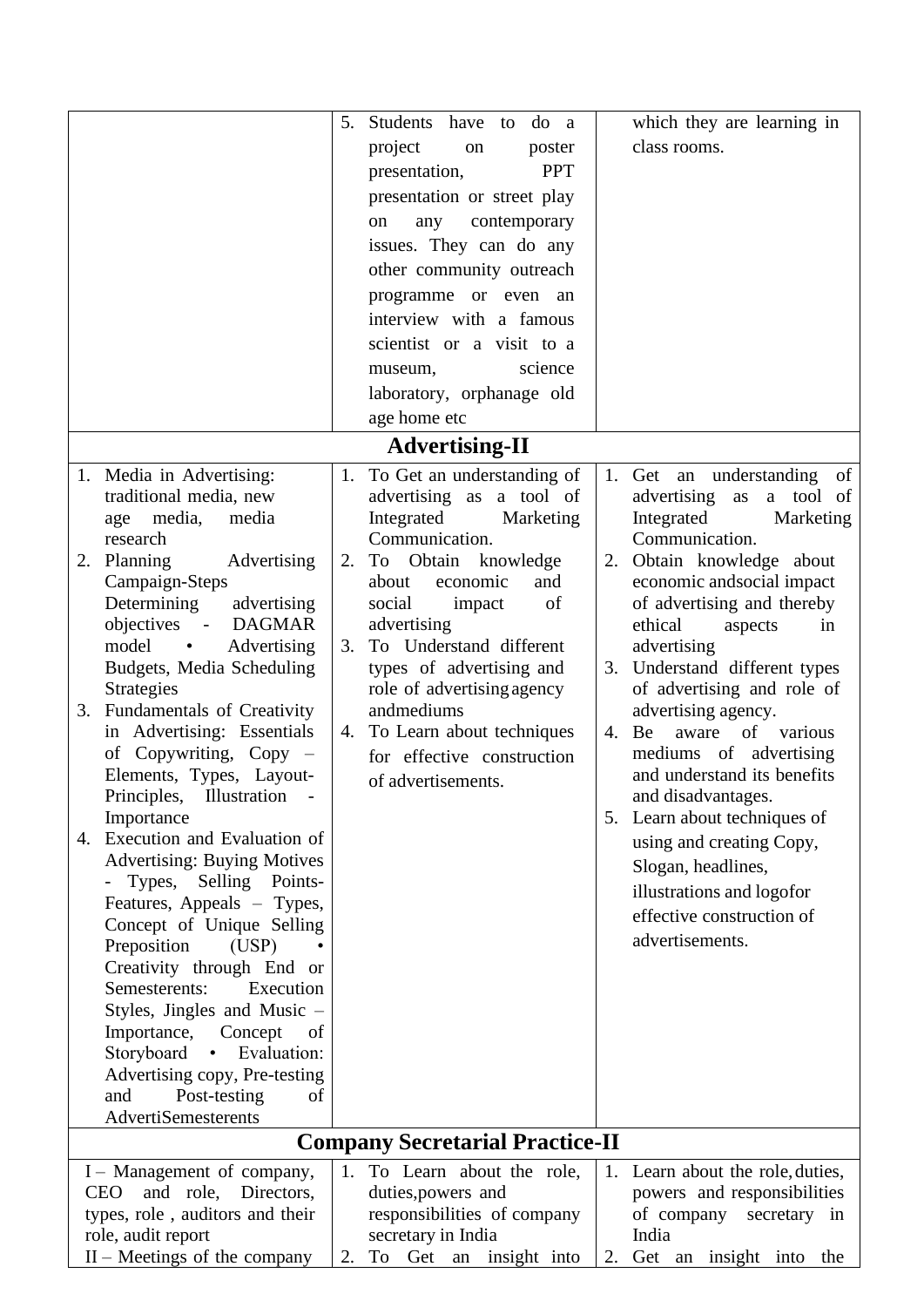| <b>Travel &amp; Tourism Management-II</b><br>To understand the tourism<br>1. Planning and marketing of<br>Understand<br>1.<br>1.<br>the<br>tourism Need for planning-<br>concept, typesand various<br>Tourism planning process,<br>of<br>aspects<br>tourism<br>assessment of carrying<br>management<br>capacity of Tourism in the<br>To Understand the role<br>tourism<br>2.<br>context of tourism -Role of<br>To understand<br>various<br>2.<br>played by travel agencies<br>private and public sector-<br>types of tourism<br>and<br>various<br>tourism<br>Open Sky Policy. Marketing<br>3. Understanding<br>tourism<br>organizations<br>of tourism - Concept and<br>management<br>through<br>Definition-Element<br>of<br>of<br>planning,<br>aspects<br>Marketing<br>-Market<br>organizing and marketing<br>Segment- Sales techniques<br>tourism<br>of Tourism Product.<br>Travel agencies,<br>2.<br>Essentials of Travel<br>Agency; Functions of<br>organizations<br>Travel Agency and Tour<br>Operator, Importance of<br>TourOperator.<br>Tourism<br>Organizations<br>3.<br>IATA,<br>PATA,<br>WTO,<br>ITDC and its Regional<br>Offices; Role of state<br>Tourism<br>Development<br>Corporations.<br>Maharashtra<br>Tourism<br>4.<br>Policy Social responsibility<br>and Ethical concerns<br>of<br>Growth<br>of<br>Tourism;<br>Coastal Tourism - With<br>reference<br>special<br>to<br>Konkan-<br>Role<br>of<br>in<br>M.T.D.C.<br>the | and secretarial duties, AGM,<br>EOGM, Statutory meeting,<br>agenda, quorum,<br>notice,<br>motion, resolution, minutes<br>Dematerialization,<br>III<br>$\sim$ $-$<br>history of demat, parties,<br>NSDL, CDSL, role of<br><sub>a</sub><br>company<br>in<br>secretary<br>DEMAT, IPO, listing<br>of<br>securities<br>IV- Procedure for winding up of<br>the company and secretarial<br>duties, procedure<br>and<br>documentation,<br>specimen<br>writing | the management of<br>companies & documentation<br>reporting<br>and<br>of<br>aspects<br>company management<br>To Understand the role of a<br>3.<br>company<br>secretary<br>in<br>managing changes such as<br>dematerialization,<br>online<br>trading | management of companies,<br>company meetings as well<br>as procedural formalities in<br>the formation of a company<br>along with the role of a<br>company<br>secretary<br>at<br>different stages<br>3. Know<br>about<br>the<br>documentation<br>and<br>reporting aspects of<br>company management<br>4. Understand the role of<br>a<br>company secretary<br>in<br>managing changes such as<br>5. dematerialization, online<br>trading |
|------------------------------------------------------------------------------------------------------------------------------------------------------------------------------------------------------------------------------------------------------------------------------------------------------------------------------------------------------------------------------------------------------------------------------------------------------------------------------------------------------------------------------------------------------------------------------------------------------------------------------------------------------------------------------------------------------------------------------------------------------------------------------------------------------------------------------------------------------------------------------------------------------------------------------------------------------------------------------------------------------------------------------------------------------------------------------------------------------------------------------------------------------------------------------------------------------------------------------------------------------------------------------------------------------------------------------------------------------------------------------------------------------------------------------------------|-------------------------------------------------------------------------------------------------------------------------------------------------------------------------------------------------------------------------------------------------------------------------------------------------------------------------------------------------------------------------------------------------------------------------------------------------------|-----------------------------------------------------------------------------------------------------------------------------------------------------------------------------------------------------------------------------------------------------|---------------------------------------------------------------------------------------------------------------------------------------------------------------------------------------------------------------------------------------------------------------------------------------------------------------------------------------------------------------------------------------------------------------------------------------|
|                                                                                                                                                                                                                                                                                                                                                                                                                                                                                                                                                                                                                                                                                                                                                                                                                                                                                                                                                                                                                                                                                                                                                                                                                                                                                                                                                                                                                                          |                                                                                                                                                                                                                                                                                                                                                                                                                                                       |                                                                                                                                                                                                                                                     |                                                                                                                                                                                                                                                                                                                                                                                                                                       |
| 5. Maharashtra.                                                                                                                                                                                                                                                                                                                                                                                                                                                                                                                                                                                                                                                                                                                                                                                                                                                                                                                                                                                                                                                                                                                                                                                                                                                                                                                                                                                                                          | development of Tourism in                                                                                                                                                                                                                                                                                                                                                                                                                             |                                                                                                                                                                                                                                                     | significance, influencing<br>factors, infrastructure and<br>socio economic impact of<br>4. Understand the role played<br>by travel agencies and<br>various tourism                                                                                                                                                                                                                                                                    |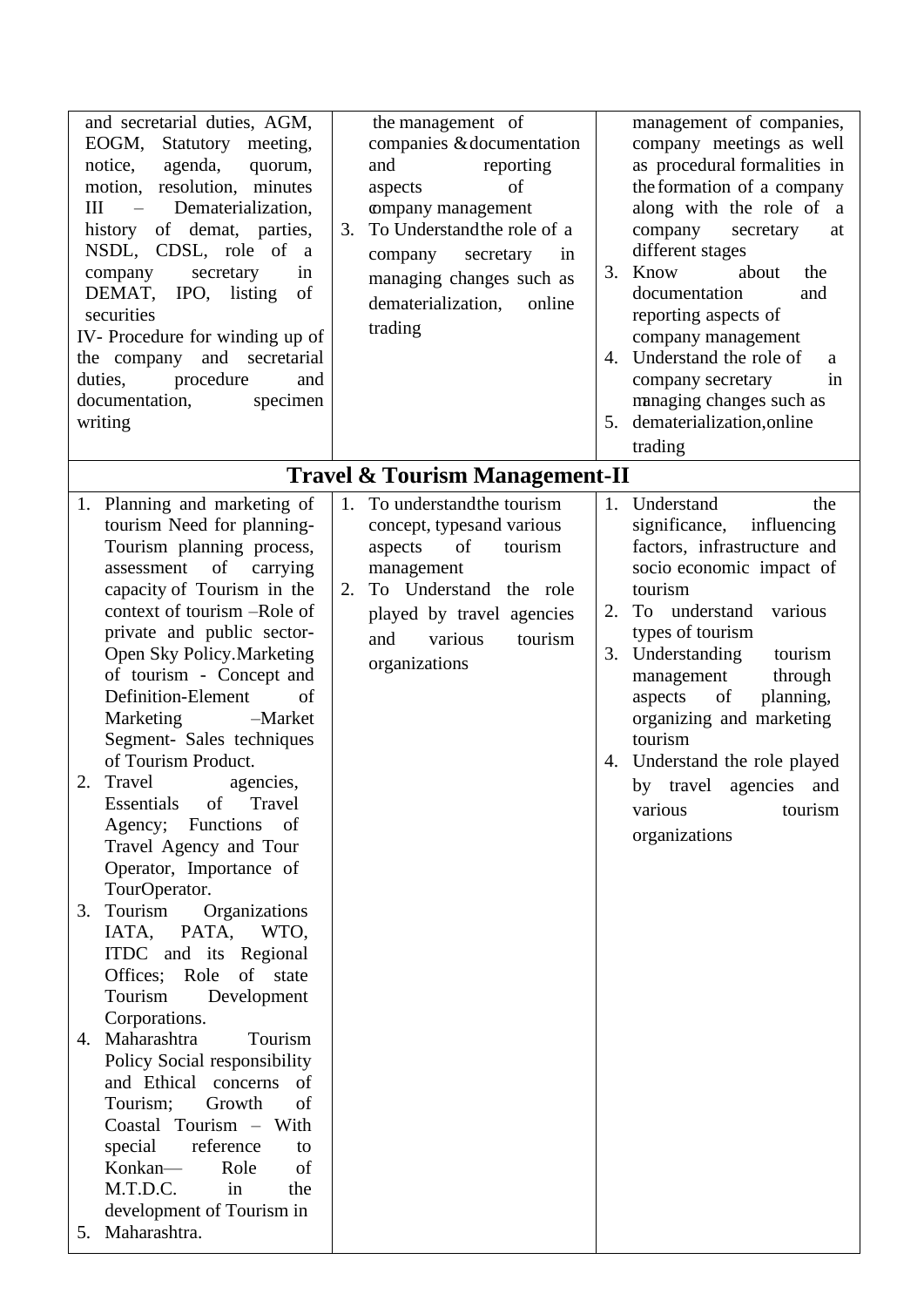| Co-operation-II                                                                                                                                                                                                                                                                                   |                                                                                                                                                                                                                                                                                                                                                                                                                                                                                                                                                                                                                                                                                                                                                                                                                                                                                             |                                                                                                                                                                                                                                                                                                                                                                                                                                                                                                                                                                                                                                                                                                                                                                                                                                                                                                                                                                                                                 |  |  |  |
|---------------------------------------------------------------------------------------------------------------------------------------------------------------------------------------------------------------------------------------------------------------------------------------------------|---------------------------------------------------------------------------------------------------------------------------------------------------------------------------------------------------------------------------------------------------------------------------------------------------------------------------------------------------------------------------------------------------------------------------------------------------------------------------------------------------------------------------------------------------------------------------------------------------------------------------------------------------------------------------------------------------------------------------------------------------------------------------------------------------------------------------------------------------------------------------------------------|-----------------------------------------------------------------------------------------------------------------------------------------------------------------------------------------------------------------------------------------------------------------------------------------------------------------------------------------------------------------------------------------------------------------------------------------------------------------------------------------------------------------------------------------------------------------------------------------------------------------------------------------------------------------------------------------------------------------------------------------------------------------------------------------------------------------------------------------------------------------------------------------------------------------------------------------------------------------------------------------------------------------|--|--|--|
| 1. Cooperative<br>Management<br>Participation of<br>state<br>in<br>cooperative movement<br>2. Human<br>Resource<br>Development<br>and<br>Leadership in Cooperation<br>3. Challenges to cooperative<br>sector                                                                                      | 1.<br>Students learn about<br>the<br>administrative functions of<br>cooperative department in<br>unit<br>this<br>as<br>the<br>also<br>functions<br>of<br>and power<br>managing committee<br>and<br>Secretary<br>of<br>the<br>the<br>cooperative society<br>In this unit students learn<br>2.<br>about the roles played by<br>the government as well as<br>the RBI and NABARD in<br>the growth of cooperative<br>movement in India.<br>Students are exposed to<br>3.<br>importance of HRD<br>in<br>cooperation and the training<br>facilities<br>available<br>for<br>developing the same. They<br>learn<br>about<br>the<br>also<br>importance of leadership in<br>cooperation the important<br>qualities of good leader.<br>Students<br>learn<br>4.<br>the<br>about<br>challenges<br>to<br>cooperative<br>movement in the<br>era of globalization<br>and the measures to<br>strengthen them. | <b>Students</b><br>able<br>1.<br>are<br>to<br>understand the working of a<br>cooperative<br>society<br>in<br>detail. This is expected to<br>make them useful member<br>of a cooperative as well as<br>efficient administrators of<br>such societies as and when<br>they<br>take<br>those<br>responsibilities.<br>Students are now capable<br>2.<br>of distinguishing between<br>different institutions and<br>their<br>roles<br>in<br>the<br>development<br>of<br>cooperative movement in<br>the country.<br>Students are now able to<br>3.<br>understand<br>the<br>importance of leadership<br>in cooperation and the<br>various facilities available<br>to develop the same.<br>Students come across the<br>4.<br>challenges which the rural<br>and cooperative movement<br>faces in India today and are<br>equipped to come out with<br>innovative solution to these<br>challenges with the help of<br>insightful<br>the<br>understanding which they<br>gain in the course of their<br>study of this subject |  |  |  |
|                                                                                                                                                                                                                                                                                                   | <b>Computer Programming-II</b>                                                                                                                                                                                                                                                                                                                                                                                                                                                                                                                                                                                                                                                                                                                                                                                                                                                              |                                                                                                                                                                                                                                                                                                                                                                                                                                                                                                                                                                                                                                                                                                                                                                                                                                                                                                                                                                                                                 |  |  |  |
| $UNIT-I$ :<br>Communication<br>Computer<br><b>Systems</b><br>The<br>Internet,<br>internet<br>$\mathbf{L}$<br>ISO's<br>connections,<br>Open<br>interconnection<br>system<br>reference model, The TCP/IP<br>E-mail,<br>stack,<br>Internet<br>addresses, Internet Protocol,<br>SMTP, MIME POP, IMAP, | 1. To learn basic principles of<br>using Windows operating<br>system.<br>Introduce students to the<br>2.<br>evolution<br>of<br>computer<br>networks, its need, its types<br>and the concepts<br>data<br>communication.<br>3. Use spreadsheet software<br>i.e. MS- Access for various                                                                                                                                                                                                                                                                                                                                                                                                                                                                                                                                                                                                        | 1. Understand<br>the<br>of<br>Data<br>concept<br>Communication, its Modes,<br>Forms<br>and<br>Data<br>its<br>communication Channels.<br>2. Understand evolution<br>of<br>internet,<br>its<br>application and its basic<br>services.<br>3. Recognize<br>when<br>to                                                                                                                                                                                                                                                                                                                                                                                                                                                                                                                                                                                                                                                                                                                                               |  |  |  |
| Domain Name system, Telnet,<br>WWW,<br>FTP,<br>Browsers,                                                                                                                                                                                                                                          | operations on worksheet to<br>information<br>solve<br>basic                                                                                                                                                                                                                                                                                                                                                                                                                                                                                                                                                                                                                                                                                                                                                                                                                                 | use each of the Microsoft<br>Officeprograms<br>to                                                                                                                                                                                                                                                                                                                                                                                                                                                                                                                                                                                                                                                                                                                                                                                                                                                                                                                                                               |  |  |  |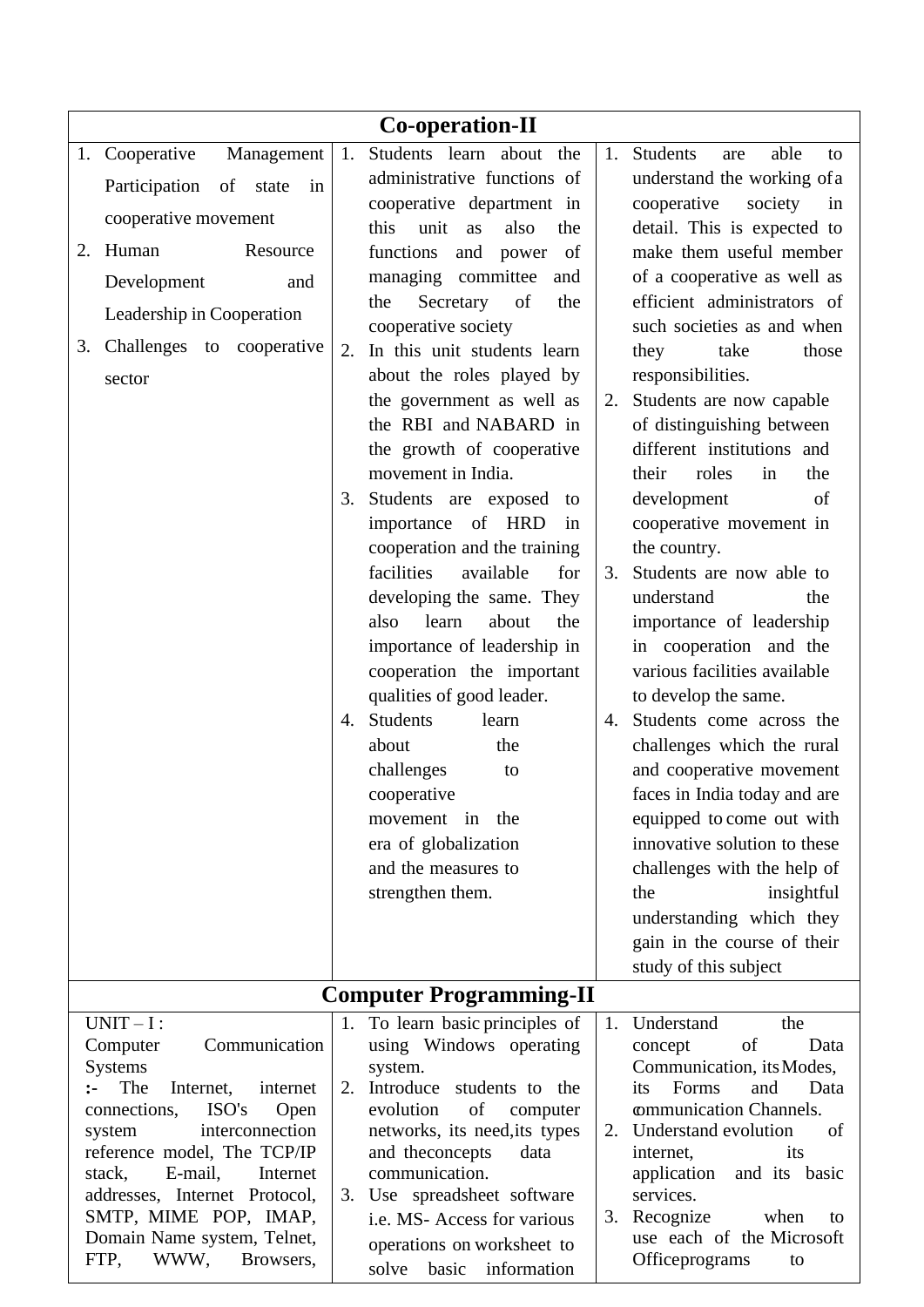| HTML, http, JAVA,. Intranet,       | systems problems | create professional and             |
|------------------------------------|------------------|-------------------------------------|
| Intranet Services and their        |                  | academic documents.                 |
| advantages. Extranets. Search      |                  | 4. Create and design<br>a           |
| <b>Engine and Web Crawlers</b>     |                  | spreadsheet for<br>general          |
| $UNIT-II$ :                        |                  | office use.                         |
| Principles Of DBMS:- What is       |                  | Students<br>will<br>5.<br>have<br>a |
| database,<br>Relational<br>a a     |                  | working knowledge of basic          |
| databases (Relation, Attribute,    |                  | functions and formulas in           |
| Instance, Relationship, Join),     |                  | MS-Access.                          |
| Database capabilities (Data        |                  |                                     |
| definition, data manipulation,     |                  |                                     |
| Access as an RDBMs)                |                  |                                     |
| $UNIT - III$ :                     |                  |                                     |
| CASE STUDY OF DBMS                 |                  |                                     |
|                                    |                  |                                     |
| USING MS-ACCESS:- MS-              |                  |                                     |
| Office                             |                  |                                     |
| workspace basics, Exploring        |                  |                                     |
| the Office menu, Working with      |                  |                                     |
| ribbon, Opening an access          |                  |                                     |
| database Exploring database        |                  |                                     |
| objects, Creating database,        |                  |                                     |
| Changing views.                    |                  |                                     |
| Printing database<br>objects.      |                  |                                     |
| Saving and closing database        |                  |                                     |
| file. Working with datasheets,     |                  |                                     |
| Moving<br>among<br>records,        |                  |                                     |
| Updating records, adding           |                  |                                     |
| records to a table, Finding        |                  |                                     |
| sorting<br>records,<br>records,    |                  |                                     |
| Filtering records, Using the       |                  |                                     |
| PIVOT chart View, Saving           |                  |                                     |
| and closing tables. Adding a       |                  |                                     |
| table to a database, Adding        |                  |                                     |
| fields to a table, adding a        |                  |                                     |
| Lookup<br>field,<br>setting<br>a   |                  |                                     |
| Primary key, Using the input       |                  |                                     |
| mask wizard. Saving design         |                  |                                     |
| changes, Importing data (From      |                  |                                     |
| Excel).                            |                  |                                     |
| $UNIT - IV:$                       |                  |                                     |
| MS-ACCESS<br><b>QUERIES:-</b>      |                  |                                     |
| What is                            |                  |                                     |
| a Query, Creating a query,         |                  |                                     |
| working with queries, saving       |                  |                                     |
| and running a query, creating      |                  |                                     |
| calculated fields, using aggregate |                  |                                     |
| functions, Understanding query     |                  |                                     |
| properties, Joining Tables. What   |                  |                                     |
| is a Form, Using the form tool,    |                  |                                     |
|                                    |                  |                                     |
| Creating a form with form          |                  |                                     |
| wizard, Working in design view,    |                  |                                     |
| Changing the form layout, Using    |                  |                                     |
| calculated controls, Working       |                  |                                     |
| with records on a Form. What is    |                  |                                     |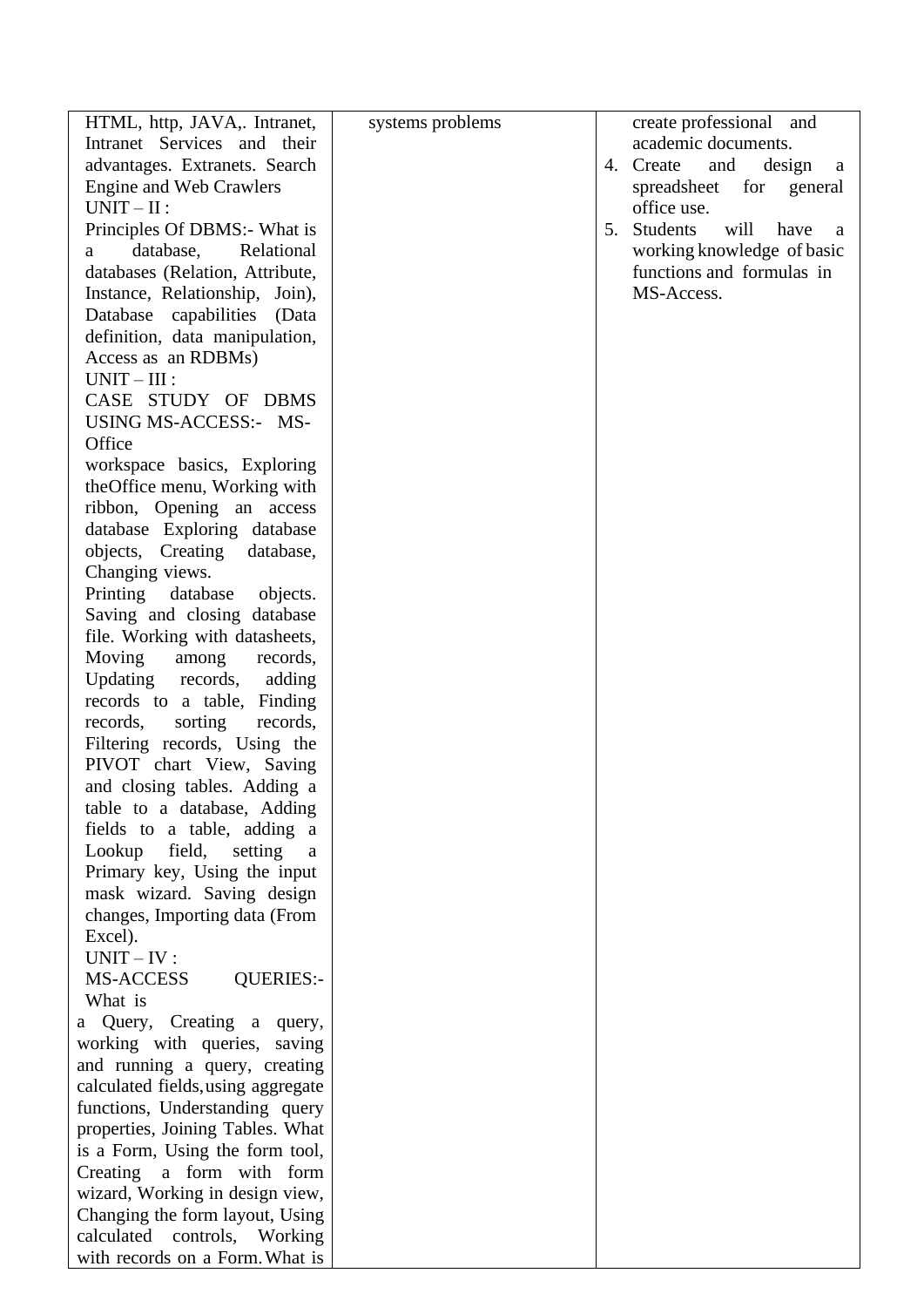| a report tool, Printing report, |  |
|---------------------------------|--|
| saving a report, designing a    |  |
| report, changing report layout, |  |
| creating mailing labels.        |  |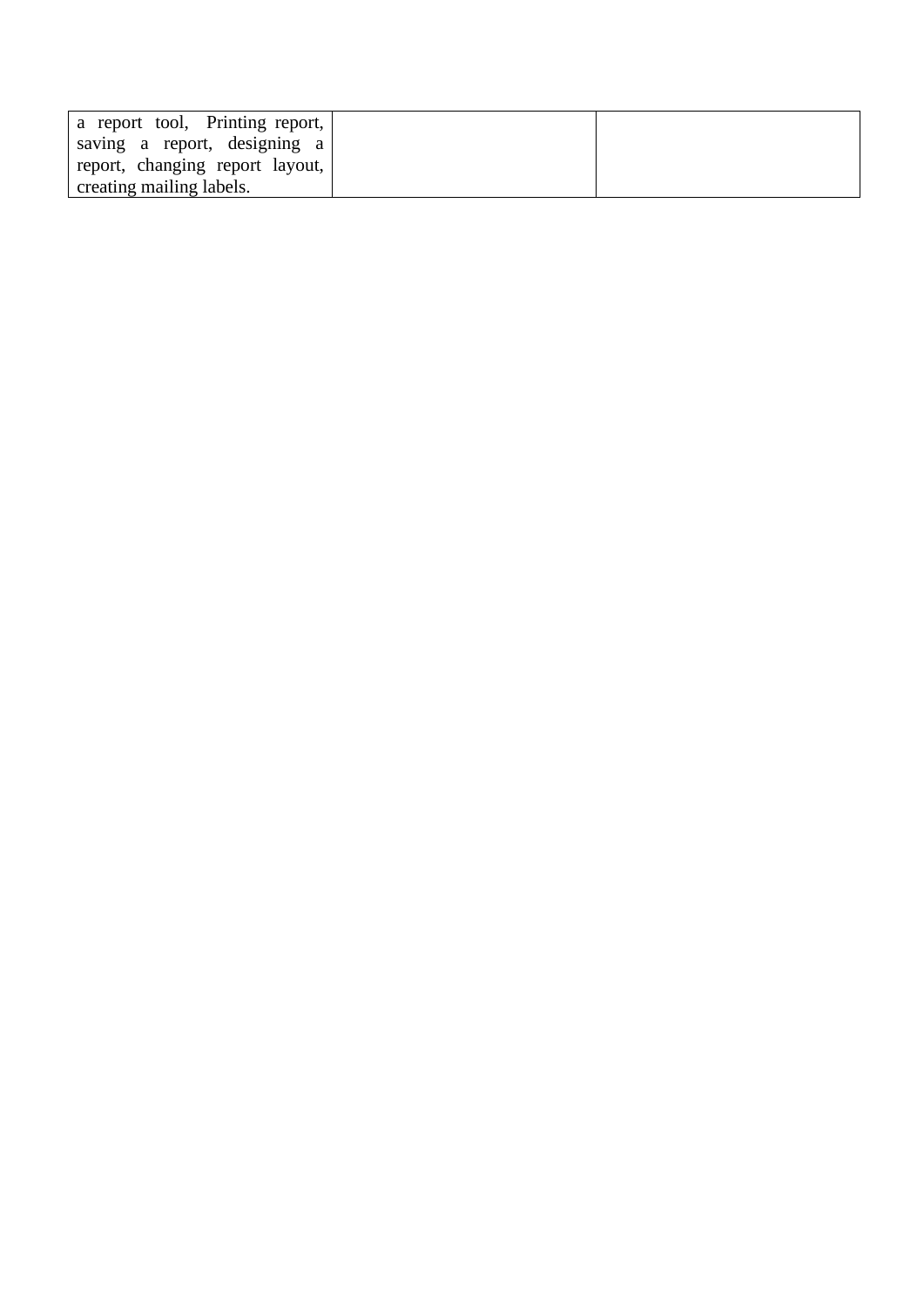### **BACHELOR OF COMMERCE COURSE OUTCOMES**

## **T. Y. B. Com**

|                | <b>SEMESTER V</b>                                                                                                                                                                                                                                        |                |                                                                                                                                                                                                                                                                                                                                                                                                                                                                                                                             |          |                                                                                                                                                                                                                                                                                                                                                                                                                                                                                       |  |
|----------------|----------------------------------------------------------------------------------------------------------------------------------------------------------------------------------------------------------------------------------------------------------|----------------|-----------------------------------------------------------------------------------------------------------------------------------------------------------------------------------------------------------------------------------------------------------------------------------------------------------------------------------------------------------------------------------------------------------------------------------------------------------------------------------------------------------------------------|----------|---------------------------------------------------------------------------------------------------------------------------------------------------------------------------------------------------------------------------------------------------------------------------------------------------------------------------------------------------------------------------------------------------------------------------------------------------------------------------------------|--|
|                | <b>Financial Accounting and Auditing VII- Financial Accounting</b>                                                                                                                                                                                       |                |                                                                                                                                                                                                                                                                                                                                                                                                                                                                                                                             |          |                                                                                                                                                                                                                                                                                                                                                                                                                                                                                       |  |
| 2.<br>3.<br>4. | 1. Preparation of Final<br><b>Accounts of Companies</b><br><b>Internal Reconstruction</b><br><b>Buy Back of Shares</b><br><b>Investment Accounting</b><br>(w.r.t. Accounting<br>Standard-13)<br>5. Ethical Behaviour and<br>implications for Accountants | 2.<br>3.       | 1. To<br>understand<br>the<br>provisions<br>the<br>for<br>preparation<br>of<br>Final<br>Accounts as Companies<br>Act<br>To<br>understand<br>the<br>Company Law / Legal<br>provisions<br>related<br>to<br>internal reconstruction and<br>buy back of shares as per<br>Companies Act, 2013.<br>To<br>get<br>insight<br>about<br>personal<br>investment<br>accounting with ex and<br>cum interest price and to<br>understand<br>ethical<br>behaviour<br>and<br>its<br>implications<br>for                                      | 2.<br>4. | 1. Students will be able to<br>solve<br>practical<br>Final<br>problems<br>on<br><b>Accounts of Companies</b><br>Students will be ableto<br>understand<br>the<br>provisions and to solve<br>practical<br>problems<br>related<br>to<br>internal<br>reconstruction<br>3. Students will be able to<br>understand<br>the<br>provisions and to solve<br>practical<br>problems<br>related to buy back of<br>shares.<br>Students will be ableto<br>practical<br>solve<br>problems on personal |  |
|                |                                                                                                                                                                                                                                                          |                | Professional Accountants.                                                                                                                                                                                                                                                                                                                                                                                                                                                                                                   | 5.       | investment accounting<br>Students will get a<br>understanding<br>better<br>about ethical behaviour<br>Professional<br>for<br>Accountants.                                                                                                                                                                                                                                                                                                                                             |  |
|                |                                                                                                                                                                                                                                                          |                | <b>Financial Accounting and Auditing VIII- Cost Accounting</b>                                                                                                                                                                                                                                                                                                                                                                                                                                                              |          |                                                                                                                                                                                                                                                                                                                                                                                                                                                                                       |  |
|                | 1. Introduction<br>Cost<br>to<br>Accounting<br>2. Material Cost<br>3. Labour Cost<br>4. Overheads<br>5. Classification of Cost and Cost<br>Sheet<br>6. Reconciliation of Cost<br>and<br><b>Financial Accounts</b>                                        | 1 <sub>1</sub> | Students should be able to<br>understand the concept of<br>cost accountancy, material<br>procurement<br>cost,<br>procedures,<br>inventory<br>control,<br>inventory<br>accounting, attendance and<br>payroll procedures, labour<br>turnover,<br>utilization<br>of<br>labour, efficiency rating<br>procedures<br>and<br>remuneration systems and<br>incentive<br>schemes,<br>classification<br>of<br>overheads, benefits<br>of<br>classification and allocation<br>apportionment<br>of<br>$\&$<br>overheads and absorption of |          | 1. Studentswill<br>get<br>of<br>the insight<br>the<br>concepts of<br>cost<br>accountancy, material<br>costand labour cost.<br>2. Students will get<br>the<br>insight of overheads, cost<br>sheet and reconciliation<br>of Profits as perfinancial<br>accounts and<br>cost<br>accounts.                                                                                                                                                                                                |  |

overheads.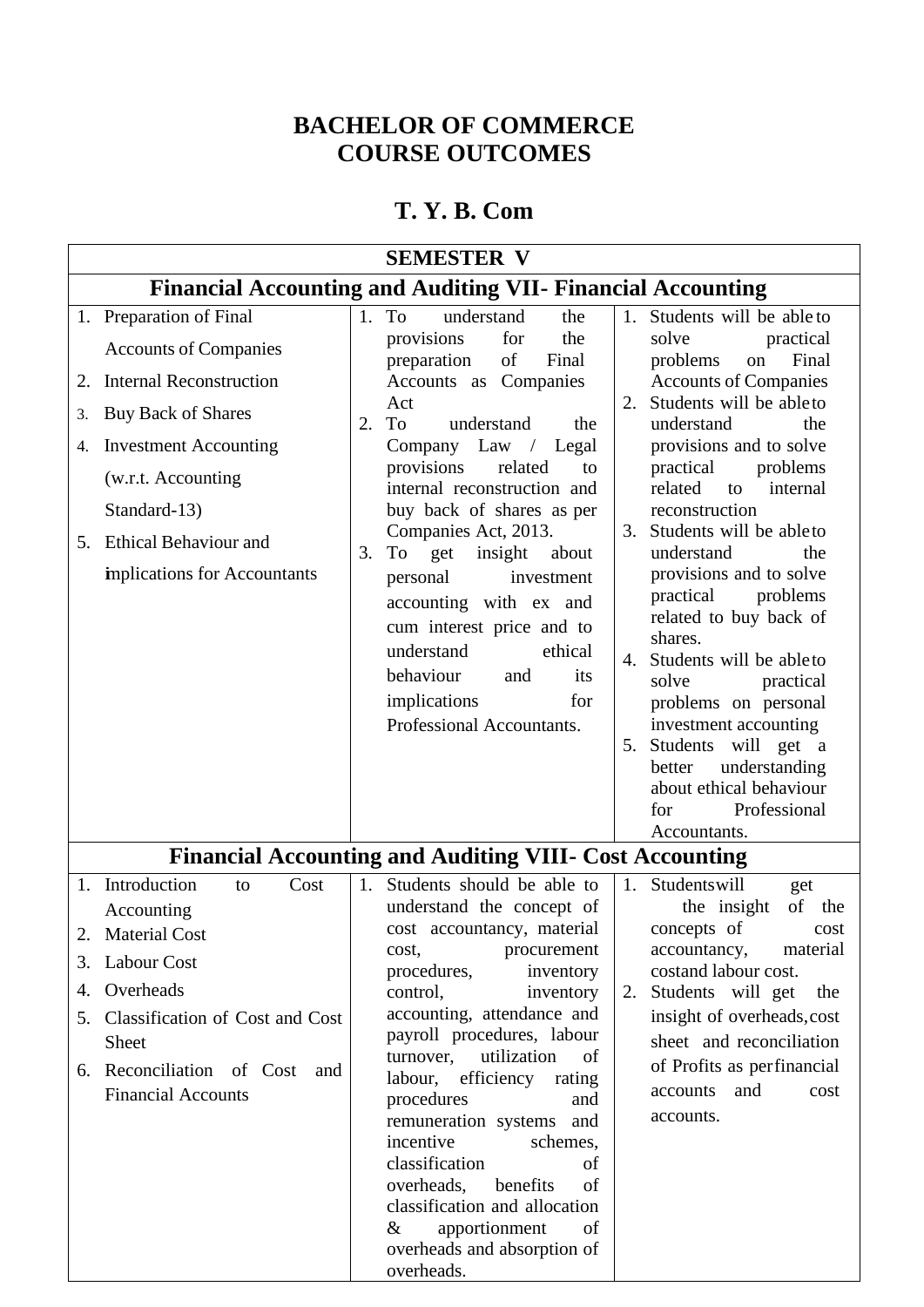| I-Introduction<br>marketing,<br>to<br>evolution,<br>features,<br>scope,<br>investigative techniques<br>in<br>marketing- MR,MIS,<br>data<br>mining, CB, MS,<br>market                                                                                                                                                                                                                                                                                                                                                                                                                                                             | 2. Students should be able to<br>understand the causes of<br>disagreement between the<br>profits as per financial<br>accounts and cost accounts<br>the procedure of<br>and<br>reconciliation.<br><b>Commerce V- M.H.R.M (Marketing)</b><br>1.<br>holistic<br>idea<br>To<br>Get<br>the<br>about<br>marketing<br>activity of abusiness firm<br>To Learn about the psyche of<br>2.<br>consumer behavior                     | Get holistic idea about<br>$1_{-}$<br>evolution<br>the<br>of<br>marketing, contemporary<br>trends in marketing and<br>various<br>marketing                                                                                                                                                                                                                                                                                                          |
|----------------------------------------------------------------------------------------------------------------------------------------------------------------------------------------------------------------------------------------------------------------------------------------------------------------------------------------------------------------------------------------------------------------------------------------------------------------------------------------------------------------------------------------------------------------------------------------------------------------------------------|--------------------------------------------------------------------------------------------------------------------------------------------------------------------------------------------------------------------------------------------------------------------------------------------------------------------------------------------------------------------------------------------------------------------------|-----------------------------------------------------------------------------------------------------------------------------------------------------------------------------------------------------------------------------------------------------------------------------------------------------------------------------------------------------------------------------------------------------------------------------------------------------|
| targeting patterns<br>II- Marketing Mix -Marketing<br>Decisions(I),<br>elements<br>οf<br>product mix, product life cycle,<br>branding, brand equity, pricing<br>techniques and objectives<br>III-Marketing Mix -Marketing<br>Decisions(II), physical<br>distribution, factors influencing<br>traditional<br>PD,<br>and<br>contemporary channels, supply<br>chain<br>and<br>management<br>components, IMC,<br>sales<br>management<br>IV-Recent trends in Marketing,<br>consumer organizations and role,<br>challenges in marketing, rural<br>marketing, skill set required for<br>effective<br>suitable<br>marketing,<br>examples | To Be equippedwith latest<br>3.<br>tools and techniques<br>of<br>marketing                                                                                                                                                                                                                                                                                                                                               | (PPPP)<br>to<br>strategies<br>handle marketing activity<br>of a business firm<br>2. Learn about the psyche<br>of consumer behavior so<br>handle<br>them<br>to<br><b>as</b><br>effectively<br>3. Be able to venture into<br>the domain of marketing<br>more confidently as he<br>will be more quipped<br>with latest tools and<br>techniques of marketing                                                                                            |
|                                                                                                                                                                                                                                                                                                                                                                                                                                                                                                                                                                                                                                  | <b>Business Economics-V</b>                                                                                                                                                                                                                                                                                                                                                                                              |                                                                                                                                                                                                                                                                                                                                                                                                                                                     |
| 1. Macro<br>Economic<br>overview of India<br>Agriculture during post<br>2.<br>reform period<br>3. Industry and service sector<br>during post reform period<br>4. Banking and financial market                                                                                                                                                                                                                                                                                                                                                                                                                                    | 1. In this unit,<br>students<br>about the<br><b>New</b><br>learn<br>Economic<br>Policy of<br>1991,<br>Social<br>infrastructure:<br>Education, Health and<br>Family welfare in India<br>and<br>the<br>Sustainable<br>Development goals<br>Students<br>learn<br>about<br>2.<br>National<br>Agricultural<br>Policy 2000<br>and the<br>Agricultural<br>Pricing,<br>Finance and Marketing<br>policies followed since<br>then. | Students are expected to<br>1.<br>familiar with<br>the<br>be<br>process of reforms and<br>improvements<br>the<br>in<br>social<br>and<br>economic<br>infrastructure, to enable<br>them to understand and<br>appreciate the ongoing<br>policy changes.<br>Students are expected to<br>2.<br>familiar with the<br>be<br>agricultural scenario in<br>the county including the<br>crucial issues of pricing<br>and marketing to form<br>informed opinion |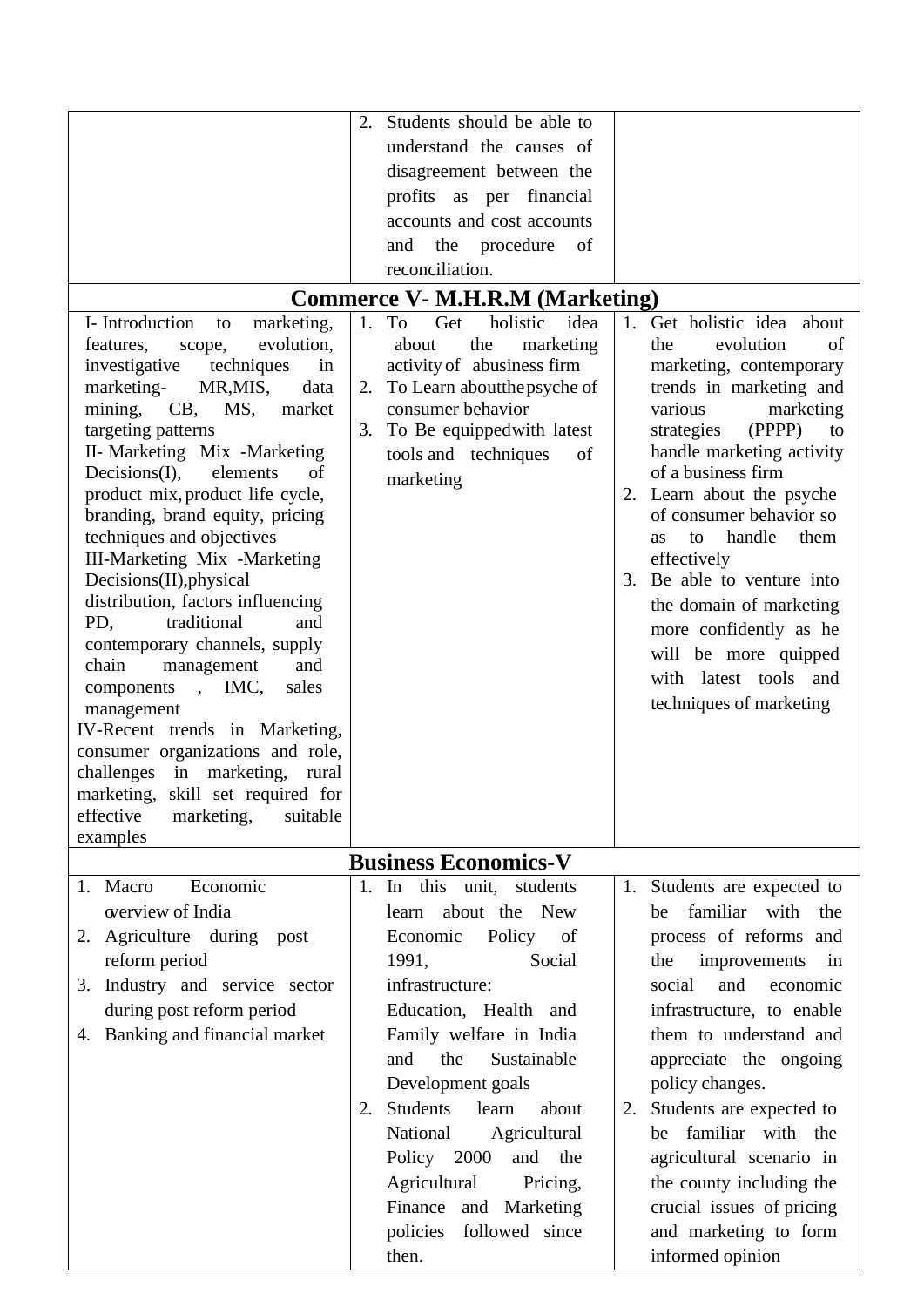|                                                                                                                                                                                                                                                                                                                                                                                                                                                                                                                                                                                                    | 3.<br>4.       | Students are exposed to<br>an overview of Indian<br>Industrial sector.<br>They<br>the<br>about<br>learn<br>Competition Act<br>2002,<br>Disinvestment<br>policy,<br>MSME Sector, Industrial<br>Pollution in India a also<br>Service<br>about<br>sector,<br>mainly rends in heath care<br>and tourism industry.<br>Students learn about the<br>Banking<br>financial<br>and<br>sector of the economy and<br>gain in site in to Insurance<br>Industry, Money market<br>And Capital market.<br><b>Marketing Research</b> | 4. | 3. After studying this unit,<br>students are to have an<br>in depth knowledge of<br>secondary<br>the<br>and<br>tertiary sectors of<br>the<br>the<br>and<br>economy<br>problems facing them<br>Students are expected to<br>effective<br>become<br>and<br>productive participants<br>of the financial sector and<br>the various employment<br>opportunities offered by<br>it.                                                                                                                                                                                                                                                                                                                                                                                                   |
|----------------------------------------------------------------------------------------------------------------------------------------------------------------------------------------------------------------------------------------------------------------------------------------------------------------------------------------------------------------------------------------------------------------------------------------------------------------------------------------------------------------------------------------------------------------------------------------------------|----------------|---------------------------------------------------------------------------------------------------------------------------------------------------------------------------------------------------------------------------------------------------------------------------------------------------------------------------------------------------------------------------------------------------------------------------------------------------------------------------------------------------------------------|----|-------------------------------------------------------------------------------------------------------------------------------------------------------------------------------------------------------------------------------------------------------------------------------------------------------------------------------------------------------------------------------------------------------------------------------------------------------------------------------------------------------------------------------------------------------------------------------------------------------------------------------------------------------------------------------------------------------------------------------------------------------------------------------|
| Introduction to<br>Marketing<br>1.<br>functions,<br>features,                                                                                                                                                                                                                                                                                                                                                                                                                                                                                                                                      |                | 1. To<br>Understand<br>significance<br>of Marketing                                                                                                                                                                                                                                                                                                                                                                                                                                                                 |    | 1. Understand significance of<br>Marketing research<br>and                                                                                                                                                                                                                                                                                                                                                                                                                                                                                                                                                                                                                                                                                                                    |
| significance<br>Marketing<br>of<br>Research<br>in<br>marketing<br>decision making, limitations<br>Marketing<br>Research<br>of<br>Research steps, MISConcept<br>of Decision Support System-<br>Components, importance<br>Data Mining<br>2. Planning Research Research<br>Design,<br>questionnaire,<br>sampling<br>3. Data Collection primary<br>secondary<br>data,<br>data,<br>integratingtechnology<br>in<br>data collection,<br>4. Data Processing,<br>Analysis,<br>Reporting<br><b>Stages</b><br>Data<br>in<br>processinguse<br>statistical<br>of<br>tools, interpretation and report<br>writing | 2.<br>3.<br>4. | research<br>To<br>insight into<br>get<br>of<br>process<br>conducting<br>Marketing<br>Research & Comprehend<br>the application of marketing<br>Research through emphasis<br>onProduct,<br>Brand, Sales,<br>Consumer and advertising<br>research.<br>To<br>know<br>about<br>rural<br>marketingresearch.<br>To be aware of organizing<br>research activity in the<br>business organisation                                                                                                                             | 2. | appreciate the<br>difference<br>between<br>Marketing<br>Information<br>System<br>Marketing<br>and<br>Research<br>Shall get insight into<br>process of conducting<br>Marketing Research with<br>focus<br>special<br>on<br>of<br>construct<br>Questionnaire,<br>field<br>survey, desk research,<br>tabulation and<br>analysis<br>of data through statistical<br>tools and reportwriting.<br>3. Comprehend<br>the<br>Application of marketing<br>Research<br>through<br>emphasis<br>on Product,<br>Brand, Sales, Consumer<br>andadvertising research.<br>about rural<br>4. Know<br>marketing research.<br>5. Be aware<br>of<br>organizing research<br>through a separate<br>department<br>or<br>professional agencies and<br>ethics to be followed in<br>conducting<br>Marketing |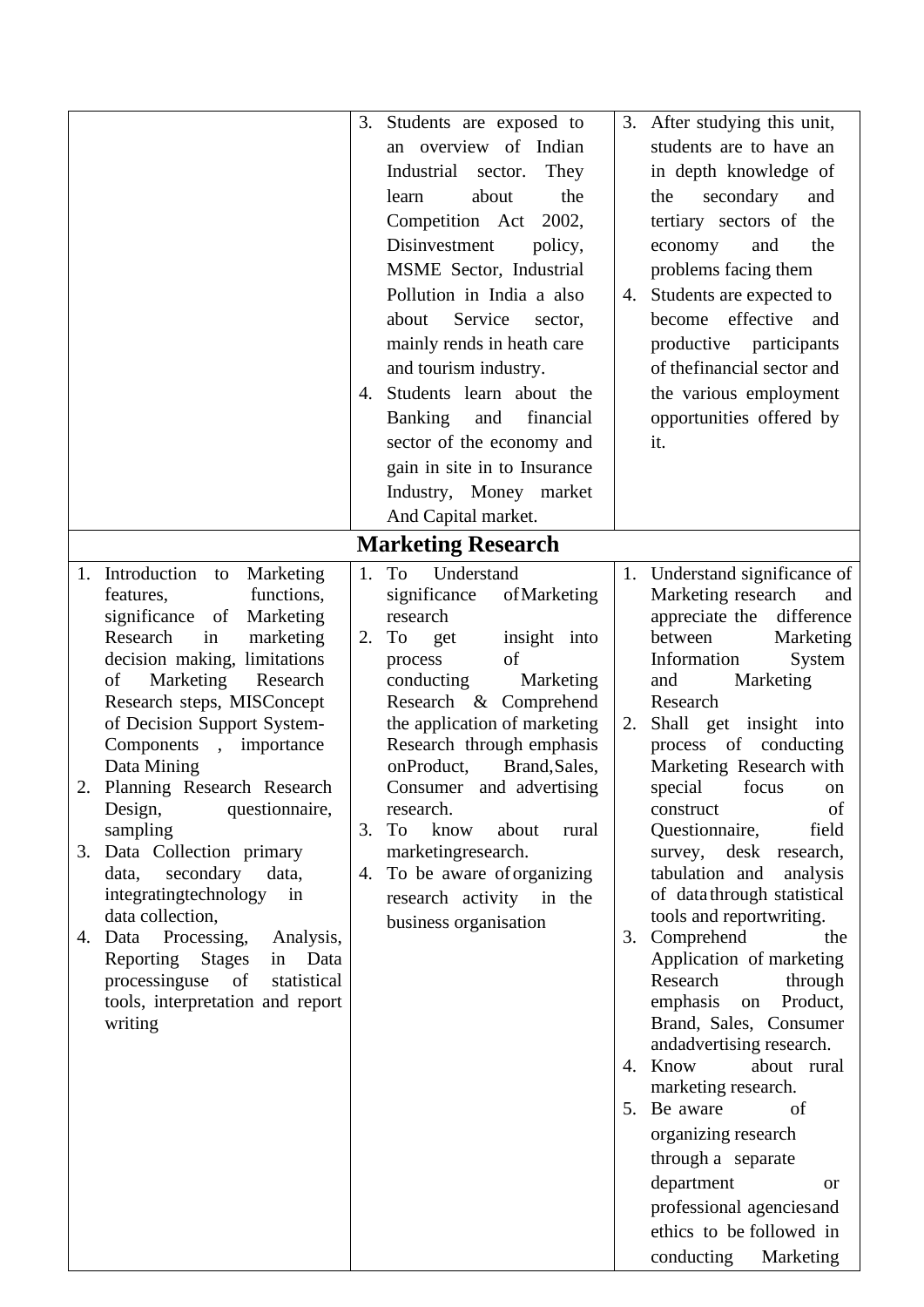|                                                                                                                                                                                                                                                                                                                                                                                                                                                                                                                                                                                                                                                                          |                                                                                                                                                                                                                                                                                                                                                                                                                                                                                      | Research.                                                                                                                                                                                                                                                                                                                                                                                                                                                                                                                                                        |  |  |  |  |
|--------------------------------------------------------------------------------------------------------------------------------------------------------------------------------------------------------------------------------------------------------------------------------------------------------------------------------------------------------------------------------------------------------------------------------------------------------------------------------------------------------------------------------------------------------------------------------------------------------------------------------------------------------------------------|--------------------------------------------------------------------------------------------------------------------------------------------------------------------------------------------------------------------------------------------------------------------------------------------------------------------------------------------------------------------------------------------------------------------------------------------------------------------------------------|------------------------------------------------------------------------------------------------------------------------------------------------------------------------------------------------------------------------------------------------------------------------------------------------------------------------------------------------------------------------------------------------------------------------------------------------------------------------------------------------------------------------------------------------------------------|--|--|--|--|
| <b>Export Marketing</b>                                                                                                                                                                                                                                                                                                                                                                                                                                                                                                                                                                                                                                                  |                                                                                                                                                                                                                                                                                                                                                                                                                                                                                      |                                                                                                                                                                                                                                                                                                                                                                                                                                                                                                                                                                  |  |  |  |  |
| I-Introduction<br>to<br>export<br>marketing,<br>features,<br>advantages, scope, challenges,<br>composition and direction of<br>India's export since 2015<br>II- Global Framework<br>of<br>marketing,<br>trade<br>export<br>barriers,<br>regional<br>types,<br>economic integration, trading<br>blocks, WTO and role, major<br>agreements of WTO<br>India's framework of foreign<br>highlights<br>trade,<br>and<br>implications of FTP, Role of<br>DGFT, Negative list, deemed<br>exports<br><b>IV-Export</b><br>incentives<br>and<br>promotion, institutional measures,<br>financial incentives and individual<br>promotional incentives available to<br>Indian exporter | To Get an insight into the<br>1.<br>field of global and Indian<br>export marketingpractices<br>about<br>Learn<br>To<br>the<br>2.<br>procedural formalities<br>$\&$<br>Know about the<br>3. Institutional<br>structure,<br>incentives<br>and<br>export<br>promotion facilities initiated<br>by the government<br>To Learn about marketing<br>4.<br>mix strategies including<br>Product, Price, Promotion<br>and physical distribution<br>ineffective marketing of<br>exportable goods | Get an insight into the<br>1.<br>of<br>field<br>global<br>and<br>Indian export marketing<br>practices<br>2. Learn<br>about<br>the<br>procedural<br>formalities<br>required for undertaking<br>export activity in the<br>country<br>3. Know<br>about<br>the<br>institutional<br>structure,<br>incentives and<br>export<br>facilities<br>promotion<br>initiated<br>the<br>by<br>government<br>4. Learn<br>about<br>marketing mix strategies<br>including Product, Price,<br>Promotion and physical<br>distribution ineffective<br>marketing of exportable<br>goods |  |  |  |  |
|                                                                                                                                                                                                                                                                                                                                                                                                                                                                                                                                                                                                                                                                          | Direct and Indirect Taxation Paper - I                                                                                                                                                                                                                                                                                                                                                                                                                                               |                                                                                                                                                                                                                                                                                                                                                                                                                                                                                                                                                                  |  |  |  |  |
| <b>Basic Terms</b><br>1.<br>Scope of TotalIncome<br>$\&$<br>2.<br><b>Residential Status</b><br>3. Heads of Income<br>Deduction from Total Income<br>4.<br>Computation of Total Income<br>5.<br>forIndividual                                                                                                                                                                                                                                                                                                                                                                                                                                                             | To<br>fundamental<br>1.<br>learn<br>aspects of directtaxation.<br>To understand<br>2.<br>the<br>provisions and procedure<br>to compute total income<br>and tax payable by<br>an<br>individual                                                                                                                                                                                                                                                                                        | 1. Define<br>theprocedure of<br>direct<br>tax assessment.<br>2. Able to file IT return on<br>individual basis.                                                                                                                                                                                                                                                                                                                                                                                                                                                   |  |  |  |  |
|                                                                                                                                                                                                                                                                                                                                                                                                                                                                                                                                                                                                                                                                          | <b>Computer Systems and Applications</b>                                                                                                                                                                                                                                                                                                                                                                                                                                             |                                                                                                                                                                                                                                                                                                                                                                                                                                                                                                                                                                  |  |  |  |  |
| Unit I<br>Data<br>Communication,<br>Networking<br>and Internet:<br>(a)<br>Communication<br>Data<br>Component, Data representation,<br>Distribu<br>ted processing. (b)<br>Network<br><b>Basics and Infrastructure</b><br>Unit II<br>Database<br>and<br>SQL<br>a)<br>Introduction<br>Databases,<br>to<br>Relational and Non-relational<br>database system MySQL as a<br>Non-procedural Language. View<br>data.<br>b)<br><b>SQL</b><br>Basics:<br>of<br>Statements,<br>inserting<br>data,<br>updating data,<br>deleting<br>data,<br>expressions,                                                                                                                            | 1. To Get complete knowledge<br>the<br>about<br>Data<br>Communication<br>$\&$<br>Networking<br>To Obtain knowledge about<br>2.<br>the Databases & SQL.<br>Be<br>prepared<br>with<br>3.<br>To<br>Queries and Statements for<br>Handling Databases.<br>To train the pupils in the<br>4.<br>application of computers in<br>various technology such as<br>Excel.                                                                                                                         | 1. Upon completion of the<br>syllabus in the subject,<br>the student shall<br>Get holistic idea about<br>2.<br>Data<br>the process of<br>Communication<br>$\&$<br>networking<br>3. Learn about the Queries<br>with different types of<br>relational databases.<br>4. Learn<br>the<br>about<br>different<br>of<br>types<br>subqueries<br>data<br>for<br>gathering.<br>5. Be able to use techniques<br>of spreadsheets for data<br>processing.                                                                                                                     |  |  |  |  |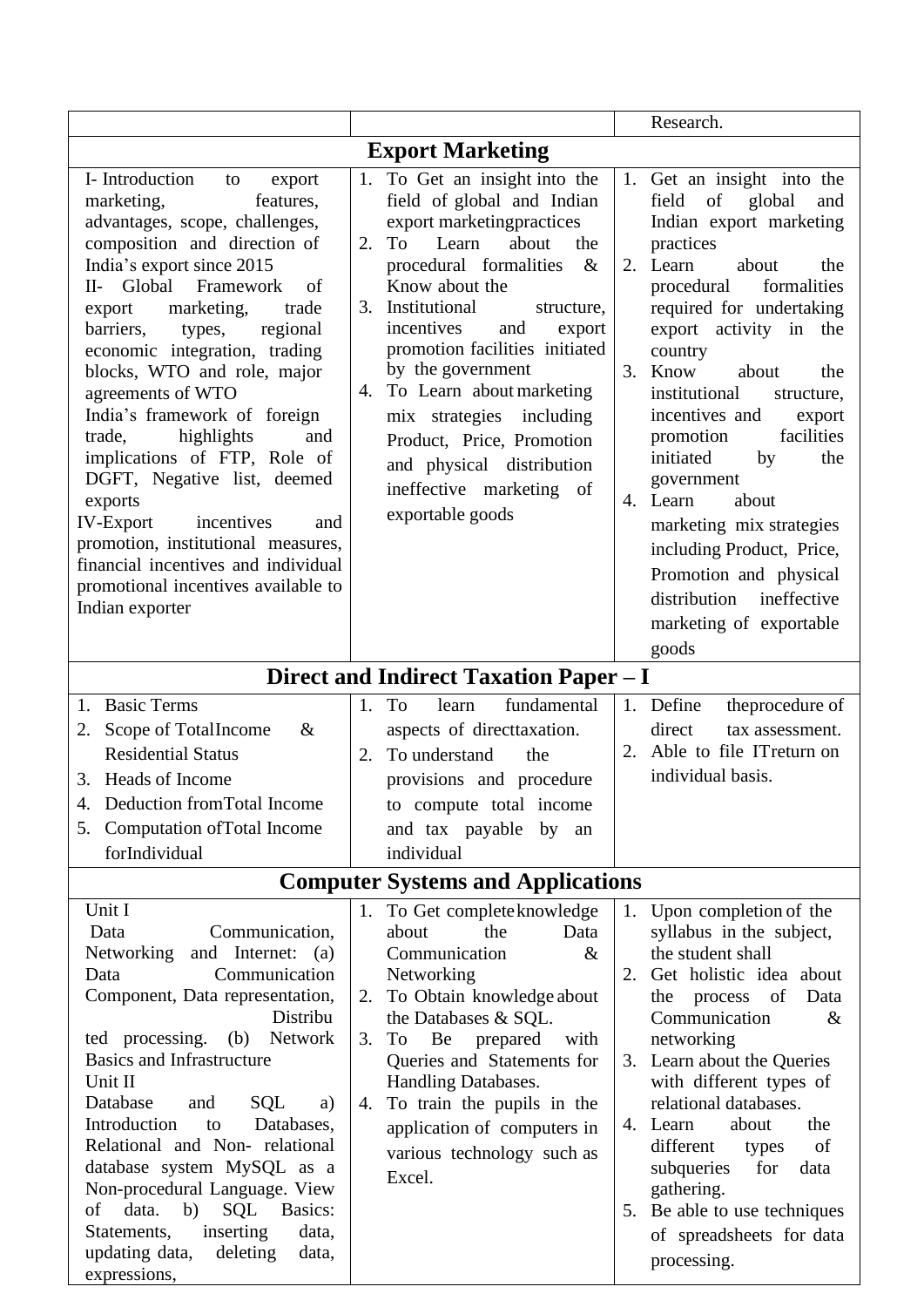| SHOW, DESCRIBE, Simple<br>checking using<br>Validity<br>CONSTRAINTS.<br>Unit III<br>Simple queries: The SELECT<br>statement (From, Where, Group<br>By, Having, Order By, Distinct,<br>Filtering Data<br>by<br>using<br>conditions. Simple<br>and complex<br>conditions using logical,<br>arithmetic<br>and<br>relational<br>operators $(=, ',=, ', <\rangle$ , AND,<br>OR, NOT, LIKE, BETWEEN).<br>Multi-table queries:<br>Simple joins (INNER JOIN),<br>SQL considerations for<br>multi<br>table queries (table aliases,<br>qualified column<br>names, all<br>column selections self<br>joins).<br>e) Nested Queries, Simple<br>Transaction illustrating START,<br>COMMIT, and ROLLBACK.<br>Unit IV<br>Spreadsheet<br>a)<br>Creating and<br>Navigating worksheets<br>and<br>adding information to<br>worksheets b)<br>Multiple<br>Spreadsheets c) Functions d)<br>Data Analysis | built-in-functions, RENAME, |  |
|----------------------------------------------------------------------------------------------------------------------------------------------------------------------------------------------------------------------------------------------------------------------------------------------------------------------------------------------------------------------------------------------------------------------------------------------------------------------------------------------------------------------------------------------------------------------------------------------------------------------------------------------------------------------------------------------------------------------------------------------------------------------------------------------------------------------------------------------------------------------------------|-----------------------------|--|
|                                                                                                                                                                                                                                                                                                                                                                                                                                                                                                                                                                                                                                                                                                                                                                                                                                                                                  |                             |  |
|                                                                                                                                                                                                                                                                                                                                                                                                                                                                                                                                                                                                                                                                                                                                                                                                                                                                                  |                             |  |
|                                                                                                                                                                                                                                                                                                                                                                                                                                                                                                                                                                                                                                                                                                                                                                                                                                                                                  |                             |  |
|                                                                                                                                                                                                                                                                                                                                                                                                                                                                                                                                                                                                                                                                                                                                                                                                                                                                                  |                             |  |
|                                                                                                                                                                                                                                                                                                                                                                                                                                                                                                                                                                                                                                                                                                                                                                                                                                                                                  |                             |  |
|                                                                                                                                                                                                                                                                                                                                                                                                                                                                                                                                                                                                                                                                                                                                                                                                                                                                                  |                             |  |
|                                                                                                                                                                                                                                                                                                                                                                                                                                                                                                                                                                                                                                                                                                                                                                                                                                                                                  |                             |  |
|                                                                                                                                                                                                                                                                                                                                                                                                                                                                                                                                                                                                                                                                                                                                                                                                                                                                                  |                             |  |
|                                                                                                                                                                                                                                                                                                                                                                                                                                                                                                                                                                                                                                                                                                                                                                                                                                                                                  |                             |  |
|                                                                                                                                                                                                                                                                                                                                                                                                                                                                                                                                                                                                                                                                                                                                                                                                                                                                                  |                             |  |
|                                                                                                                                                                                                                                                                                                                                                                                                                                                                                                                                                                                                                                                                                                                                                                                                                                                                                  |                             |  |
|                                                                                                                                                                                                                                                                                                                                                                                                                                                                                                                                                                                                                                                                                                                                                                                                                                                                                  |                             |  |
|                                                                                                                                                                                                                                                                                                                                                                                                                                                                                                                                                                                                                                                                                                                                                                                                                                                                                  |                             |  |
|                                                                                                                                                                                                                                                                                                                                                                                                                                                                                                                                                                                                                                                                                                                                                                                                                                                                                  |                             |  |
|                                                                                                                                                                                                                                                                                                                                                                                                                                                                                                                                                                                                                                                                                                                                                                                                                                                                                  |                             |  |
|                                                                                                                                                                                                                                                                                                                                                                                                                                                                                                                                                                                                                                                                                                                                                                                                                                                                                  |                             |  |
|                                                                                                                                                                                                                                                                                                                                                                                                                                                                                                                                                                                                                                                                                                                                                                                                                                                                                  |                             |  |
|                                                                                                                                                                                                                                                                                                                                                                                                                                                                                                                                                                                                                                                                                                                                                                                                                                                                                  |                             |  |
|                                                                                                                                                                                                                                                                                                                                                                                                                                                                                                                                                                                                                                                                                                                                                                                                                                                                                  |                             |  |
|                                                                                                                                                                                                                                                                                                                                                                                                                                                                                                                                                                                                                                                                                                                                                                                                                                                                                  |                             |  |
|                                                                                                                                                                                                                                                                                                                                                                                                                                                                                                                                                                                                                                                                                                                                                                                                                                                                                  |                             |  |
|                                                                                                                                                                                                                                                                                                                                                                                                                                                                                                                                                                                                                                                                                                                                                                                                                                                                                  |                             |  |
|                                                                                                                                                                                                                                                                                                                                                                                                                                                                                                                                                                                                                                                                                                                                                                                                                                                                                  |                             |  |
|                                                                                                                                                                                                                                                                                                                                                                                                                                                                                                                                                                                                                                                                                                                                                                                                                                                                                  |                             |  |
|                                                                                                                                                                                                                                                                                                                                                                                                                                                                                                                                                                                                                                                                                                                                                                                                                                                                                  |                             |  |
|                                                                                                                                                                                                                                                                                                                                                                                                                                                                                                                                                                                                                                                                                                                                                                                                                                                                                  |                             |  |
|                                                                                                                                                                                                                                                                                                                                                                                                                                                                                                                                                                                                                                                                                                                                                                                                                                                                                  |                             |  |
|                                                                                                                                                                                                                                                                                                                                                                                                                                                                                                                                                                                                                                                                                                                                                                                                                                                                                  |                             |  |
|                                                                                                                                                                                                                                                                                                                                                                                                                                                                                                                                                                                                                                                                                                                                                                                                                                                                                  |                             |  |

### **SEMESTER VI**

# **Financial Accounting and Auditing IX- Financial Accounting**

| 1. $AS - 14$ - Amalgamation,<br>Absorption & External                                         | 1.<br>To<br>understand<br>the<br>accounting treatment related                                                                                                                                                                                                              | Students will be able to<br>1.<br>calculate<br>purchase                                                                                                                                                                                                                                                                                                                                                                    |
|-----------------------------------------------------------------------------------------------|----------------------------------------------------------------------------------------------------------------------------------------------------------------------------------------------------------------------------------------------------------------------------|----------------------------------------------------------------------------------------------------------------------------------------------------------------------------------------------------------------------------------------------------------------------------------------------------------------------------------------------------------------------------------------------------------------------------|
| Reconstruction (excluding<br>inter-company holdings)                                          | Amalgamation,<br>to<br>Absorption and External                                                                                                                                                                                                                             | consideration by various<br>methods<br>and<br>solving                                                                                                                                                                                                                                                                                                                                                                      |
| 2. Accounting of Transactions<br>of Foreign Currency<br><b>Liquidation of Companies</b><br>3. | Reconstruction<br>of<br>Companies<br>and<br>computation of purchase                                                                                                                                                                                                        | practical problems based<br>Amalgamation,<br><sub>on</sub><br>Absorption and External                                                                                                                                                                                                                                                                                                                                      |
| Underwriting of Shares $\&$<br>4.<br>Debentures                                               | consideration<br>To study the Accounting<br>2.                                                                                                                                                                                                                             | Reconstruction<br>of<br>Companies                                                                                                                                                                                                                                                                                                                                                                                          |
| 5. Accounting for Limited<br>LiabilityPartnership                                             | procedure<br>related<br>to<br>transactions<br>involving<br>ForeignCurrency.<br>understand<br>3.<br>To<br>the<br>provision and procedure<br>related to liquidation of<br>company, Underwriting of<br>Shares & Debentures and<br>Conversion of partnership<br>firm into LLP. | Students will be able to<br>2.<br>and<br>handle<br>compute<br>exchange rate difference<br>arising out<br>of<br>transactions<br>involving<br>Foreign Currency.<br>Students will be able to<br>3.<br>solve practical problems<br>based on liquidation of<br>company<br>Students will be able to<br>4.<br>statement<br>of<br>prepare<br>underwriter's liability<br>5. Preparation<br>of<br>Final<br>Accounts<br>Limited<br>of |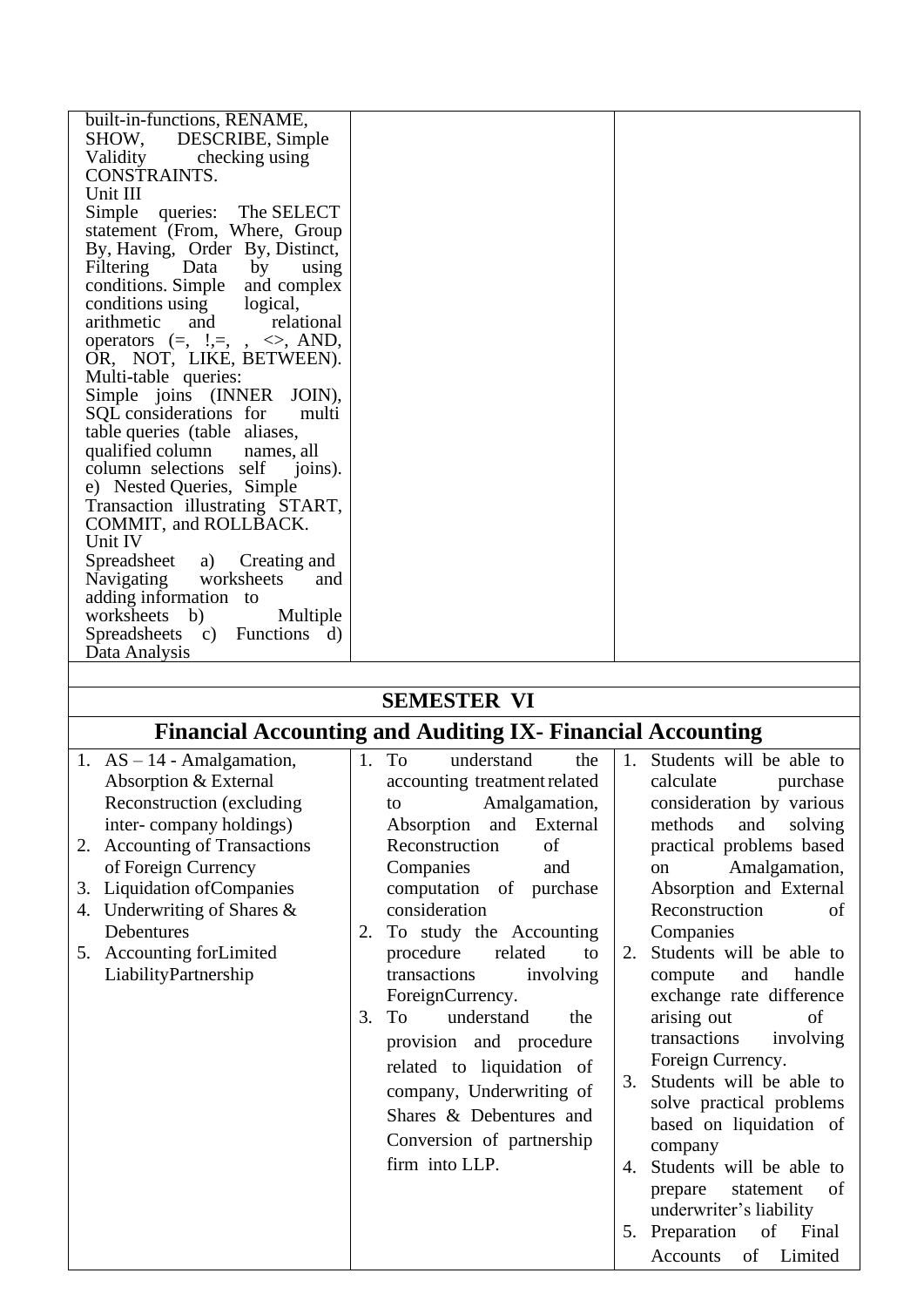|                                               |                                                             | Liability Partnership will                      |
|-----------------------------------------------|-------------------------------------------------------------|-------------------------------------------------|
|                                               |                                                             | be understood by the                            |
|                                               |                                                             | students.                                       |
|                                               | <b>Financial Accounting and Auditing X- Cost Accounting</b> |                                                 |
| <b>Cost ControlAccounts</b><br>1.             | Students should be able to<br>1.                            | Students will get<br>the<br>1.                  |
| 2. Contract Costing                           | understand the methods of                                   | insight of cost recording                       |
| <b>Process Costing</b><br>3.                  | keeping cost records and                                    | systems.                                        |
| Introduction<br>Marginal<br>to<br>4.          | integrated<br>accounting                                    | 2. Students will get the                        |
| Costing                                       | system                                                      | insight of contract costing                     |
| 5. Introduction<br>Standard<br>to             | Students should be able to<br>2.                            | and processcosting.                             |
| Costing                                       | understand the concept of                                   | 3. Students will<br>get the                     |
| 6. Some Emerging Concepts of                  | contract costing and process                                | insight<br>standard<br>of                       |
| Cost Accounting                               | costing, treatment of work<br>certified<br>and<br>work      | costing<br>and<br>marginal<br>costing.          |
|                                               | uncertified, calculation of                                 | Studentswill<br>4.<br>get                       |
|                                               | profit<br>incomplete<br>on                                  | the overview insight                            |
|                                               | and<br>work<br>contract<br>in                               | of target costing,                              |
|                                               | of<br>treatment<br>progress,                                | life cycle<br>costing,                          |
|                                               | losses,<br>process                                          | bench marking and ABC.                          |
|                                               | determination of process                                    |                                                 |
|                                               | cost and treatment of by<br>products and joint products.    |                                                 |
|                                               | Students should be able to<br>3.                            |                                                 |
|                                               | understand the concept of                                   |                                                 |
|                                               | marginal cost and standard                                  |                                                 |
|                                               | costing, contribution, break                                |                                                 |
|                                               | analysis<br>even<br>and                                     |                                                 |
|                                               | of<br>application<br>marginal                               |                                                 |
|                                               | costing<br>managerial<br>in                                 |                                                 |
|                                               | decisionmaking.<br>Students should be able to<br>4.         |                                                 |
|                                               | understand target costing,                                  |                                                 |
|                                               | life cycle costing, bench                                   |                                                 |
|                                               | marking and ABC.                                            |                                                 |
|                                               | <b>Commerce VI- M.H.R.M (HR Management)</b>                 |                                                 |
| I- Introduction<br>HRM,<br>to                 | 1. To Learn about the role of                               | 1. Learn<br>about<br>the                        |
| features, advantages, strategic               | the effective<br>HR in                                      | invaluable<br>role<br>of                        |
| HRM, functions, HRP, steps in                 | business<br>management of                                   | HR in the<br>effective                          |
| <b>HRP</b>                                    | organization                                                | of<br>management                                |
| II- Human<br>Resource                         | To Get<br>anideaabout<br>2.                                 | business organization                           |
| Development, functions, training              | contemporary practices<br>in                                | Get an<br>idea<br>2.<br>about                   |
| and development, performance                  | field of HRM<br>$\&$<br>the                                 | contemporary<br>practices                       |
| techniques,<br>appraisal<br>and               | challenges faced by HR<br>in                                | in the field of HRM<br>3. Know about the nature |
| potential appraisal, counseling<br>and mentor | changing<br>manger<br>business environment in the           |                                                 |
| Ш<br>-Human<br>Relation,                      | millennium                                                  | of challenges faced by                          |
| leadership,<br>theories<br>of                 |                                                             | HR manger in changing                           |
| motivation<br>leadership,<br>and              |                                                             | business environment in                         |
| theories<br>of<br>motivation,                 |                                                             | themillennium                                   |
| grievance<br>redressal<br>and                 |                                                             |                                                 |
| techniques                                    |                                                             |                                                 |
| IV- Recent<br>HRM,<br>trends in               |                                                             |                                                 |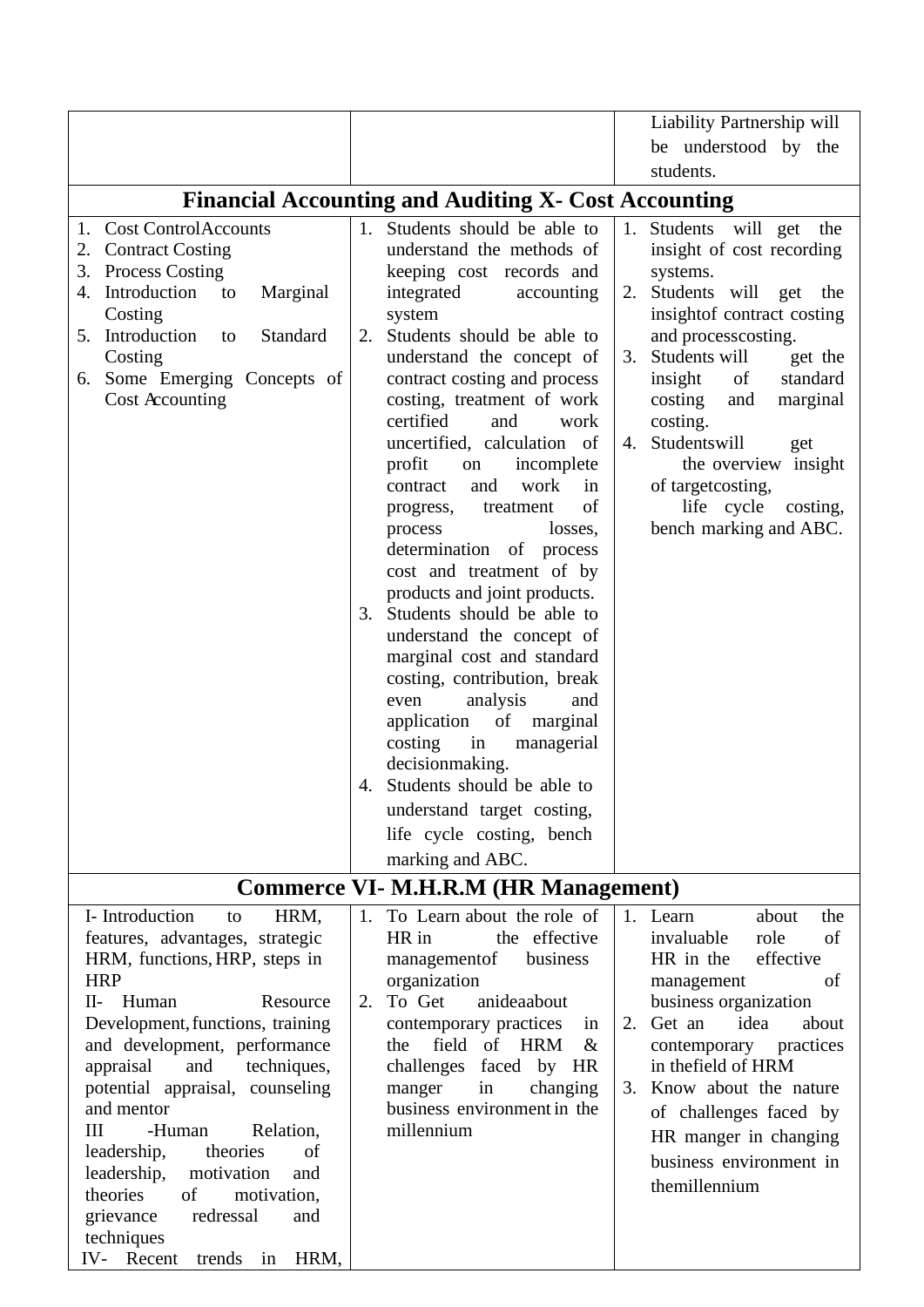|                              | HRIS,<br>Employee<br>engagement,<br>challenges in HRM in recent times                                                                                                                                                                                                                 |                |                                                                                                                                                                                                                                                                                                                                                                                                                                                                                                                                                                                                                                                                                                                                                                                                     |                      |                                                                                                                                                                                                                                                                                                                                                                                                                                                                                                                                                                                                                                                                                                                                                                     |  |
|------------------------------|---------------------------------------------------------------------------------------------------------------------------------------------------------------------------------------------------------------------------------------------------------------------------------------|----------------|-----------------------------------------------------------------------------------------------------------------------------------------------------------------------------------------------------------------------------------------------------------------------------------------------------------------------------------------------------------------------------------------------------------------------------------------------------------------------------------------------------------------------------------------------------------------------------------------------------------------------------------------------------------------------------------------------------------------------------------------------------------------------------------------------------|----------------------|---------------------------------------------------------------------------------------------------------------------------------------------------------------------------------------------------------------------------------------------------------------------------------------------------------------------------------------------------------------------------------------------------------------------------------------------------------------------------------------------------------------------------------------------------------------------------------------------------------------------------------------------------------------------------------------------------------------------------------------------------------------------|--|
| <b>Business Economics-VI</b> |                                                                                                                                                                                                                                                                                       |                |                                                                                                                                                                                                                                                                                                                                                                                                                                                                                                                                                                                                                                                                                                                                                                                                     |                      |                                                                                                                                                                                                                                                                                                                                                                                                                                                                                                                                                                                                                                                                                                                                                                     |  |
| 1.<br>2.<br>3.               | international<br>Introduction<br>to<br>trade<br><b>Commercial Policy</b><br><b>Balance</b><br>of<br>Payment<br>and<br>hternational<br>Economic<br>Organization<br>4. Foreign ExchangeMarket                                                                                           | 2.<br>3.<br>4. | 1. In this unit, students learn<br>theories<br>of<br>about<br>international trade, Terms<br>of trade, Gains from trade,<br>Offer curves and reciprocal<br>demand<br>Students learn about the<br>two essential trade policies<br>free<br>trade<br>of<br>and<br>protection,<br>about<br>International<br>economic<br>Integration and about EU<br>and Brexit.<br>In this unit students learn<br>about BOP, its structure as<br>well as about WTO, Recent<br>developments in TRIPS,<br>TRIMS, And GATS etc.<br>This<br>unit teaches<br>the<br>students about Rate<br>- of<br>Exchange,<br>Purchasing<br>Power Parity Theory, Spot<br>Forward<br>Exchange<br>and<br>Rate, Arbitrage Role of<br>Central Bank in foreign<br>exchange rate management<br>managed flexible exchange<br>rate system of India. | 1.<br>2.<br>3.<br>4. | Students are expected<br>to gain insight in to the<br>various<br>theories<br>on<br>trade.<br>Students are expected<br>to be aware of the latest<br>developments<br>in<br>international trade<br>as<br>well as gain knowledge<br>developments<br>on<br>on<br>Britain's<br>relationship<br>with the rest of Europe.<br>After<br>studying<br>this<br>students<br>topic,<br>are<br>expected to have gained<br>adequate<br>knowledge<br>regarding the India's<br>external sector and how<br>the WTO provisions<br>have impacted in India<br>After studying this unit<br>students<br>to have<br>are<br>gained<br>enough<br>knowledge<br>the<br>on<br>exchange<br>rate<br>determination<br>that<br>SO <sub>1</sub><br>they can become active<br>participation<br>the<br>in |  |
|                              |                                                                                                                                                                                                                                                                                       |                |                                                                                                                                                                                                                                                                                                                                                                                                                                                                                                                                                                                                                                                                                                                                                                                                     |                      | market.                                                                                                                                                                                                                                                                                                                                                                                                                                                                                                                                                                                                                                                                                                                                                             |  |
|                              | 1. Applications of Marketing                                                                                                                                                                                                                                                          | 1.             | <b>Marketing Research</b><br>To<br>Understand                                                                                                                                                                                                                                                                                                                                                                                                                                                                                                                                                                                                                                                                                                                                                       |                      | 1. Understand significance of                                                                                                                                                                                                                                                                                                                                                                                                                                                                                                                                                                                                                                                                                                                                       |  |
| 2.                           | Research-I(Product; brand<br>&price)<br>Applications<br>of<br>Marketing<br>Research-II<br>(Physical)<br>distribution,<br>promotion and consumer<br>research)<br>3. Applications<br>of<br>Marketing<br>Research-<br>III(Sales; rural marketing<br>and global<br>marketing<br>research) | 2.<br>3.       | significance<br>of Marketing<br>research<br>To<br>insight into<br>get<br>of<br>process<br>conducting<br>Marketing<br>Research & Comprehend<br>the application of marketing<br>Research through emphasis<br>onProduct,<br>Brand, Sales,<br>Consumer and advertising<br>research.<br>To<br>about<br>know<br>rural                                                                                                                                                                                                                                                                                                                                                                                                                                                                                     | 2.                   | Marketing research<br>and<br>appreciate the<br>difference<br>between<br>Marketing<br>Information<br>System<br>and MarketingResearch<br>Shall get insight into<br>process of conducting<br>Marketing Research with<br>focus<br>special<br>on<br>construct<br>of<br>Questionnaire,<br>field<br>desk research,<br>survey,                                                                                                                                                                                                                                                                                                                                                                                                                                              |  |
|                              | 4. Managing<br>Marketing<br><b>Research: Marketing Research</b><br>department, and professional                                                                                                                                                                                       | 4.             | marketingresearch.<br>To be aware of organizing<br>research activity in<br>the                                                                                                                                                                                                                                                                                                                                                                                                                                                                                                                                                                                                                                                                                                                      |                      | tabulation and<br>analysis<br>of data through statistical<br>tools and reportwriting.                                                                                                                                                                                                                                                                                                                                                                                                                                                                                                                                                                                                                                                                               |  |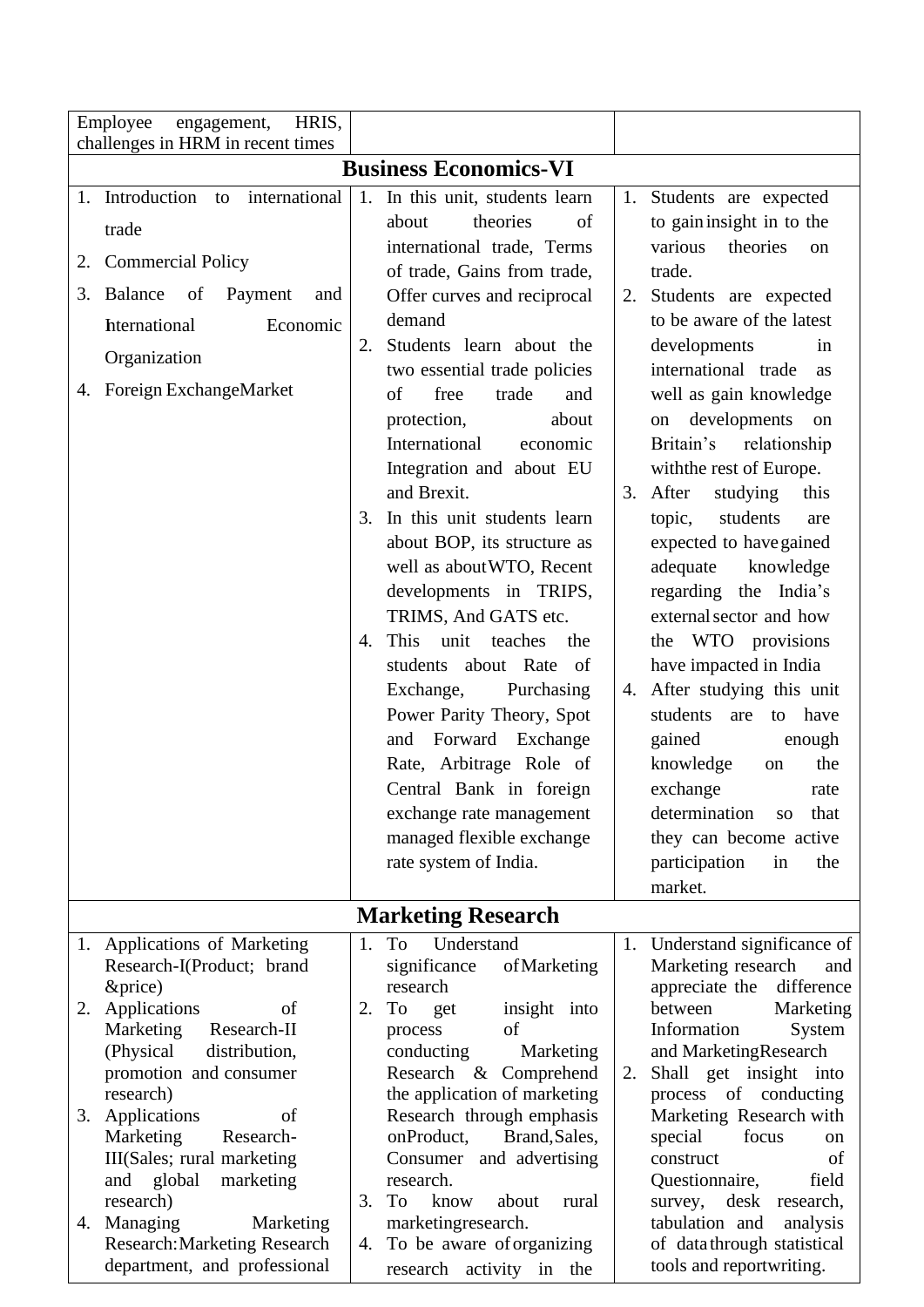| agencies                                                                                                                                                                                                                                                                                                                                                                                                                                                                                                                                                                                                                                              | business organisation                                                                                                                                                                                                                                                                                                                                                                                                                                                             | 3.<br>Comprehend<br>the<br>Application of marketing<br>Research<br>through<br>emphasis<br>Product,<br>on<br>Brand, Sales, Consumer<br>andadvertising research.<br>about rural<br>Know<br>4.<br>marketing research.<br>5. Be aware<br>of<br>organizing research<br>through a separate<br>department<br><b>or</b><br>professional agencies and<br>ethics to be followed in<br>conducting Marketing<br>Research.                                                                                                                                           |  |  |  |  |
|-------------------------------------------------------------------------------------------------------------------------------------------------------------------------------------------------------------------------------------------------------------------------------------------------------------------------------------------------------------------------------------------------------------------------------------------------------------------------------------------------------------------------------------------------------------------------------------------------------------------------------------------------------|-----------------------------------------------------------------------------------------------------------------------------------------------------------------------------------------------------------------------------------------------------------------------------------------------------------------------------------------------------------------------------------------------------------------------------------------------------------------------------------|---------------------------------------------------------------------------------------------------------------------------------------------------------------------------------------------------------------------------------------------------------------------------------------------------------------------------------------------------------------------------------------------------------------------------------------------------------------------------------------------------------------------------------------------------------|--|--|--|--|
|                                                                                                                                                                                                                                                                                                                                                                                                                                                                                                                                                                                                                                                       | <b>Export Marketing</b>                                                                                                                                                                                                                                                                                                                                                                                                                                                           |                                                                                                                                                                                                                                                                                                                                                                                                                                                                                                                                                         |  |  |  |  |
| I-Export Finance, types of<br>export finance, Institutional<br>framework of export finance,<br>Role of ECGC, EXIMbank<br>II- Export<br>Procedure,<br>introduction<br>and<br>stage<br>formalities,<br>shipment,<br>pre<br>shipment and post shipment<br>stage andformalities therein<br>Pricing<br>III- Export<br>and<br>Documentation, objectives of<br>pricing, techniques of export<br>pricing, practical problems in<br>export pricing<br>IV – Product planning<br>decisions, Use of Marketing<br>$Mix$ in<br>export marketing,<br>Product mix, supply chain<br>logistics<br>management,<br>management, use of promotion<br>mix in exportmarketing | To Get an insight into the<br>field of global and Indian<br>export marketingpractices<br>about<br>2.<br>To<br>Learn<br>the<br>procedural formalities<br>$\&$<br>Know about the<br>Institutional<br>3.<br>structure,<br>incentives<br>and<br>export<br>promotion facilities initiated<br>by the government<br>To Learn about marketing<br>4.<br>mix strategies including<br>Product, Price, Promotion<br>and physical distribution<br>ineffective marketing of<br>exportable goods | 1. Get an insight into the<br>field of global<br>and<br>Indian export marketing<br>practices<br>2. Learn<br>about<br>the<br>formalities<br>procedural<br>required for undertaking<br>export activity in the<br>country<br>3. Know<br>about<br>the<br>institutional<br>structure,<br>incentives and<br>export<br>facilities<br>promotion<br>initiated<br>by<br>the<br>government<br>4. Learn<br>about<br>marketing mix strategies<br>including Product, Price,<br>Promotion and physical<br>distribution ineffective<br>marketing of exportable<br>goods |  |  |  |  |
|                                                                                                                                                                                                                                                                                                                                                                                                                                                                                                                                                                                                                                                       | Direct and Indirect Taxation Paper – II                                                                                                                                                                                                                                                                                                                                                                                                                                           |                                                                                                                                                                                                                                                                                                                                                                                                                                                                                                                                                         |  |  |  |  |
| Introduction<br>1.<br>2. Levy and Collection of Tax<br>Time, Place and Value of<br>3.<br>Supply<br>Input Tax Credit & Payment of<br>4.<br>Tax<br>5. Registration<br>under GST<br>Law                                                                                                                                                                                                                                                                                                                                                                                                                                                                  | 1. To provide an overview of<br>basic<br>the<br>structure<br>of<br>indirect taxes.<br>To study the present<br>2.<br>indirect<br>structure<br>tax<br>$(GST)$ .                                                                                                                                                                                                                                                                                                                     | 1. Students should be able to<br>analyze indirect taxes.<br>2. Students should be able to<br>calculate GST on various<br>goods & services.                                                                                                                                                                                                                                                                                                                                                                                                              |  |  |  |  |
| <b>Computer Systems and Applications</b>                                                                                                                                                                                                                                                                                                                                                                                                                                                                                                                                                                                                              |                                                                                                                                                                                                                                                                                                                                                                                                                                                                                   |                                                                                                                                                                                                                                                                                                                                                                                                                                                                                                                                                         |  |  |  |  |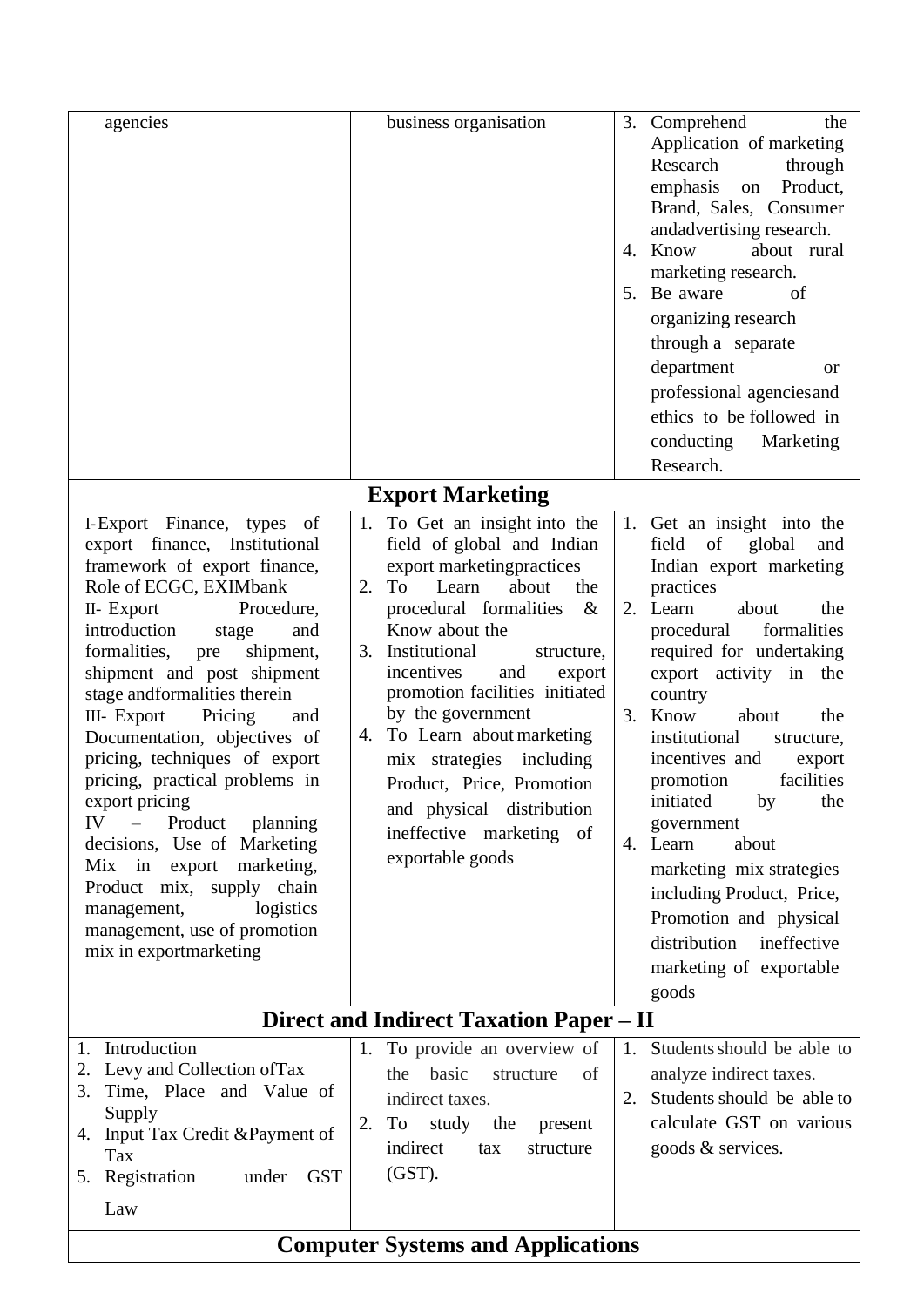\*\*\*\*\*\*\*\*\*\*\*\*\*\*\*\*\*\*\*\*\*\*\*\*\*\*\*\*\*\*\*\*\*\*\*\*\*\*\*\*\*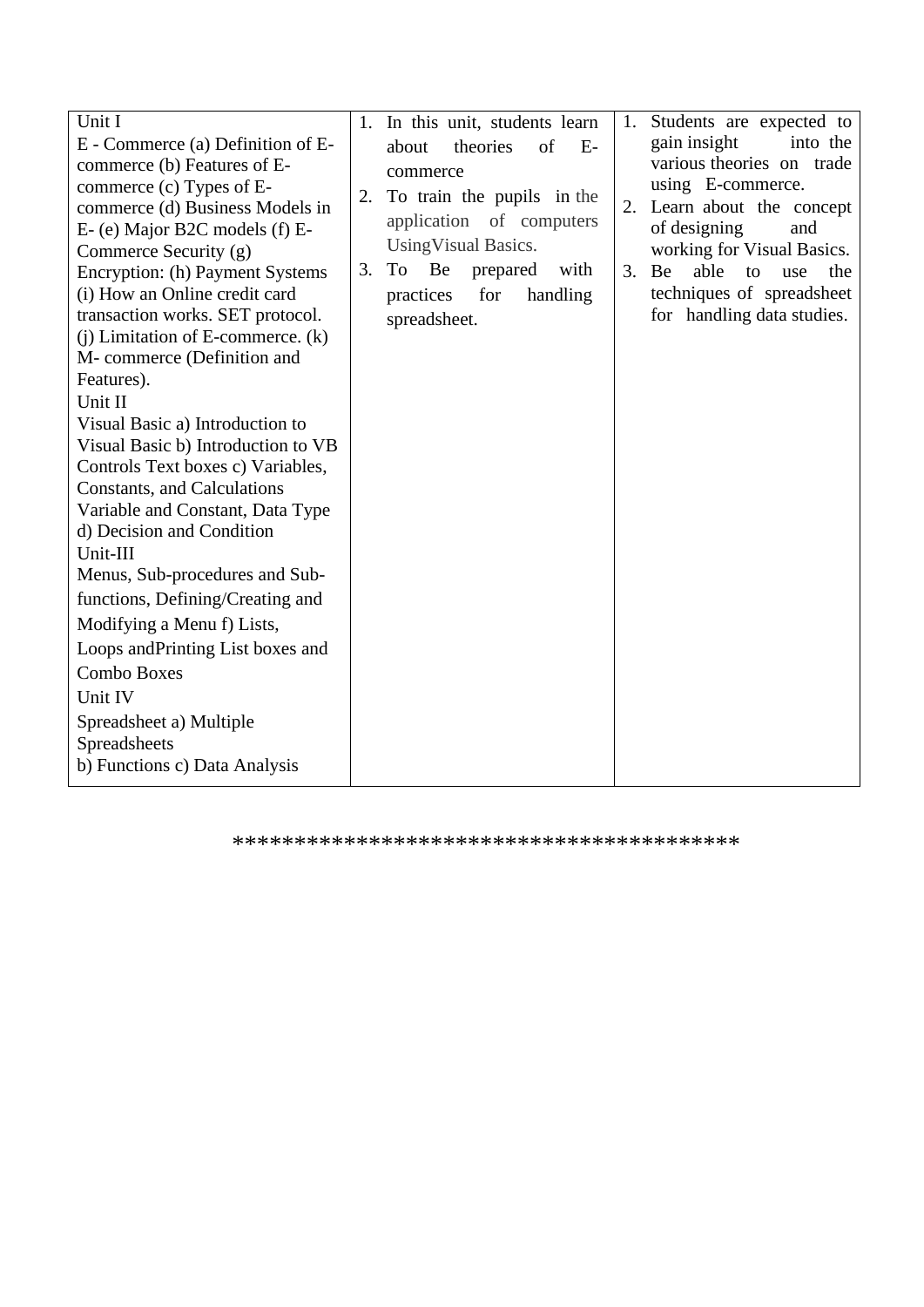# **MASTER OF COMMERCE (ADVANCED ACCOUNTANCY) COURSE OUTCOMES**

### **MCOM PART I**

| <b>SEMESTER I</b>                                                                                                                                                                                                 |                                                                                                                                                                                                                                                                                                                                                                                                                                                                                                                                                      |                                                                                                                                                                                                                                                                                                                                         |  |  |  |  |
|-------------------------------------------------------------------------------------------------------------------------------------------------------------------------------------------------------------------|------------------------------------------------------------------------------------------------------------------------------------------------------------------------------------------------------------------------------------------------------------------------------------------------------------------------------------------------------------------------------------------------------------------------------------------------------------------------------------------------------------------------------------------------------|-----------------------------------------------------------------------------------------------------------------------------------------------------------------------------------------------------------------------------------------------------------------------------------------------------------------------------------------|--|--|--|--|
| <b>SYLLABUS</b>                                                                                                                                                                                                   | <b>OUTCOME</b>                                                                                                                                                                                                                                                                                                                                                                                                                                                                                                                                       |                                                                                                                                                                                                                                                                                                                                         |  |  |  |  |
|                                                                                                                                                                                                                   | <b>Strategic Management</b>                                                                                                                                                                                                                                                                                                                                                                                                                                                                                                                          |                                                                                                                                                                                                                                                                                                                                         |  |  |  |  |
| 1. Introduction to strategic<br>management<br><b>Business</b><br>2.<br>formulation,<br>implementation<br>and<br>evaluation<br>3. Business<br>corporate<br>and<br>global strategies<br>4. Emerging strategictrends | To enable the learners to<br>1.<br>understand new forms of<br>Strategic<br>Management<br>concepts and their use in<br>business<br>To provide information<br>2.<br>to Business,<br>pertaining<br>Corporate<br>Global<br>and<br>Reforms<br>To develop learning and<br>3.<br>analytical skills of the<br>learners to enable them to<br>solve cases and to provide<br>strategic solutions<br>To acquaint the learners<br>4.<br>with recent developments<br>and trends in the business<br>corporate world                                                 | 1. Devise strategic approaches<br>to managing a business<br>successfully in a global<br>context<br>Develop<br>2.<br>and<br>prepare<br>organizational<br>strategies<br>that will be effective for the<br>currentenvironment.<br>3. Explain<br>the<br>importance,<br>scope and concept of Strategy<br>and Strategic Management<br>Process |  |  |  |  |
|                                                                                                                                                                                                                   | <b>Economics for Business Decisions</b>                                                                                                                                                                                                                                                                                                                                                                                                                                                                                                              |                                                                                                                                                                                                                                                                                                                                         |  |  |  |  |
| principles<br>1. Basic<br>in<br>business economics<br>Demand<br>and<br>Supply<br>2.<br>analysis<br>Production analysis and cost<br>3.<br>analysis<br>Market<br>4.<br>structure<br>and<br>analysis                 | 1. To equip the students with<br>basic tools of economic<br>theory and<br>its practical<br>applications<br>To familiarising the students<br>2.<br>with the understanding of<br>the economic aspects of<br>current affairs and thereby<br>prepares them to analyse the<br>market behaviour<br>with<br>economic way of thinking<br>3. To widen analytical ability<br>of the students and to<br>provide them a foundation<br>further<br>for<br>study<br>of<br>economics<br>4. To discuss cases involving<br>the use of concepts of<br>businesseconomics | Apply demand and supply<br>1.<br>analysis to explain how<br>prices and output<br>are<br>determined<br>in different<br>markets<br>2. Utilize game theory to<br>analyze political economic<br>problems.<br>3. Compare and contrast<br>common market structures                                                                            |  |  |  |  |
|                                                                                                                                                                                                                   | <b>Cost and Management Accounting</b>                                                                                                                                                                                                                                                                                                                                                                                                                                                                                                                |                                                                                                                                                                                                                                                                                                                                         |  |  |  |  |
| 1. Marginal costing,<br>Absorption costing and                                                                                                                                                                    | 1. To enhance the abilities of<br>learners to develop the                                                                                                                                                                                                                                                                                                                                                                                                                                                                                            | 1. Use<br>Cost<br>Accounting<br>Methods to Optimize the                                                                                                                                                                                                                                                                                 |  |  |  |  |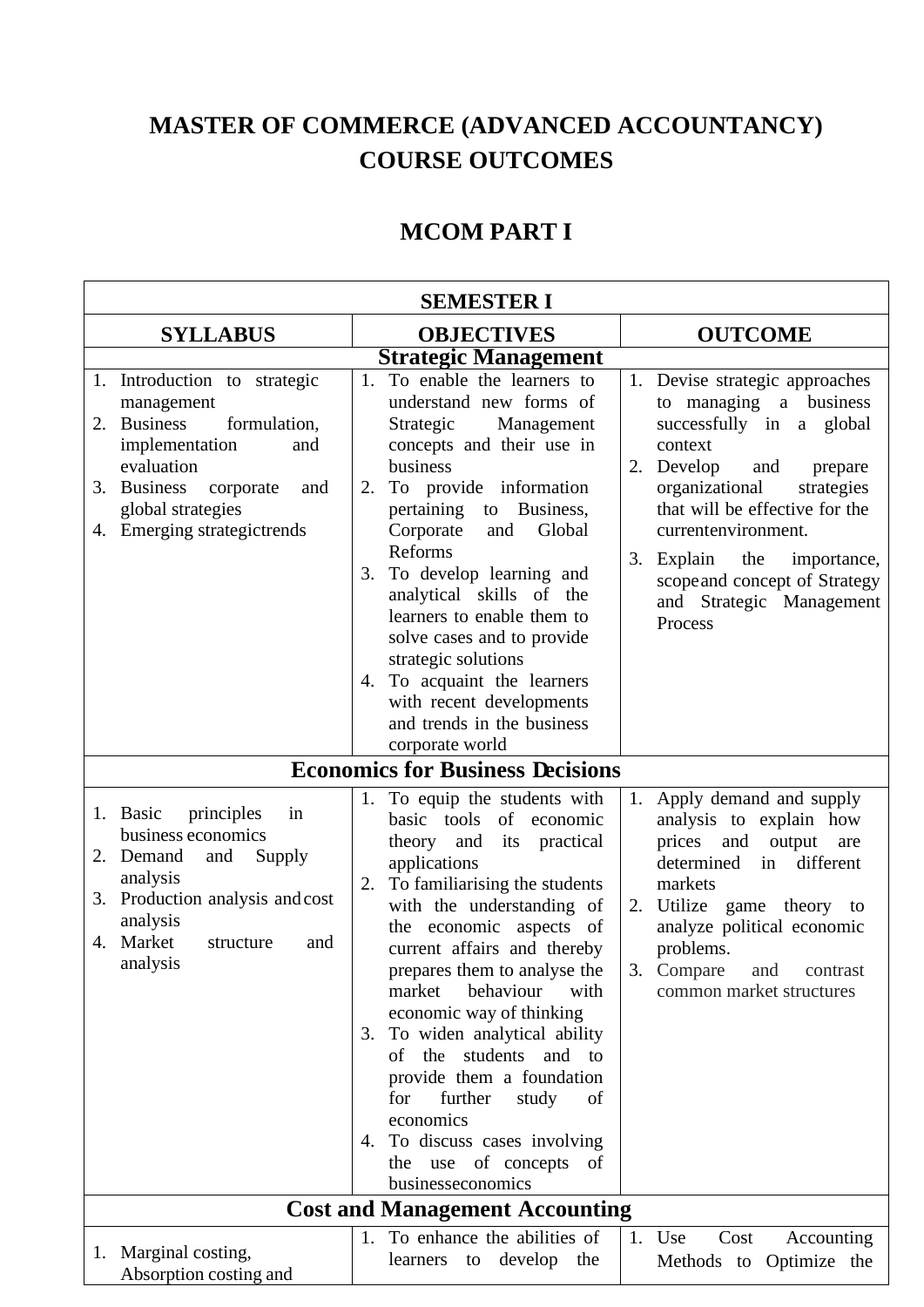| 2.<br>3.<br>4. | Management decisions<br>Standard costing<br>Budgetary control<br>Operating costing                                                                                                                          |          | of<br>Cost<br>and<br>concept<br>accounting<br>management<br>and its significance in the<br>business                                                                                                                                                                                                                                                                                                                                                |          | Use of People, Resources,<br>and Materials.<br>2. To analyze Reports to Make<br>Sound Pricing Decisions.                                                                                                                                                                          |
|----------------|-------------------------------------------------------------------------------------------------------------------------------------------------------------------------------------------------------------|----------|----------------------------------------------------------------------------------------------------------------------------------------------------------------------------------------------------------------------------------------------------------------------------------------------------------------------------------------------------------------------------------------------------------------------------------------------------|----------|-----------------------------------------------------------------------------------------------------------------------------------------------------------------------------------------------------------------------------------------------------------------------------------|
|                |                                                                                                                                                                                                             | 2.<br>3. | To enable the learners to<br>understand, develop and<br>apply the techniques of<br>decision<br>$\cos$ ting in<br>the<br>making in<br>the<br>business<br>corporate<br>To enable the learners in<br>understanding, developing,<br>preparing and presenting the<br>financial report in<br>the<br>business corporates                                                                                                                                  | 3.       | Apply the Decision Making<br>tools from Marginal Costing<br>i.e. CVP, BEP                                                                                                                                                                                                         |
|                |                                                                                                                                                                                                             |          | 4. To understand the meaning                                                                                                                                                                                                                                                                                                                                                                                                                       |          |                                                                                                                                                                                                                                                                                   |
|                |                                                                                                                                                                                                             |          | and features of operating                                                                                                                                                                                                                                                                                                                                                                                                                          |          |                                                                                                                                                                                                                                                                                   |
|                |                                                                                                                                                                                                             |          | costing<br><b>Business Ethics and Corporate Social Responsibility</b>                                                                                                                                                                                                                                                                                                                                                                              |          |                                                                                                                                                                                                                                                                                   |
|                |                                                                                                                                                                                                             |          |                                                                                                                                                                                                                                                                                                                                                                                                                                                    |          |                                                                                                                                                                                                                                                                                   |
| 2.             | 1. Introduction to<br><b>Business ethics</b><br>Indian ethical practices and<br>corporate governance<br>3. Introduction<br>to<br>corporate<br>social<br>responsibility<br>4. Areas of CSR and<br>CSR policy | 2.<br>3. | 1. To familiarize the learners<br>the<br>with<br>concept<br>and<br>relevance of Business Ethics<br>in the modern era<br>To<br>enable<br>learners<br>to<br>understand the scope and<br>complexity of Corporate<br>Social responsibility in the<br>global and Indian context<br>To know about role of<br>NGOs and International<br>agencies in CSR<br>4. To be aware of factors<br>influencing CSR policy<br>and global recognition of<br><b>CSR</b> | 1.<br>2. | Acquire a set of skills and<br>tools for evaluating ethical<br>issues<br>Apply tools and ideas<br>acquired during the course<br>to practical CSR problems<br>3. Explain the importance,<br>scope and functions of<br>Corporate<br>social<br>responsibility towards the<br>Society |
|                |                                                                                                                                                                                                             |          | <b>SEMESTER II</b>                                                                                                                                                                                                                                                                                                                                                                                                                                 |          |                                                                                                                                                                                                                                                                                   |
|                |                                                                                                                                                                                                             |          | E - Commerce                                                                                                                                                                                                                                                                                                                                                                                                                                       |          |                                                                                                                                                                                                                                                                                   |
|                | 1. Introduction to Electronic                                                                                                                                                                               | 1.       | To provide an analytical                                                                                                                                                                                                                                                                                                                                                                                                                           |          | 1. Assess<br>e<br>commerce                                                                                                                                                                                                                                                        |
|                | Commerce-Evolution and<br>Models                                                                                                                                                                            |          | framework to understand<br>world of<br>the emerging                                                                                                                                                                                                                                                                                                                                                                                                | 2.       | requirement of a business<br>Demonstrate<br>an                                                                                                                                                                                                                                    |
| 2.             | World Wide Web and E-                                                                                                                                                                                       |          | ecommerce                                                                                                                                                                                                                                                                                                                                                                                                                                          |          | understanding<br>of<br>the                                                                                                                                                                                                                                                        |
|                | enterprise                                                                                                                                                                                                  | 2.       | To<br>make the<br>learners                                                                                                                                                                                                                                                                                                                                                                                                                         |          | foundations and importance                                                                                                                                                                                                                                                        |
|                | 3. E-marketing and                                                                                                                                                                                          |          | familiar<br>with<br>current                                                                                                                                                                                                                                                                                                                                                                                                                        |          | E-commerce<br>Explain<br>οf                                                                                                                                                                                                                                                       |
|                | <b>Electronic Payment</b>                                                                                                                                                                                   |          | challenges and issues in                                                                                                                                                                                                                                                                                                                                                                                                                           |          | regulatory environment of e-                                                                                                                                                                                                                                                      |
|                | System                                                                                                                                                                                                      |          | ecommerce                                                                                                                                                                                                                                                                                                                                                                                                                                          |          | commerce.                                                                                                                                                                                                                                                                         |
|                | 4. Legal and Regulatory                                                                                                                                                                                     |          | 3. To<br>develop<br>the                                                                                                                                                                                                                                                                                                                                                                                                                            |          |                                                                                                                                                                                                                                                                                   |

understanding of the learners towards various

4. To develop understanding of learners relating to

business models

Environment and Security issues of E-commerce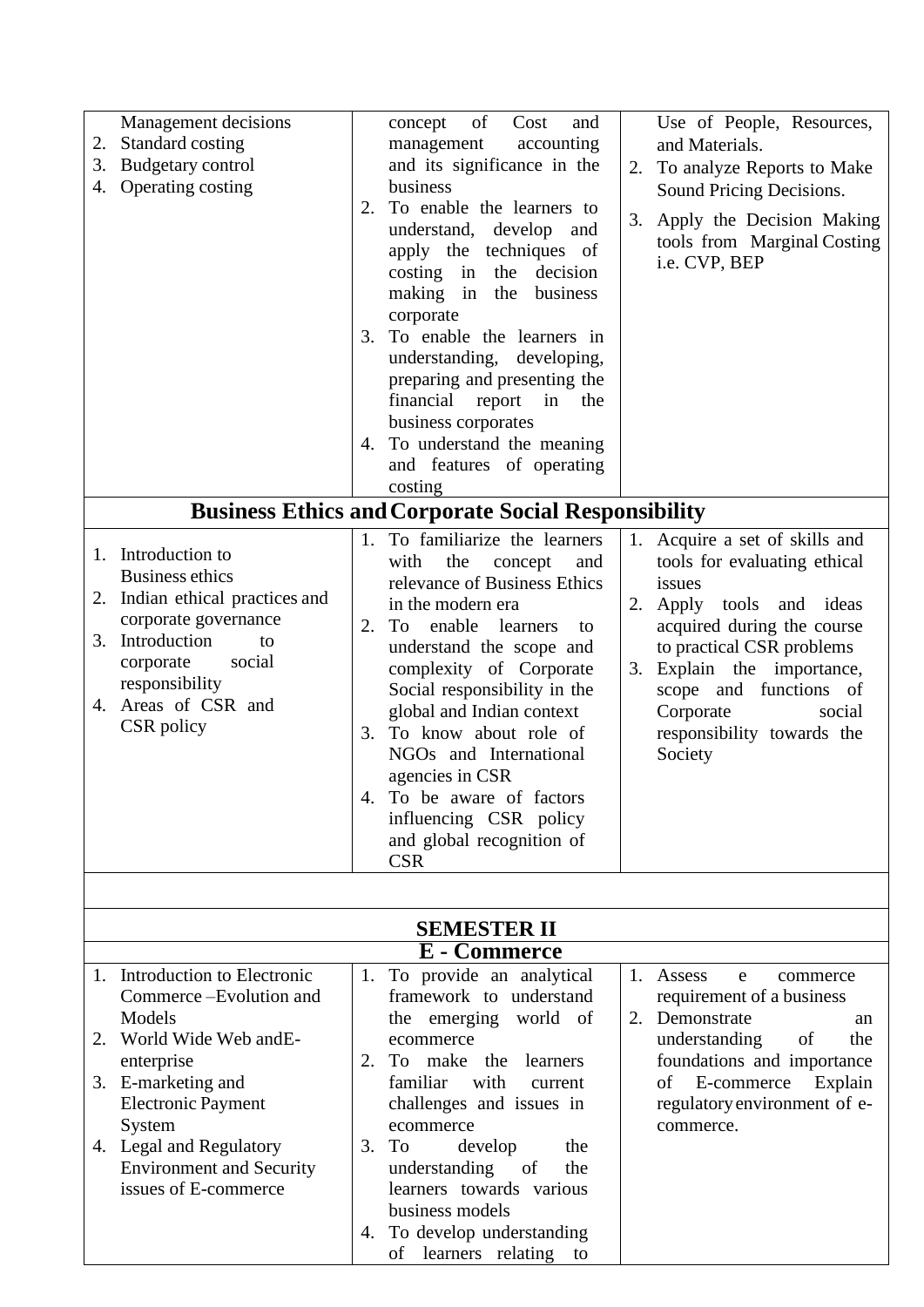|                                                                                                                                                                     |                                                                                                                                           |                      | and<br>Regulatory<br>Legal<br><b>Environment and Security</b>                                                                                                                                                                                                                                                                                                                                                                                                                                                                          |          |                                                                                                                                                                                                                                                                                                                                                                                                                                 |
|---------------------------------------------------------------------------------------------------------------------------------------------------------------------|-------------------------------------------------------------------------------------------------------------------------------------------|----------------------|----------------------------------------------------------------------------------------------------------------------------------------------------------------------------------------------------------------------------------------------------------------------------------------------------------------------------------------------------------------------------------------------------------------------------------------------------------------------------------------------------------------------------------------|----------|---------------------------------------------------------------------------------------------------------------------------------------------------------------------------------------------------------------------------------------------------------------------------------------------------------------------------------------------------------------------------------------------------------------------------------|
|                                                                                                                                                                     |                                                                                                                                           |                      | issues of E-commerce                                                                                                                                                                                                                                                                                                                                                                                                                                                                                                                   |          |                                                                                                                                                                                                                                                                                                                                                                                                                                 |
|                                                                                                                                                                     |                                                                                                                                           |                      | <b>Research Methodology for Business</b>                                                                                                                                                                                                                                                                                                                                                                                                                                                                                               |          |                                                                                                                                                                                                                                                                                                                                                                                                                                 |
| Introduction to research<br><b>Research Process</b><br>2.<br>3.<br>Data processing<br>Statistical analysis<br>4. Research Reporting and<br>modern<br>research       | and<br>practices<br>in                                                                                                                    | 1.<br>2.<br>3.<br>4. | To enhance the abilities of<br>undertake<br>learners<br>to<br>business<br>$-\&$<br>research<br>in<br>social sciences<br>To enable the learners to<br>understand, develop and<br>fundamental<br>the<br>apply<br>skills<br>formulating<br>in<br>research problems<br>To enable the learners in<br>understanding<br>and<br>developing<br>the<br>most<br>appropriate methodology<br>for their research<br>To<br>make<br>the<br>learners<br>familiar with the basic<br>statistical<br>tools<br>and<br>techniques applicable for<br>research |          | 1. Perform robust research<br>through the application of<br>accepted applied research<br>methodologies.<br>2. Apply fundamental skills in<br>formulating<br>research<br>problems<br>3. Explain the Concept $\&$<br>Features of a good research<br>design and the difference<br>Qualitative<br>between<br>research and Quantitative<br>research approaches.                                                                      |
|                                                                                                                                                                     |                                                                                                                                           |                      | <b>Corporate Finance</b>                                                                                                                                                                                                                                                                                                                                                                                                                                                                                                               |          |                                                                                                                                                                                                                                                                                                                                                                                                                                 |
| 1. Scope and objectives<br>financial management<br>Time value of money<br>2.<br>3.<br>Financial<br>application<br>analysis<br>in<br>decision<br>Financial decisions | of<br>analysis-<br>of ration<br>financial<br>making                                                                                       | 2.<br>3.             | 1. To enhance the abilities of<br>develop<br>to<br>learners<br>the<br>objectives<br>of<br>Financial<br>Management<br>To enable the learners to<br>understand,<br>develop<br>and<br>techniques<br>apply the<br>of<br>investment in the financial<br>decision making<br>in<br>the<br>business corporates<br>To enhance the abilities of<br>analyse<br>learners<br>to<br>the<br>financial statements                                                                                                                                      | 2.       | 1. Provide<br>the<br>conceptual<br>background for<br>corporate<br>financial analysis from the<br>point of<br>corporate<br>value<br>creation<br>different<br>Evaluate<br>management decisions and<br>their influence on corporate<br>performance<br>3. Develop analytical skills this<br>would facilitate the decision<br>making<br>in<br>business<br>situations.                                                                |
|                                                                                                                                                                     |                                                                                                                                           |                      | <b>Macro Economic Concepts and Applications</b>                                                                                                                                                                                                                                                                                                                                                                                                                                                                                        |          |                                                                                                                                                                                                                                                                                                                                                                                                                                 |
| 1. Aggregate income and its<br>dimensions<br>2. Keynesian<br>and<br>Aggregate<br>(ASF)<br>Economic<br>3.<br>Framework<br>policy                                     | concepts<br>of<br>Aggregate demand (ADF)<br>supply<br>Policy<br>Implication in the $IS$ -LM<br>International<br>aspects of macro economic | 1.<br>2.<br>3.<br>4. | To understand concepts of<br>aggregate income and its<br>dimensions<br>To receive a firm grounding<br>the<br>basic<br>on<br>macroeconomic<br>concepts<br>that strengthen analysis of<br>crucial economic policies<br>To<br>about<br>the<br>learn<br>economic<br>policy<br>implication in the IS-LM<br>framework<br>To enable the learners to<br>grasp fully the theoretical                                                                                                                                                            | 1.<br>2. | Utilize<br>simple<br>a<br>economic<br>contemporary<br>model such as the aggregate<br>demand<br>supply/aggregate<br>model and describe<br>the<br>interrelationships<br>among<br>prices, income and interest<br>affect<br>they<br>rates<br>as<br>consumption, saving<br>and<br>investment.<br>Use and apply a wide range<br>of economic models<br>$\overline{\mathbf{t}}$<br>analyse contemporary and<br>historical macroeconomic |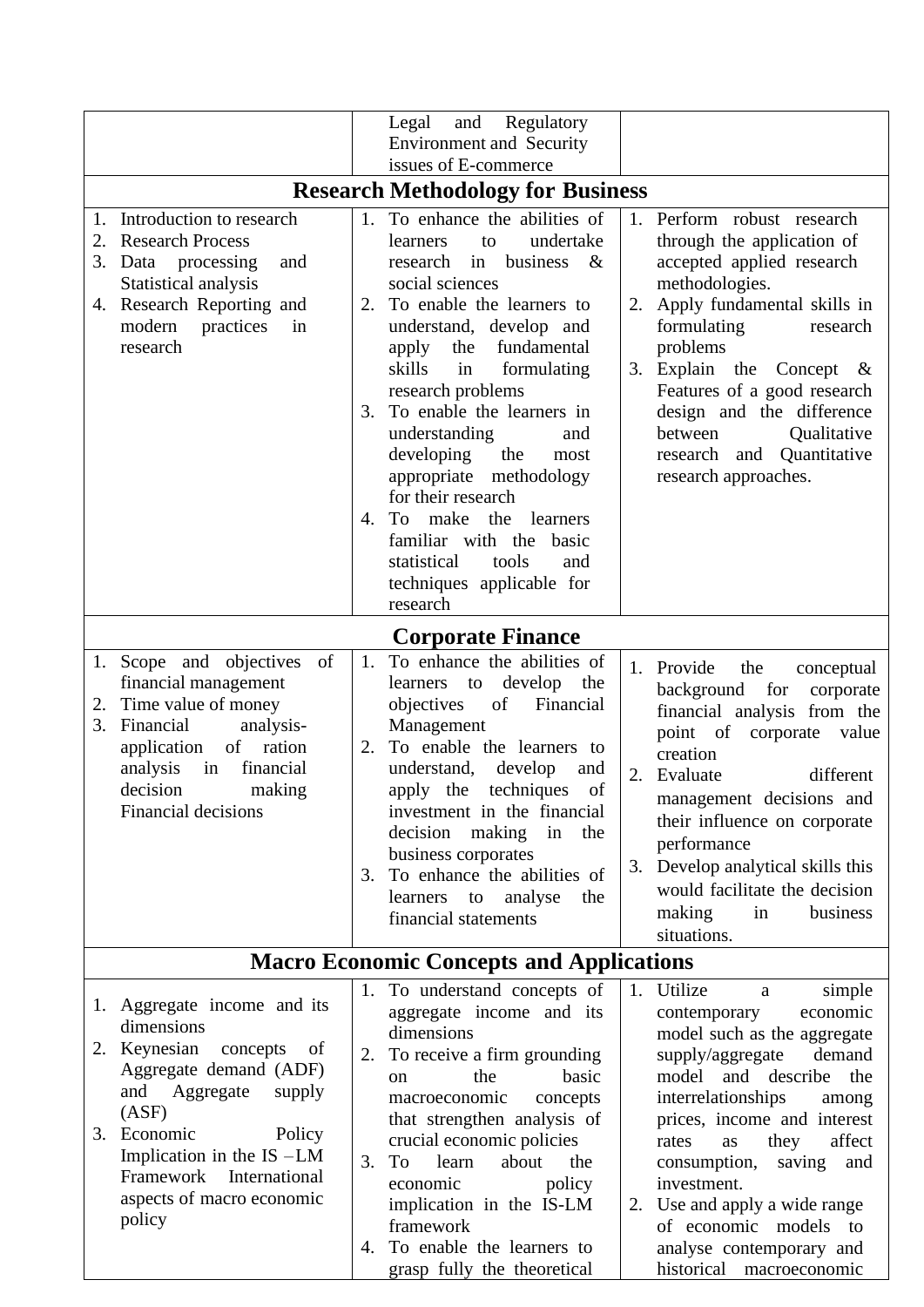| rationale behind policies at<br>the country as well as<br>international level | events, and formulate and<br>propose appropriate<br>macroeconomic policies.<br>3. Define fiscal and monetary<br>policies and how these |
|-------------------------------------------------------------------------------|----------------------------------------------------------------------------------------------------------------------------------------|
|                                                                               | affect the economy.                                                                                                                    |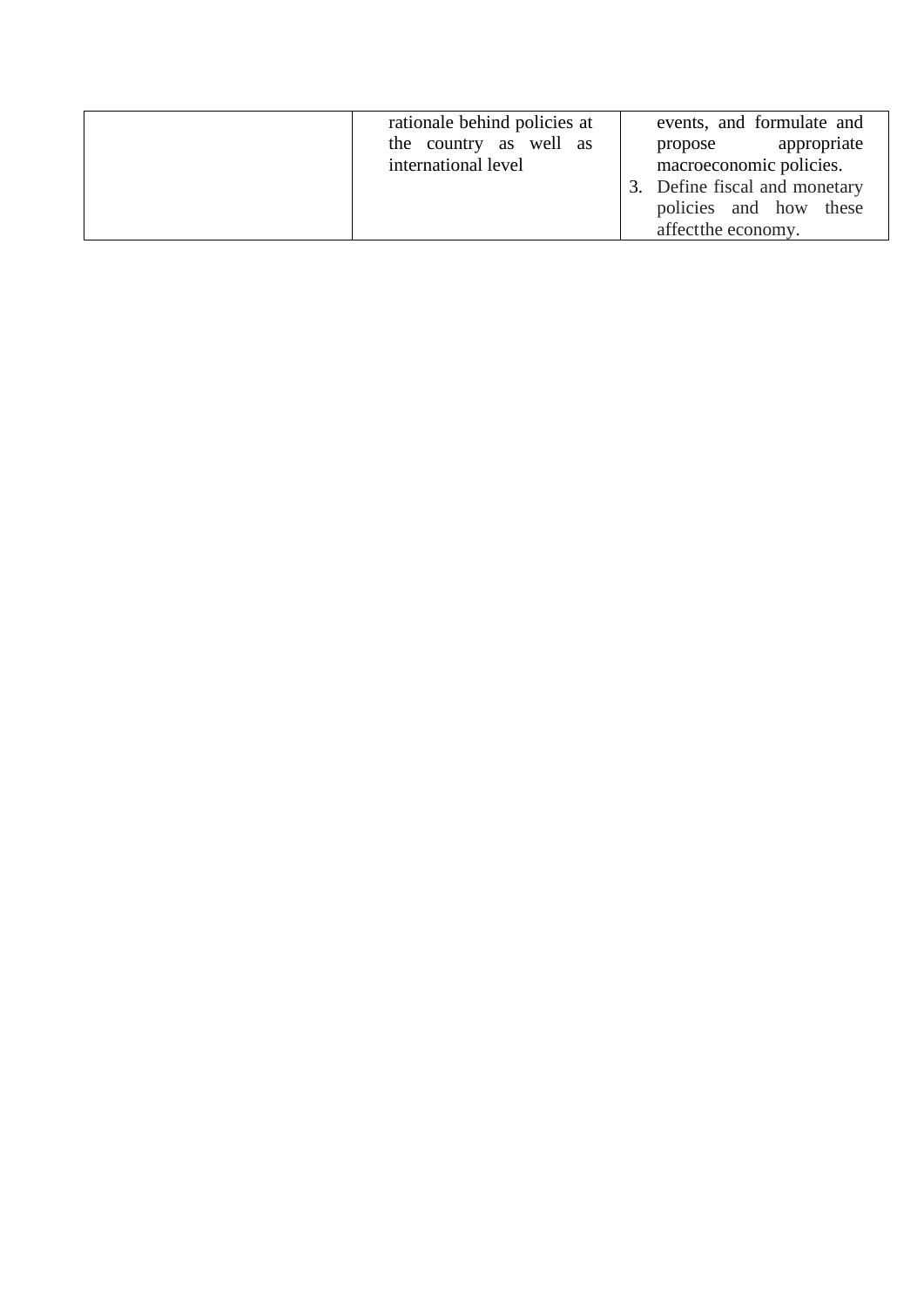## **MASTER OF COMMERCE (ADVANCED ACCOUNTANCY) COURSE OUTCOMES**

#### **MCOM PART II**

|          |                                                                                                                                                                                                                                                                               |                | <b>SEMESTER III</b>                                                                                                                                                                                                                                                                                                                                                                                                                                                                    |          |                                                                                                                                                                                                                               |
|----------|-------------------------------------------------------------------------------------------------------------------------------------------------------------------------------------------------------------------------------------------------------------------------------|----------------|----------------------------------------------------------------------------------------------------------------------------------------------------------------------------------------------------------------------------------------------------------------------------------------------------------------------------------------------------------------------------------------------------------------------------------------------------------------------------------------|----------|-------------------------------------------------------------------------------------------------------------------------------------------------------------------------------------------------------------------------------|
|          |                                                                                                                                                                                                                                                                               |                | <b>Advanced Financial Accounting</b>                                                                                                                                                                                                                                                                                                                                                                                                                                                   |          |                                                                                                                                                                                                                               |
| 2.<br>4. | 1. Foreign CurrencyConversion<br>Final Accounts & Statutory<br>Requirements for Banking<br>Companies<br>3. Accounting<br>Statutory<br>$\&$<br>Requirements of Insurance<br>Companies<br>Accounting<br>$\&$<br>Statutory<br>Requirements<br>of<br>$Co-$<br>operative Societies | 1.<br>2.<br>3. | To gain knowledge of<br>foreign<br>currency<br>conversion<br>To understand the Statutory<br>requirements of Banking<br>companies<br>and<br>have<br>knowledge of preparation<br>of their accounts.<br>To understand the statutory<br>requirements of Insurance<br>companies<br>and<br>have<br>knowledge of preparation<br>of their accounts<br>4. To understand the statutory<br>requirements of Insurance<br>companies<br>and<br>have<br>knowledge of preparation<br>of their accounts | 3.       | 1. Prepare final accounts of<br>banking companies<br>2. Prepare final accounts of<br>companies<br>insurance<br>following the statutory<br>requirements<br>Prepare the final accounts<br>of cooperative societies              |
|          |                                                                                                                                                                                                                                                                               |                | <b>Advanced Cost Accounting</b>                                                                                                                                                                                                                                                                                                                                                                                                                                                        |          |                                                                                                                                                                                                                               |
| 2.<br>4. | 1. Process costing<br>Allocation<br>Cost<br>and<br>Activity<br>Based<br>Costing<br>Systems<br>3. Responsibility<br>Accounting<br>Strategic<br>Cost<br>Management                                                                                                              | 1.<br>2.       | To provide the students with<br>an in-depth knowledge of<br>advancedapproaches of Cost<br>Accounting.<br>To explain reasons for using<br>Based<br>Activity<br>Costing<br>traditional<br>instead<br>of<br>method<br>3. To enable them to apply<br>costing<br>methods<br>and<br>techniques<br>assist<br>to<br>management<br>for<br>taking<br>appropriate decisions<br>4. To learn about<br>transfer<br>pricing, target costing and<br>inflation accounting                               | 2.<br>3. | 1. Identify and Assign Costs to<br>Activities.<br>Apply costing methods and<br>techniques appropriate to a<br>variety<br>of<br>different<br>businesses<br>Strategic<br>Explain<br>Cost<br>Management and<br>its<br>importance |
|          |                                                                                                                                                                                                                                                                               |                | <b>Direct Tax</b>                                                                                                                                                                                                                                                                                                                                                                                                                                                                      |          |                                                                                                                                                                                                                               |
| 3.       | 1. Definitions and Basis of<br>Charge<br>2. Heads of Income<br>Deductions<br>u/s<br>80<br>and<br>Exclusions from<br>the Total                                                                                                                                                 | 1.<br>2.       | To Understand the<br>tax<br>structure of the economy<br>To<br>attain a practical<br>understanding<br>over<br>different sections through                                                                                                                                                                                                                                                                                                                                                |          | 1. Practice as a tax consultant<br>in various areas under the<br><b>IT ACT</b><br>2. Apply the provisions<br>of                                                                                                               |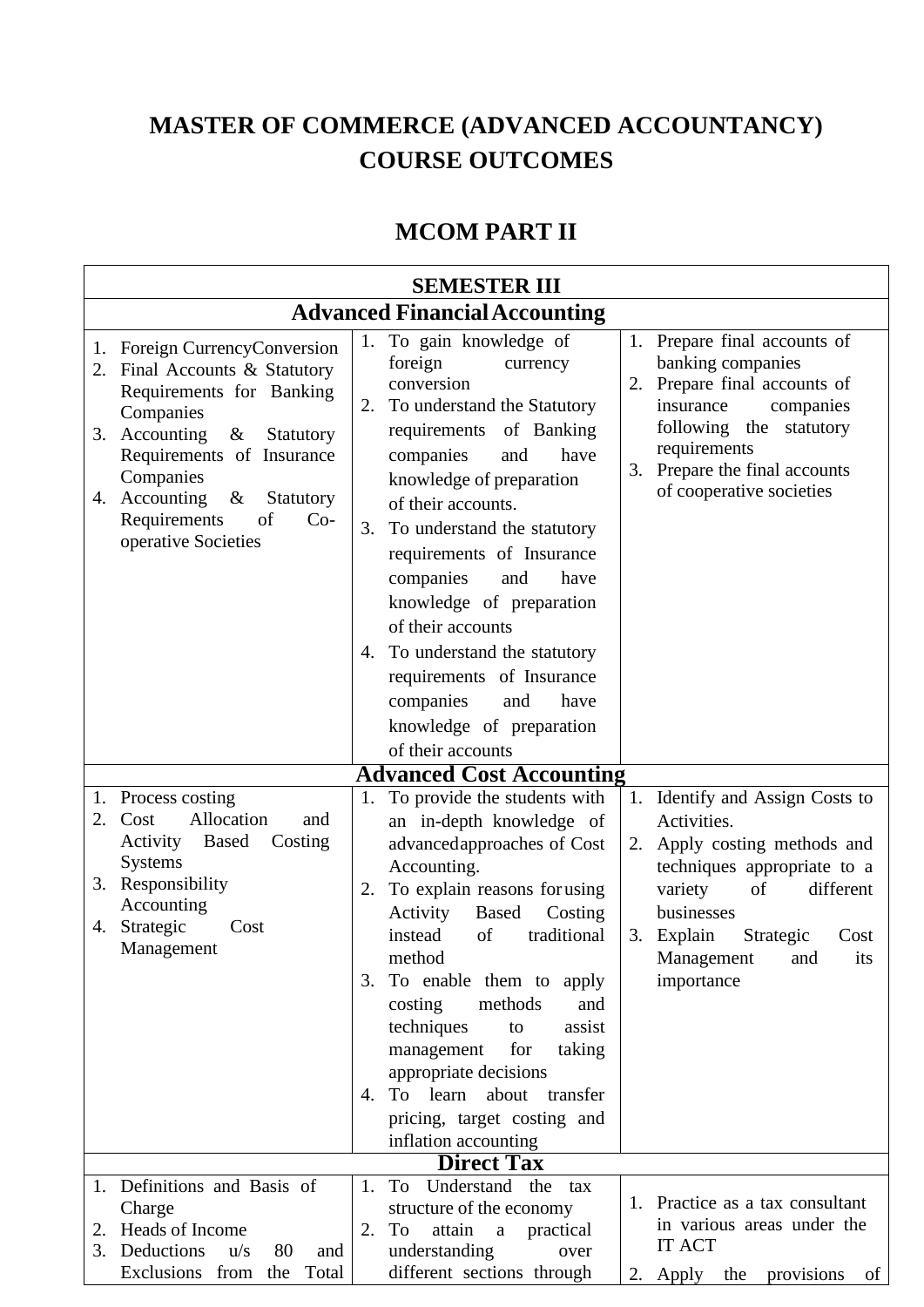| Income<br>Computation of Income and<br>4.<br>Tax of Individual, Firm and<br>Company (Excluding MAT)<br>and Provisions for Filing<br>Return of Income - Sec139(1)<br>and Sec $139(5)$                                                                                                                   | case studies<br>To be aware of various<br>3.<br>deduction and exemption<br>u/s 80 of Income Tax Act<br>4. To understand how<br>$\overline{t}$<br>compute Income tax of<br>various assessees                                                                                                                                                                                                     | in<br>laws<br>income<br>tax<br>calculating income of various<br>assessees<br>Explain the Deductions to be<br>3.<br>made in Computing Total<br>Income                                                                                                                                                                                                                         |  |
|--------------------------------------------------------------------------------------------------------------------------------------------------------------------------------------------------------------------------------------------------------------------------------------------------------|-------------------------------------------------------------------------------------------------------------------------------------------------------------------------------------------------------------------------------------------------------------------------------------------------------------------------------------------------------------------------------------------------|------------------------------------------------------------------------------------------------------------------------------------------------------------------------------------------------------------------------------------------------------------------------------------------------------------------------------------------------------------------------------|--|
|                                                                                                                                                                                                                                                                                                        |                                                                                                                                                                                                                                                                                                                                                                                                 |                                                                                                                                                                                                                                                                                                                                                                              |  |
|                                                                                                                                                                                                                                                                                                        |                                                                                                                                                                                                                                                                                                                                                                                                 |                                                                                                                                                                                                                                                                                                                                                                              |  |
|                                                                                                                                                                                                                                                                                                        | <b>SEMESTER IV</b>                                                                                                                                                                                                                                                                                                                                                                              |                                                                                                                                                                                                                                                                                                                                                                              |  |
|                                                                                                                                                                                                                                                                                                        | <b>Corporate Financial Accounting</b>                                                                                                                                                                                                                                                                                                                                                           |                                                                                                                                                                                                                                                                                                                                                                              |  |
| Financial<br>1. Corporate<br>Reporting                                                                                                                                                                                                                                                                 | 1. To provide the student with<br>knowledge<br>of<br>recent                                                                                                                                                                                                                                                                                                                                     | 1. Demonstrate knowledge of                                                                                                                                                                                                                                                                                                                                                  |  |
| International<br>Financial<br>2.<br>Reporting Standards (IFRS)                                                                                                                                                                                                                                         | developments in corporate<br>accounting                                                                                                                                                                                                                                                                                                                                                         | accounting standards and<br><b>IFRS</b><br>Aware<br>of                                                                                                                                                                                                                                                                                                                       |  |
| $&$ Ind $-$ AS<br>3. Valuation of Business for                                                                                                                                                                                                                                                         | To learn about IFRS and<br>2.<br>$Ind - AS$                                                                                                                                                                                                                                                                                                                                                     | 2.<br>various<br>requirements of corporate<br>reporting                                                                                                                                                                                                                                                                                                                      |  |
| Amalgamation & Merger<br>4. Consolidated<br>Financial                                                                                                                                                                                                                                                  | To know about valuation of<br>3.<br>business for merger and                                                                                                                                                                                                                                                                                                                                     | Interpret<br>consolidated<br>3.<br>financial reports                                                                                                                                                                                                                                                                                                                         |  |
| <b>Statement</b>                                                                                                                                                                                                                                                                                       | amalgamation<br>To study the procedure of<br>4.<br>consolidation of<br>balance                                                                                                                                                                                                                                                                                                                  |                                                                                                                                                                                                                                                                                                                                                                              |  |
|                                                                                                                                                                                                                                                                                                        | sheet and profit and loss<br>account                                                                                                                                                                                                                                                                                                                                                            |                                                                                                                                                                                                                                                                                                                                                                              |  |
| <b>Indirect Tax-Introduction to Goods and Service Tax</b>                                                                                                                                                                                                                                              |                                                                                                                                                                                                                                                                                                                                                                                                 |                                                                                                                                                                                                                                                                                                                                                                              |  |
| 1. Overview of Goods<br>and<br>Service Tax<br>2. Registration under GST<br>Collection of Tax under<br>3.<br>Integrated<br>Goods<br>and<br>Services Tax Act, 2017<br>4. Place of supply of goods<br>or services or both under<br>Integrated Goods<br>and<br>Services Tax Act, 2017<br>5. Payment of GST | To gain information on<br>1.<br>applicability of GST on<br>various commodity and<br>services<br>2.<br>To have knowledge about<br>rules and procedure of<br>registration under GST<br>To know about collection of<br>3.<br>tax under GST<br>To<br>study<br>4.<br>about<br>the<br>procedure of payment of<br><b>GST</b>                                                                           | 1. Make use of knowledge of<br><b>GST</b><br>rules<br>taking<br>in<br>managerial decisions<br>in<br>various tax related matters<br>Analyse and understand the<br>2.<br>implications of GST on your<br>business.<br>Know "place of supply<br>3.<br>rules" and applicability of<br>the same under GST                                                                          |  |
|                                                                                                                                                                                                                                                                                                        | <b>Financial Management</b>                                                                                                                                                                                                                                                                                                                                                                     |                                                                                                                                                                                                                                                                                                                                                                              |  |
| 1. Types of Financing<br>2. Investment Decisions: Capital<br><b>Budgeting</b><br>Management<br>3.<br>of<br><b>Working Capital</b><br>4. Financial Planning<br>Financial<br>Policy<br>5.<br>and<br><b>Corporate Strategy</b>                                                                            | To<br>demonstrate<br>basic<br>1.<br>financial<br>management<br>knowledge<br>To learn about capital<br>2.<br>budgeting<br>demonstrate<br>3.<br>To<br>the<br>importance of working<br>capital management and<br>the tools to manage it<br>To Introduce students to<br>4.<br>financial planning,<br>and<br>objectives,<br>and<br>its<br>benefits, and the types of<br>and<br>stages<br>of<br>areas | 1. Decide form and amount<br>of short term financing<br>that best suits a given<br>corporate need based on<br>historical and projected<br>analysis<br>Select<br>2.<br>and<br>apply<br>techniques in managing<br>working capital<br>3. Apply the tools from<br>financial<br>management<br>this would facilitate the<br>decision<br>making<br>i.e.<br>Capital Budgeting, Ratio |  |
|                                                                                                                                                                                                                                                                                                        | financial planning, and the                                                                                                                                                                                                                                                                                                                                                                     | Analysis.                                                                                                                                                                                                                                                                                                                                                                    |  |